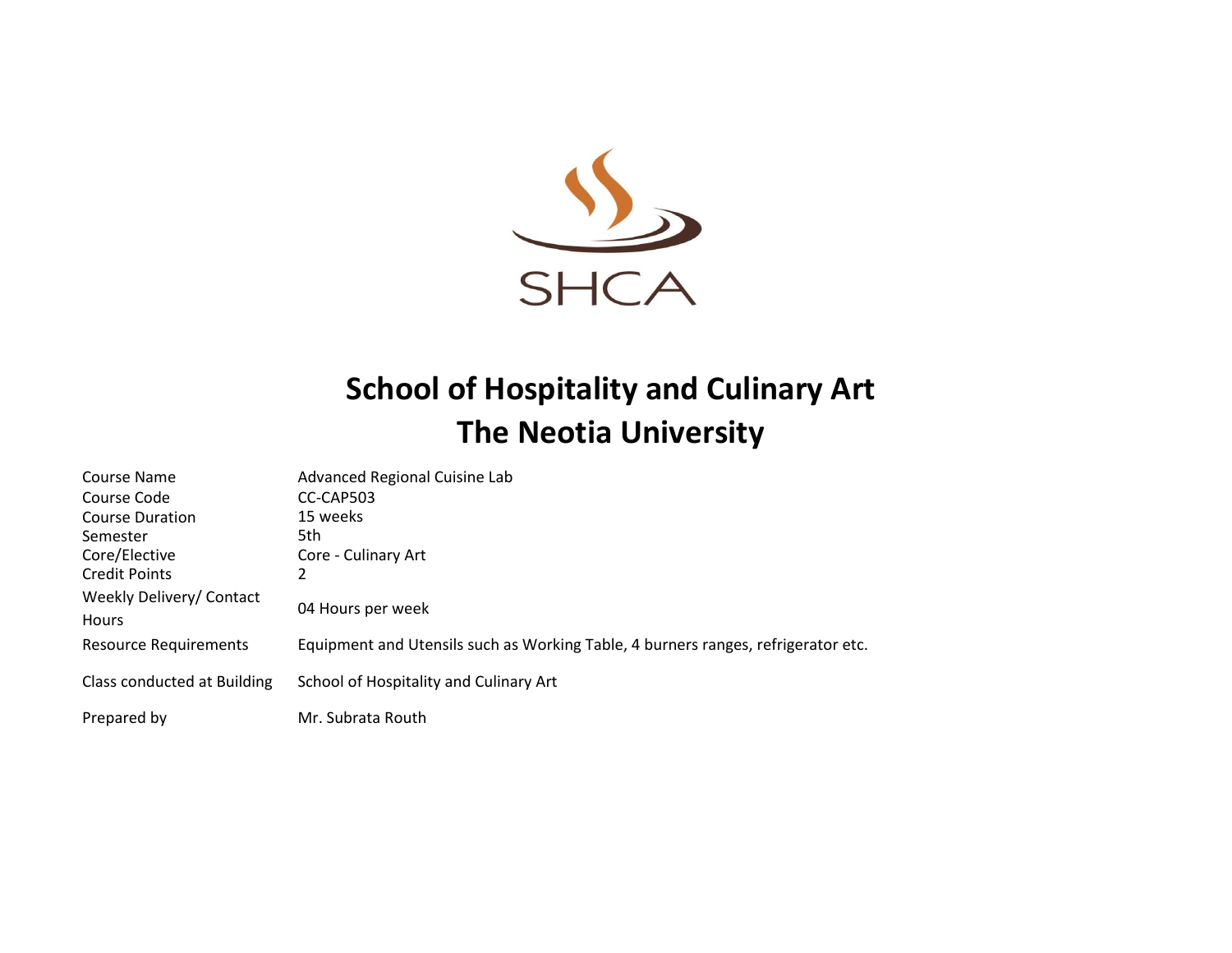## **Course Description**

This course will help our students in gaining various skills required to work in oitchen specialisaing in Indian Cuisine. Students will learn the basic techniques which are actually followed in 5\* hotel.

**Course Outcomes (COs)/ Learning Outcomes (LOs)**

**Parameters required from the students:** 

**Prescribed and Recommended Readings:**

## **Required Textbook(s)**

- 1. Regional Indian Cuisine book by Parvinder Singh Bali
- 2. Food Production Operation by Parvinder Singh Bali
- 3. International Cuisine Book: Author Parvinder Singh Bali published by Oxford University
- 4. International Cuisine Book: Author Michael F. Nenes, published by J O H N WI L E Y & S O N S, I N C. ISBN 978-0-470-41076-9
- 5. International Cuisine Book: Author Jeremy MacVeigh, Published by Delmar, Cengage Learning. ISBN-13: 978-1418049652
- 6. Professional Cooking by WAYNE GISSLEN, Published by John Wiley & Sons ISBN-13 978-0-471-66d376-8
- 7. ON COOKING written by SARAH R. LABENSKY published by Pearson Education, Inc.ISBN-10: 0-13-345859-8

## **Other Learning Resources for use:**

Informative YouTube Videos, www.slideshare.net, www.hmhub.in, Various links provided by the book publishers etc.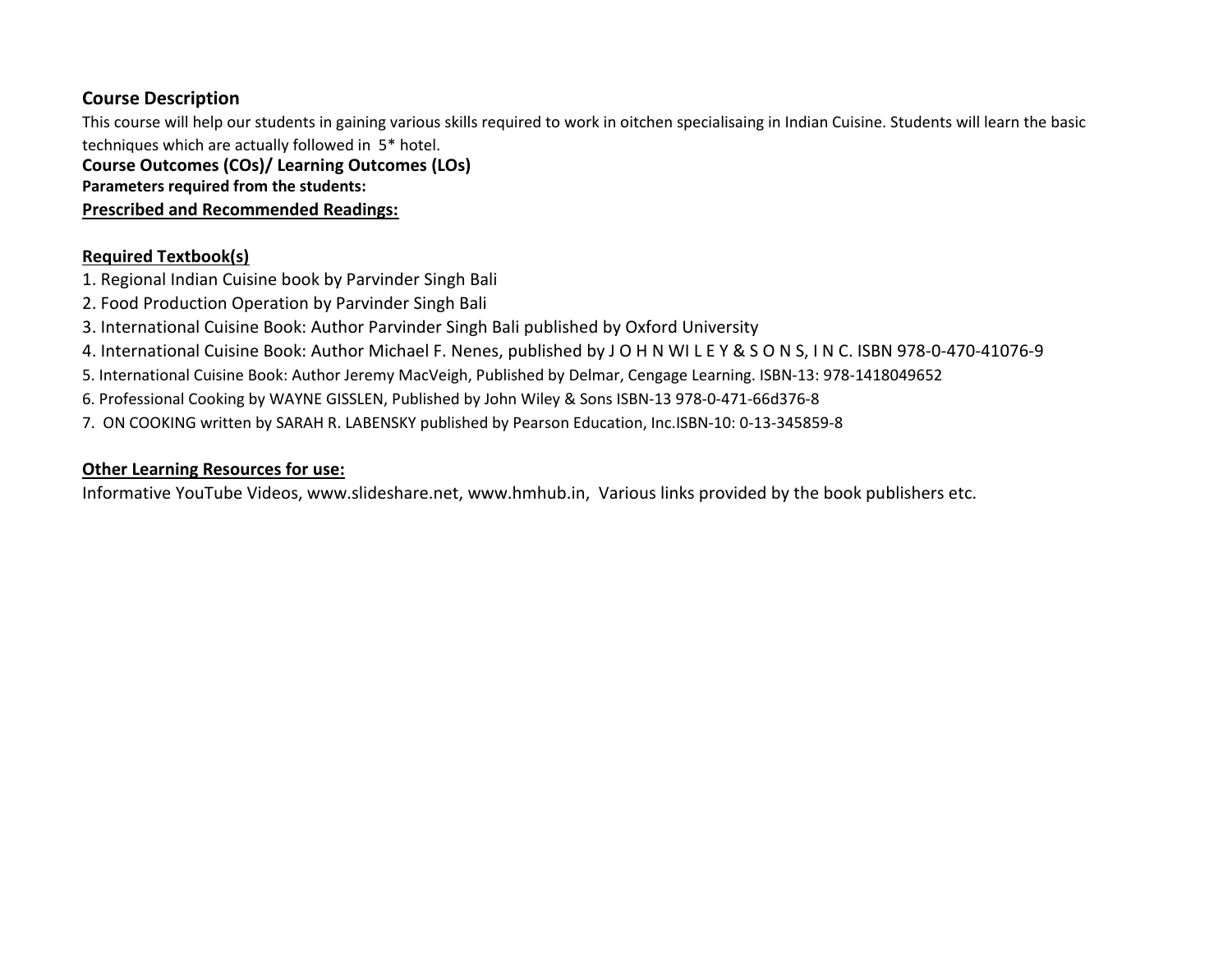| <b>Advanced Regional Cuisine Lab</b> |                                            |              |  |  |
|--------------------------------------|--------------------------------------------|--------------|--|--|
| SI Nos                               | <b>TOPIC</b>                               | <b>HOURS</b> |  |  |
|                                      | MENU-1 (Maharastrian Cuisine)              |              |  |  |
| $\mathbf 1$                          | Masala Bhat                                |              |  |  |
|                                      | Patrani Macchi                             | $\pmb{4}$    |  |  |
|                                      | <b>Tomato Saar</b>                         |              |  |  |
|                                      | Shrikhand                                  |              |  |  |
|                                      | MENU-2 (Awadhi Cuisine)                    |              |  |  |
|                                      | Thandai                                    |              |  |  |
| $\overline{2}$                       | Gosht Shahi Korma                          |              |  |  |
|                                      | Paneer Pasanda                             | 4            |  |  |
|                                      | Awadhi Biriyani                            |              |  |  |
|                                      | Kulfi                                      |              |  |  |
|                                      | MENU-3 (Bengali Cuisine)                   |              |  |  |
|                                      | Shukto                                     |              |  |  |
| $\overline{3}$                       | Ghee Bhat                                  |              |  |  |
|                                      | Macher Kalia                               | 4            |  |  |
|                                      | Begun Bhaja                                |              |  |  |
|                                      | Malpua                                     |              |  |  |
|                                      | MENU- 4 (Goan Cuisine)                     |              |  |  |
|                                      | Arroz                                      |              |  |  |
| 4                                    | <b>Toor Dal Sorak</b>                      | 4            |  |  |
|                                      | Chicken Xacuti                             |              |  |  |
|                                      | Dodol                                      |              |  |  |
|                                      | MENU-5 (Punjabi Cuisine)                   |              |  |  |
|                                      | Tandoori Chicken                           |              |  |  |
| 5                                    | Rajmah Masala                              | 4            |  |  |
|                                      | Moti Pulao                                 |              |  |  |
|                                      | Gajar da Halwa                             |              |  |  |
|                                      | MENU- 6 (South Indian Cuisine- Tamil Nadu) |              |  |  |
|                                      | Meen Poriyal                               |              |  |  |
| 6                                    | Pongal                                     | 4            |  |  |
|                                      | Sambhar                                    |              |  |  |
|                                      | Seviyan Payasam                            |              |  |  |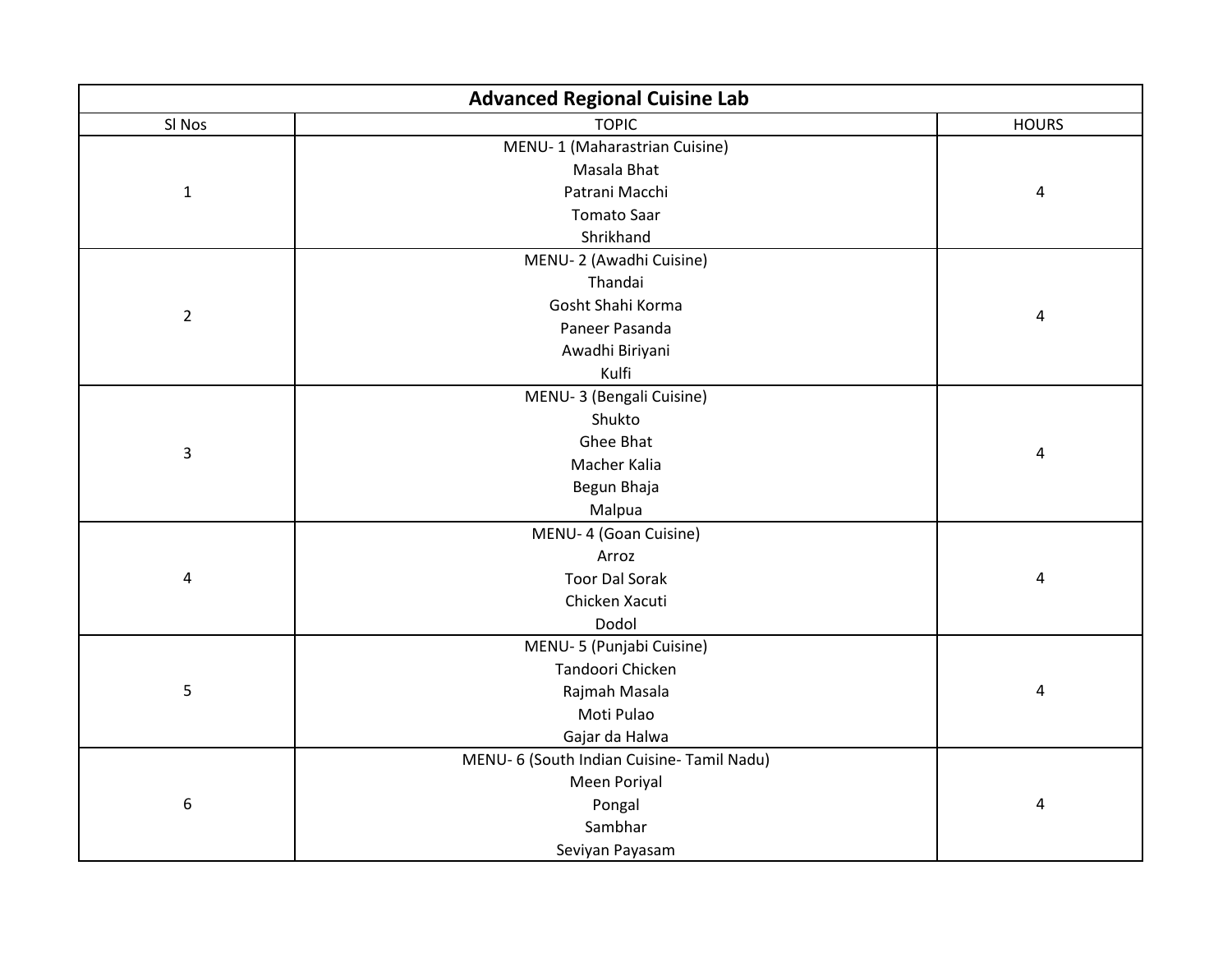|                  | MENU- 7 (Rajasthani Cuisine)               |   |
|------------------|--------------------------------------------|---|
|                  | Dal Batti Churma                           |   |
| $\overline{7}$   | Laal Maas                                  | 4 |
|                  | Gatte ka Pulao                             |   |
|                  | Dal ka halwa                               |   |
|                  | MENU-8 (Gujrati Cuisine)                   |   |
|                  | <b>Batata Nu Tomato</b>                    |   |
| 8                | Gujrati Dal                                | 4 |
|                  | Methi Thepla                               |   |
|                  | Mohanthal                                  |   |
|                  | MENU- 9 (Hyderabadi Cuisine)               |   |
|                  | Sofiyani Biryani                           |   |
| $\boldsymbol{9}$ | Mirchi ka Salan                            | 4 |
|                  | <b>Tomato Kut</b>                          |   |
|                  | Double Ka meetha                           |   |
|                  | MENU-10 (Kashmiri Cuisine)                 |   |
|                  | Girdeh                                     |   |
| 10               | Mutton Rogan Josh                          | 4 |
|                  | Dum aloo kashmiri                          |   |
|                  | Kongeh Phirin                              |   |
|                  | MENU-11 (South Indian Cuisine - Kerala)    |   |
|                  | Meen Moilee                                |   |
| 11               | Avial                                      | 4 |
|                  | Malabari Paratha                           |   |
|                  | Pal Payasam                                |   |
|                  | MENU-12 (South Indian Cuisine - Karnataka) |   |
|                  | <b>Bisibella Bhat</b>                      |   |
| 12               | Kori Gashi                                 | 4 |
|                  | Kalan                                      |   |
|                  | Mysore pak                                 |   |
|                  | MENU-13 (Regional Snacks)                  |   |
|                  | Dhokla                                     |   |
| 13               | Batata Vada                                | 4 |
|                  | Chola Bhatura                              |   |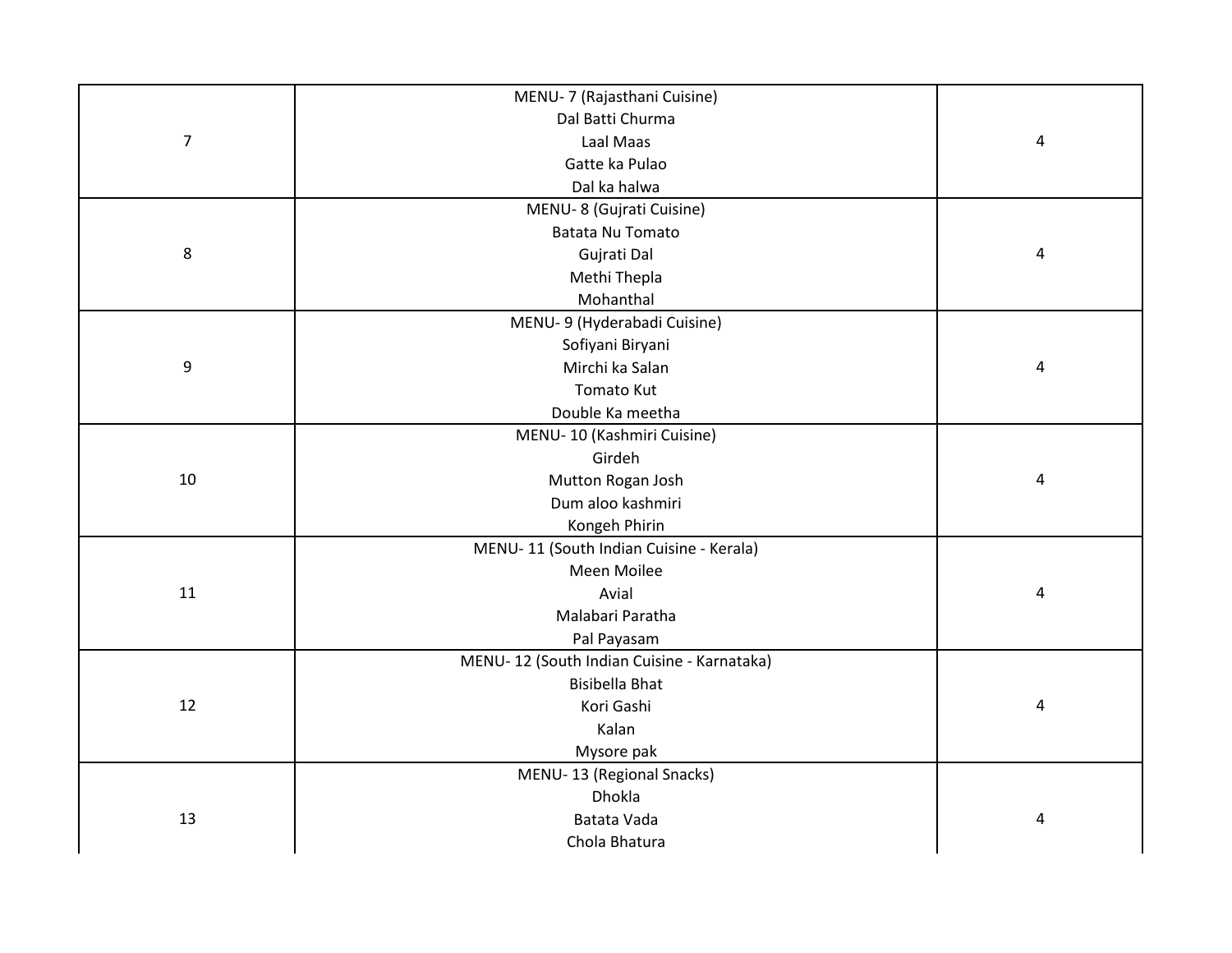|    | Beguni                    |                |
|----|---------------------------|----------------|
|    | MENU-14 (Regional Sweets) |                |
|    | Gajar Ka halwa            |                |
| 14 | Modak                     | $\overline{4}$ |
|    | Puran poli                |                |
|    | Rasgulla                  |                |
|    | MENU-15 (Regional Breads) |                |
|    | Dal puri                  |                |
| 15 | Taftan                    | 4              |
|    | Varqui Paratha            |                |
|    | Aloo/Paneer Kulcha        |                |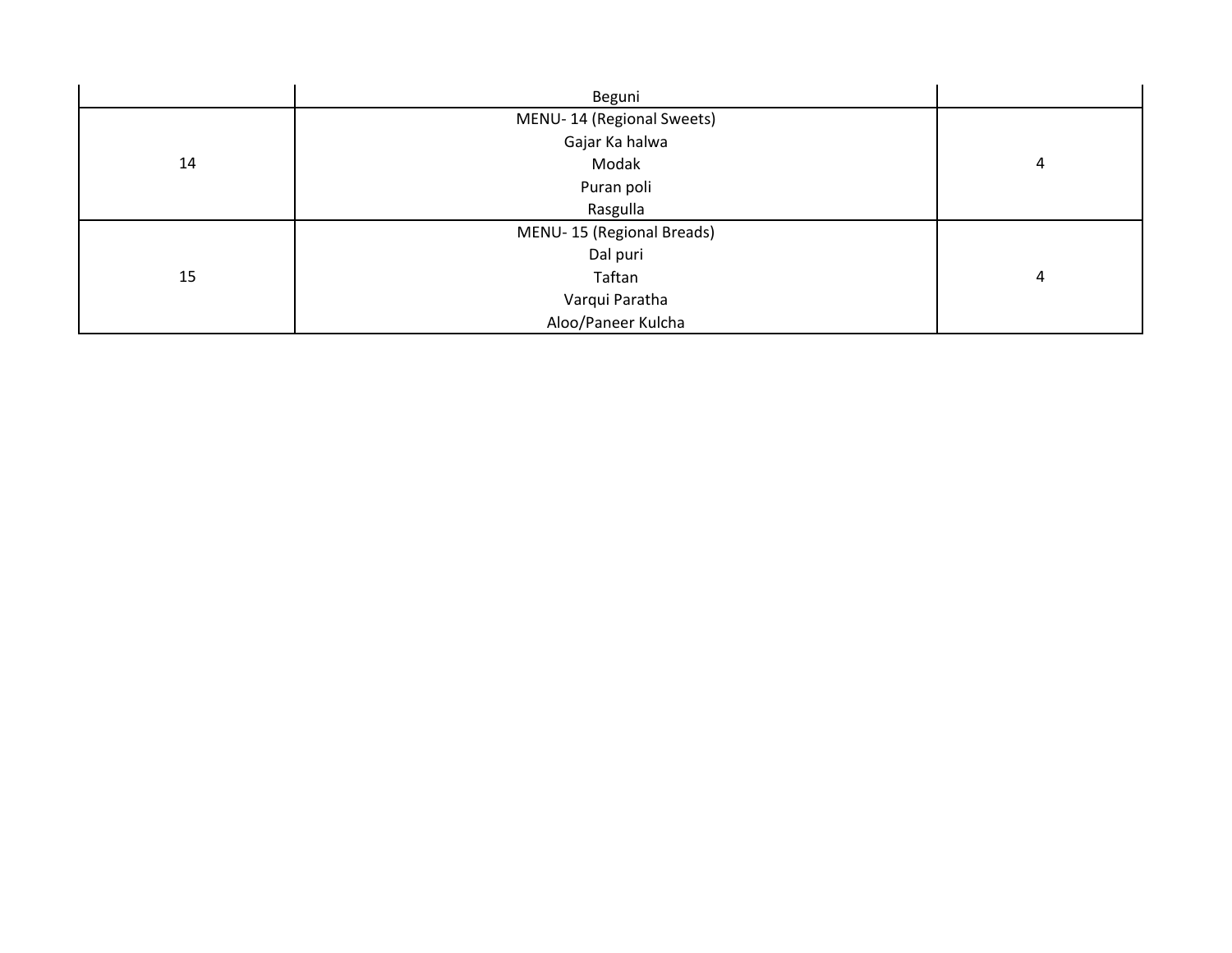| <b>PRACTICAL MANUAL</b>                |                                                                                                                       |                          |                                                                         |                                                                           |                 |                                                                     |  |
|----------------------------------------|-----------------------------------------------------------------------------------------------------------------------|--------------------------|-------------------------------------------------------------------------|---------------------------------------------------------------------------|-----------------|---------------------------------------------------------------------|--|
|                                        |                                                                                                                       | <b>B.Sc Culinary Art</b> |                                                                         |                                                                           |                 |                                                                     |  |
| <b>SUBJECT:</b>                        | <b>Advanced Regional Cuisine Lab</b>                                                                                  |                          | <b>MENU NO:</b>                                                         | $\mathbf{1}$                                                              |                 | <b>Teacher: Subrata Routh</b>                                       |  |
|                                        | <b>MENU-1 (Maharastrian Cuisine)</b>                                                                                  |                          |                                                                         |                                                                           | <b>HOURS:</b>   | 3 hours 45 mins                                                     |  |
| <b>TOPIC:</b>                          | <b>Masala Bhat</b><br>Patrani Macchi<br><b>Tomato Saar</b><br><b>Shrikhand</b>                                        | <b>SEMESTER:</b>         |                                                                         | 5                                                                         | Approved<br>By: | <b>Deputy Director</b>                                              |  |
|                                        | RESOURCES: Equipment and Utensils such as Working Table, Refrigerator, Baking oven, Dough Mixer etc.                  |                          |                                                                         |                                                                           |                 |                                                                     |  |
|                                        |                                                                                                                       |                          |                                                                         |                                                                           |                 |                                                                     |  |
|                                        | REFERRENCES: Regional Indian Cuisine book by Parvinder Singh Bali                                                     |                          |                                                                         |                                                                           |                 |                                                                     |  |
|                                        |                                                                                                                       |                          |                                                                         |                                                                           |                 |                                                                     |  |
| <b>Video Link</b>                      |                                                                                                                       |                          |                                                                         |                                                                           |                 |                                                                     |  |
| 1.https://youtu.be/svi_acBsG30         |                                                                                                                       |                          |                                                                         |                                                                           |                 |                                                                     |  |
| 2.https://youtu.be/0kVQfOy1s00         |                                                                                                                       |                          |                                                                         |                                                                           |                 |                                                                     |  |
| 3.https://youtu.be/BfQ6c7hEtml         |                                                                                                                       |                          |                                                                         |                                                                           |                 |                                                                     |  |
|                                        |                                                                                                                       |                          |                                                                         |                                                                           |                 |                                                                     |  |
| <b>LEARNING OBJECTIVES:</b>            |                                                                                                                       |                          |                                                                         |                                                                           |                 |                                                                     |  |
| 1                                      | Students should be able to name ingredients and list down steps of each preparation as per standard recipe.           |                          |                                                                         |                                                                           |                 |                                                                     |  |
| $\overline{2}$                         | Students should be able to prepare each dish with perfect texture, and colour; and also be able to present perfectly. |                          |                                                                         |                                                                           |                 |                                                                     |  |
| METHODOLOGY:                           |                                                                                                                       |                          |                                                                         |                                                                           |                 |                                                                     |  |
| <b>PERTICULARS</b>                     |                                                                                                                       | <b>TIME</b>              |                                                                         |                                                                           | <b>TASK</b>     |                                                                     |  |
| <b>Hygiene &amp; Grooming Check up</b> |                                                                                                                       | 10 minutes               | <b>SOP</b>                                                              |                                                                           |                 | Students have to maintain high standard Hygiene and Grooming as per |  |
|                                        |                                                                                                                       |                          |                                                                         | Instruct students about recipes, mise-en-place, cooking methods           |                 |                                                                     |  |
| <b>Briefing</b>                        |                                                                                                                       | 15 minutes               |                                                                         | Share with them some Presentation ideas                                   |                 |                                                                     |  |
|                                        |                                                                                                                       |                          | Groom them about Social distance and maintain inside Practical Lab      |                                                                           |                 |                                                                     |  |
|                                        |                                                                                                                       |                          |                                                                         | Wash rice, Keep the fish fillet ready, Hang the curd, Boil tomato. Gather |                 |                                                                     |  |
| <b>Cooking</b>                         |                                                                                                                       | 2hr 30mins               | spices for masala bhat, trim banana leaves, prepare tomato saar, temper |                                                                           |                 |                                                                     |  |
|                                        |                                                                                                                       |                          | & keep aside                                                            |                                                                           |                 |                                                                     |  |
| Presentation                           |                                                                                                                       | 15 minutes               |                                                                         | Present all Food items with proper Garnish                                |                 |                                                                     |  |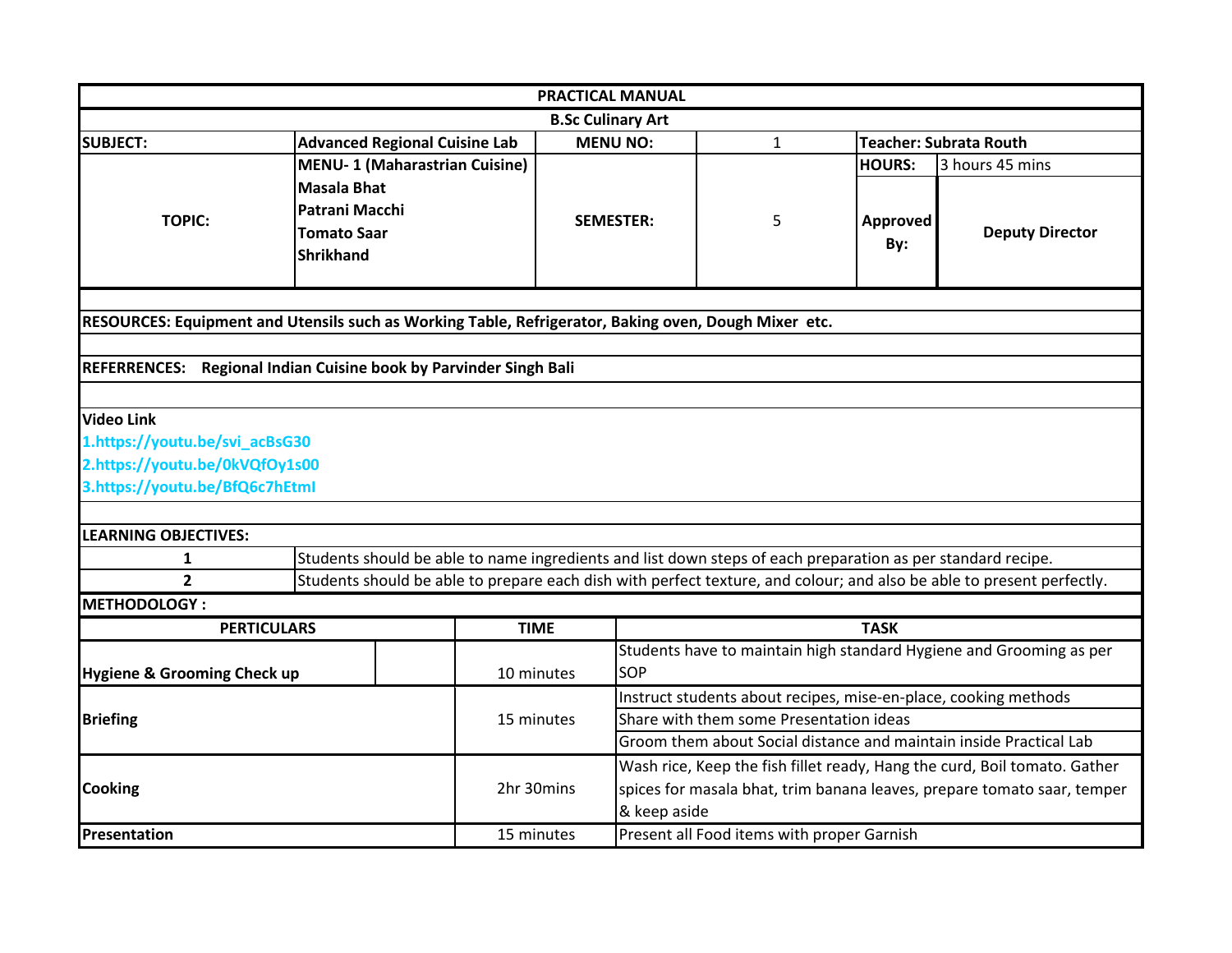| <b>Tasting</b>                                                         | 15 minutes | Tasting will be done by Teacher & Students also to know exact character<br>of the dish |
|------------------------------------------------------------------------|------------|----------------------------------------------------------------------------------------|
| <b>Closing</b>                                                         | 20 minutes | Cleaning of all equipments                                                             |
|                                                                        |            | Closing has to be done as per SOP                                                      |
|                                                                        |            |                                                                                        |
| <b>POSSIBLE SOURCES OF ERRORS &amp; RECTIFICATION:</b>                 |            |                                                                                        |
| <b>POSSIBLE ERRORS</b>                                                 |            | <b>RECTIFICATION</b>                                                                   |
| Rice too soggy                                                         |            | Cook new batch of rice with minimum cooking time                                       |
| Cooked fish too dry                                                    |            | Redcuce holding time. Serve the food as soon as it is ready                            |
|                                                                        |            |                                                                                        |
|                                                                        |            |                                                                                        |
|                                                                        |            |                                                                                        |
| <b>LEARNING OUTCOME</b>                                                |            |                                                                                        |
| Students are able to prepare all all dishes within the scheduled hours |            |                                                                                        |
| They are able to Present Food in a proper manner with Garnish          |            |                                                                                        |
| They are able to explain about the dishes                              |            |                                                                                        |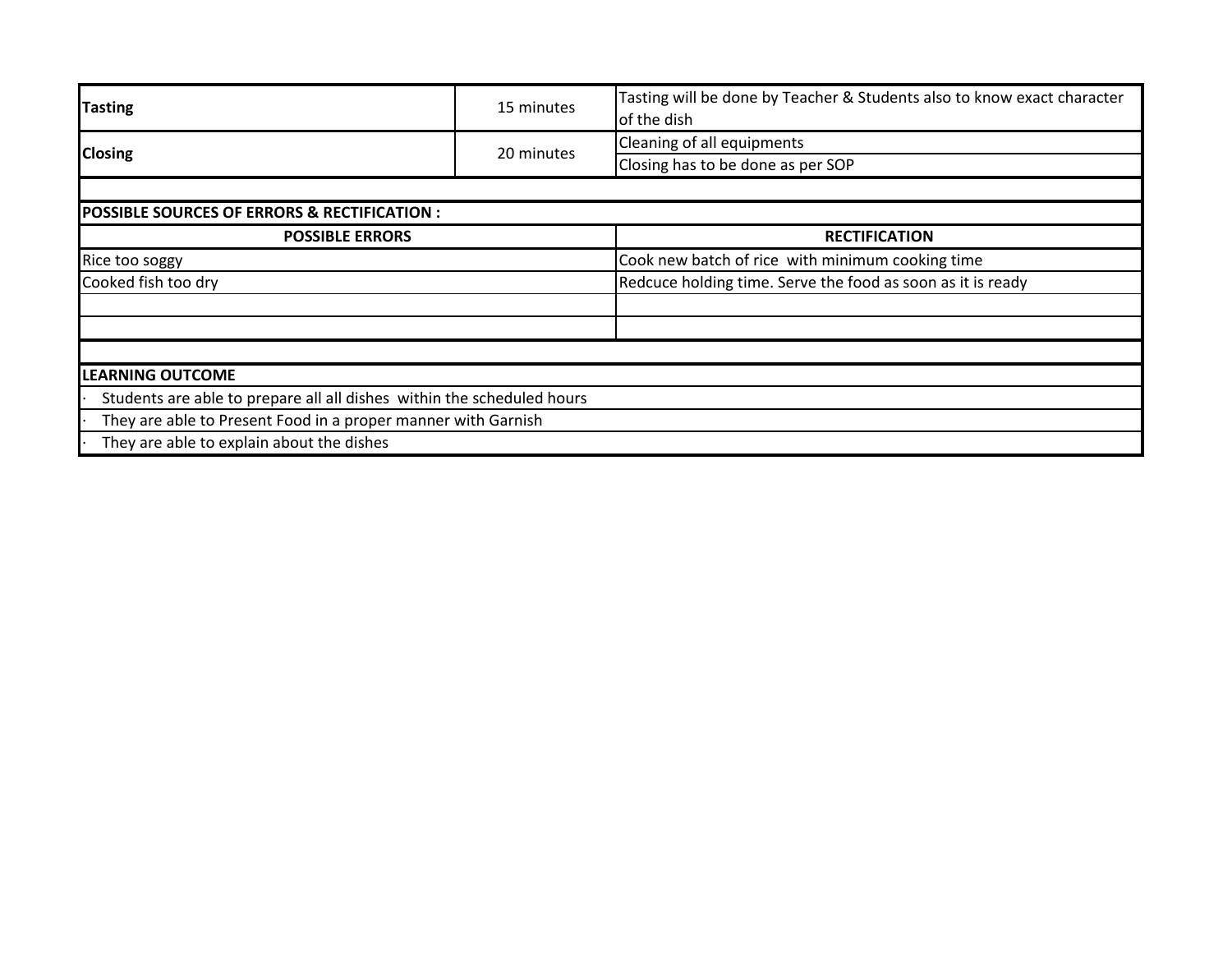| <b>PRACTICAL MANUAL</b>                                                                              |                                                                                          |                                                                                                             |              |                                                                    |                                            |                 |                                                                                                                       |
|------------------------------------------------------------------------------------------------------|------------------------------------------------------------------------------------------|-------------------------------------------------------------------------------------------------------------|--------------|--------------------------------------------------------------------|--------------------------------------------|-----------------|-----------------------------------------------------------------------------------------------------------------------|
|                                                                                                      |                                                                                          |                                                                                                             |              | <b>B.Sc Culinary Art</b>                                           |                                            |                 |                                                                                                                       |
| <b>SUBJECT:</b>                                                                                      |                                                                                          | <b>Advanced Regional Cuisine Lab</b>                                                                        |              | <b>MENU NO:</b>                                                    | $\overline{2}$                             |                 | <b>Teacher: Subrata Routh</b>                                                                                         |
|                                                                                                      |                                                                                          | <b>MENU-2 (Awadhi Cuisine)</b>                                                                              |              |                                                                    |                                            | <b>HOURS:</b>   | 3 hours 45 mins                                                                                                       |
| <b>TOPIC:</b>                                                                                        | Thandai<br><b>Gosht Shahi Korma</b><br><b>Paneer Pasanda</b><br>Awadhi Biriyani<br>Kulfi |                                                                                                             |              | <b>SEMESTER:</b>                                                   | 5                                          | Approved<br>By: | <b>Deputy Director</b>                                                                                                |
|                                                                                                      |                                                                                          |                                                                                                             |              |                                                                    |                                            |                 |                                                                                                                       |
| RESOURCES: Equipment and Utensils such as Working Table, Refrigerator, Baking oven, Dough Mixer etc. |                                                                                          |                                                                                                             |              |                                                                    |                                            |                 |                                                                                                                       |
|                                                                                                      |                                                                                          |                                                                                                             |              |                                                                    |                                            |                 |                                                                                                                       |
| <b>REFERRENCES:</b>                                                                                  |                                                                                          | Regional Indian Cuisine book by Parvinder Singh Bali                                                        |              |                                                                    |                                            |                 |                                                                                                                       |
|                                                                                                      |                                                                                          |                                                                                                             |              |                                                                    |                                            |                 |                                                                                                                       |
| <b>Video Link</b>                                                                                    |                                                                                          |                                                                                                             |              |                                                                    |                                            |                 |                                                                                                                       |
| 1.https://youtu.be/xWp3esFYD5w                                                                       |                                                                                          |                                                                                                             |              |                                                                    |                                            |                 |                                                                                                                       |
| 2.https://youtu.be/Tjpnv6U9CrY                                                                       |                                                                                          |                                                                                                             |              |                                                                    |                                            |                 |                                                                                                                       |
| 3.https://youtu.be/f6D7A6-QNI8                                                                       |                                                                                          |                                                                                                             |              |                                                                    |                                            |                 |                                                                                                                       |
|                                                                                                      |                                                                                          |                                                                                                             |              |                                                                    |                                            |                 |                                                                                                                       |
| <b>LEARNING OBJECTIVES:</b>                                                                          |                                                                                          |                                                                                                             |              |                                                                    |                                            |                 |                                                                                                                       |
| 1                                                                                                    |                                                                                          | Students should be able to name ingredients and list down steps of each preparation as per standard recipe. |              |                                                                    |                                            |                 |                                                                                                                       |
| $\overline{2}$                                                                                       |                                                                                          |                                                                                                             |              |                                                                    |                                            |                 | Students should be able to prepare each dish with perfect texture, and colour; and also be able to present perfectly. |
| <b>METHODOLOGY:</b>                                                                                  |                                                                                          |                                                                                                             |              |                                                                    |                                            |                 |                                                                                                                       |
|                                                                                                      | <b>PERTICULARS</b>                                                                       |                                                                                                             | <b>TIME</b>  |                                                                    |                                            | <b>TASK</b>     |                                                                                                                       |
| <b>Hygiene &amp; Grooming Check up</b>                                                               |                                                                                          |                                                                                                             | 10 minutes   |                                                                    |                                            |                 | Students have to maintain high standard Hygiene and Grooming as per                                                   |
|                                                                                                      |                                                                                          |                                                                                                             |              |                                                                    |                                            |                 | Instruct students about recipes, mise-en-place, cooking methods                                                       |
| <b>Briefing</b>                                                                                      |                                                                                          |                                                                                                             | 15 minutes   | Share with them some Presentation ideas                            |                                            |                 |                                                                                                                       |
|                                                                                                      |                                                                                          |                                                                                                             |              | Groom them about Social distance and maintain inside Practical Lab |                                            |                 |                                                                                                                       |
|                                                                                                      |                                                                                          |                                                                                                             |              |                                                                    |                                            |                 | Marinate mutton, Prepare white gravy, Prepare yellow gravy, Prepare the                                               |
| <b>Cooking</b>                                                                                       |                                                                                          |                                                                                                             | 2hr 30mins   |                                                                    |                                            |                 | paneer for Pasanda. Wash rice for biriyani, Boil milk & reduce for kulfi                                              |
| Presentation                                                                                         |                                                                                          |                                                                                                             | 15 minutes   |                                                                    | Present all Food items with proper Garnish |                 |                                                                                                                       |
| ITactina                                                                                             |                                                                                          |                                                                                                             | $15$ minutac |                                                                    |                                            |                 | Tasting will be done by Teacher & Students also to know exact character                                               |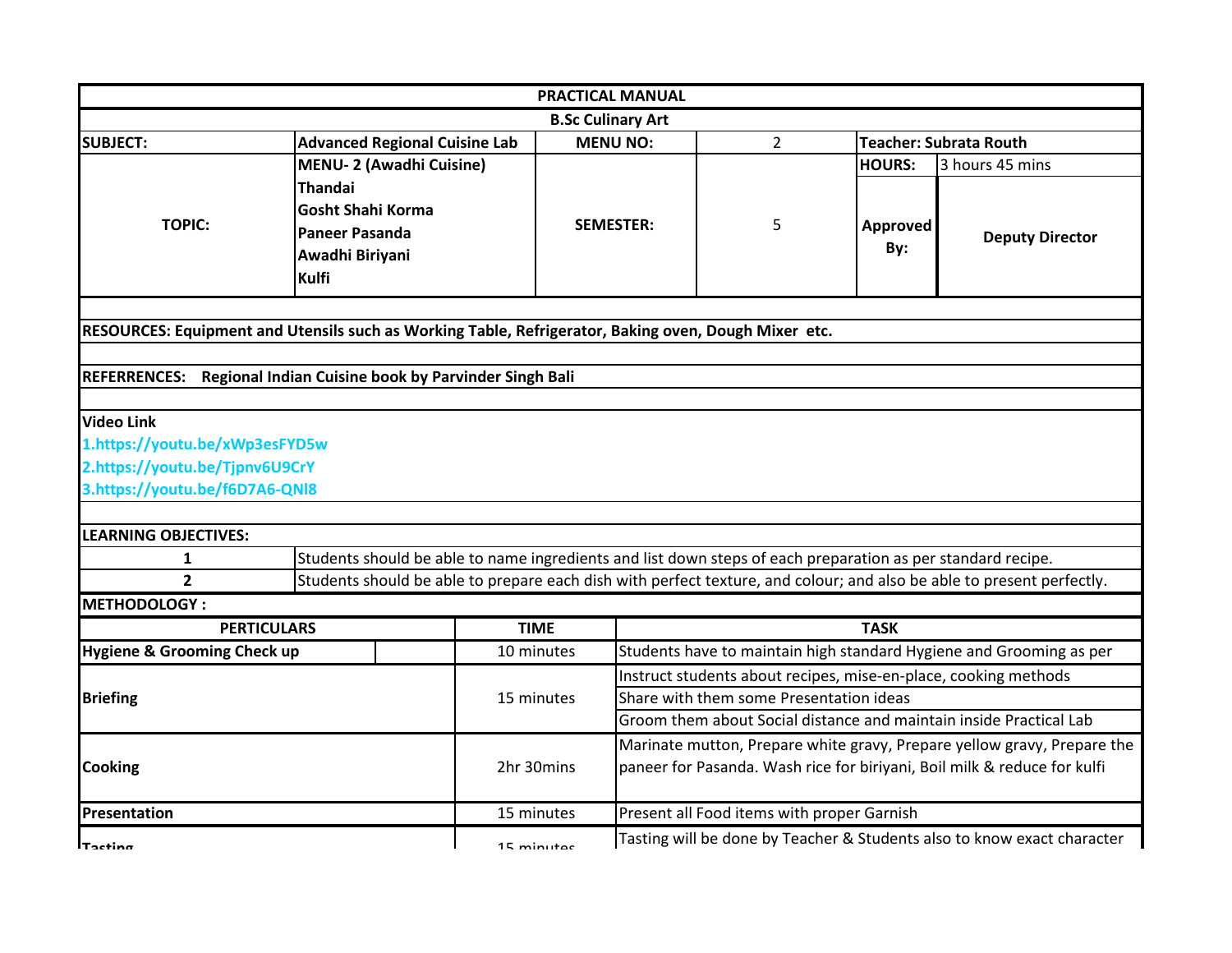| паэшқ                                                                  | <b>LJ IIIIIIULUS</b> | of the dish                                        |  |  |
|------------------------------------------------------------------------|----------------------|----------------------------------------------------|--|--|
|                                                                        |                      | Cleaning of all equipments                         |  |  |
| <b>Closing</b>                                                         | 20 minutes           | Closing has to be done as per SOP                  |  |  |
|                                                                        |                      |                                                    |  |  |
| <b>POSSIBLE SOURCES OF ERRORS &amp; RECTIFICATION :</b>                |                      |                                                    |  |  |
| <b>POSSIBLE ERRORS</b>                                                 |                      | <b>RECTIFICATION</b>                               |  |  |
| Kulfi is very soft                                                     |                      | Increase the freezing temperarture                 |  |  |
| Rice too soggy                                                         |                      | Cook new batch of rice with minimum cooking time   |  |  |
| White gravy turns graysih colour                                       |                      | Add more fresh gravym cream. Must use SS container |  |  |
|                                                                        |                      |                                                    |  |  |
| <b>LEARNING OUTCOME</b>                                                |                      |                                                    |  |  |
| Students are able to prepare all all dishes within the scheduled hours |                      |                                                    |  |  |
| They are able to Present Food in a proper manner with Garnish          |                      |                                                    |  |  |
| They are able to explain about the dishes                              |                      |                                                    |  |  |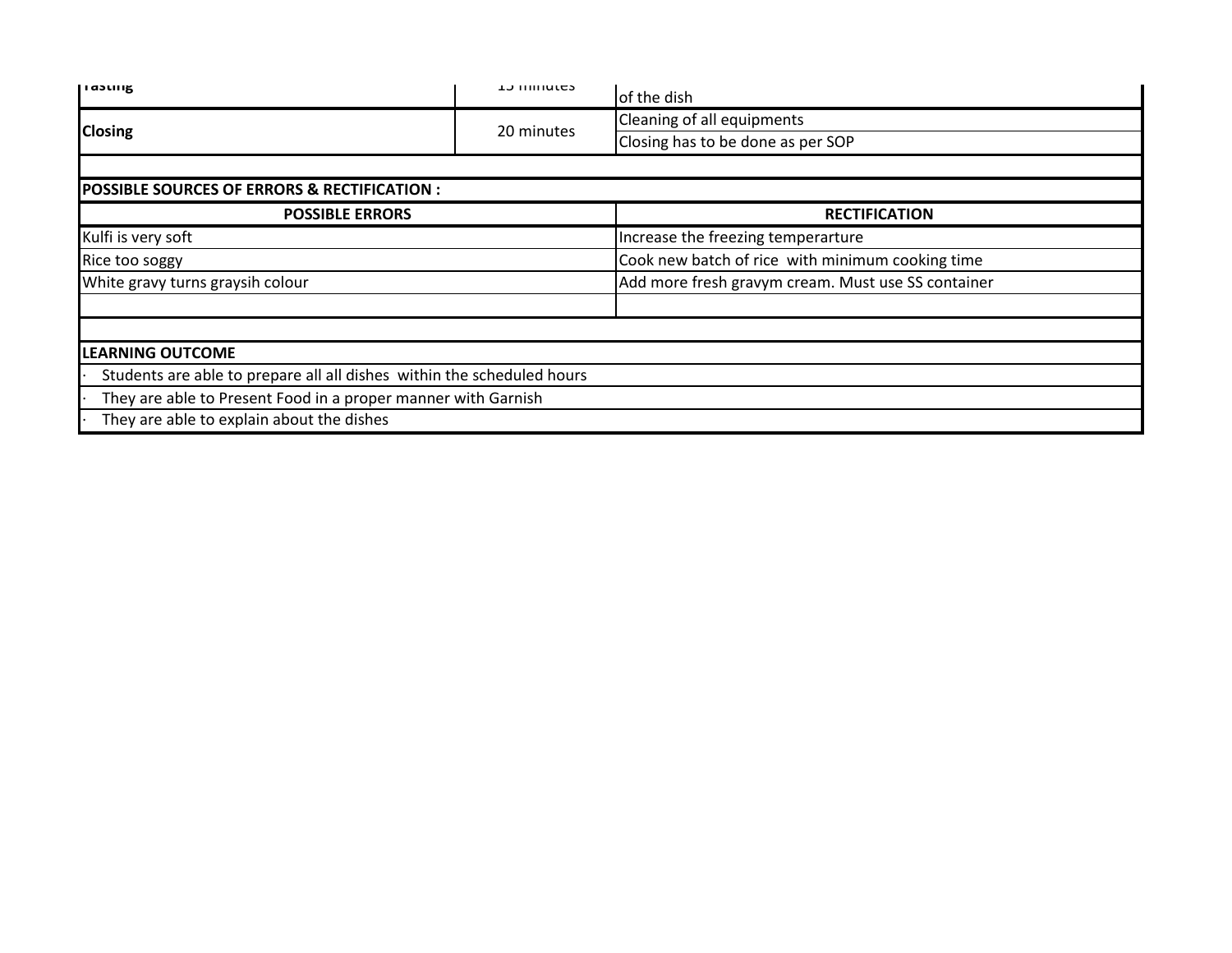|                                                                  |                                                                                                             |             | <b>PRACTICAL MANUAL</b>  |                                                                    |               |                                                                                                                       |  |
|------------------------------------------------------------------|-------------------------------------------------------------------------------------------------------------|-------------|--------------------------|--------------------------------------------------------------------|---------------|-----------------------------------------------------------------------------------------------------------------------|--|
|                                                                  |                                                                                                             |             | <b>B.Sc Culinary Art</b> |                                                                    |               |                                                                                                                       |  |
| <b>SUBJECT:</b>                                                  | <b>Advanced Regional Cuisine Lab</b>                                                                        |             | <b>MENU NO:</b>          | 3                                                                  |               | <b>Teacher: Subrata Routh</b>                                                                                         |  |
|                                                                  | <b>MENU-3 (Bengali Cuisine)</b>                                                                             |             |                          |                                                                    | <b>HOURS:</b> | 3 hours 45 mins                                                                                                       |  |
|                                                                  | <b>Shukto</b><br><b>Ghee Bhat</b>                                                                           |             |                          |                                                                    |               |                                                                                                                       |  |
| <b>TOPIC:</b>                                                    | <b>Macher Kalia</b>                                                                                         |             | <b>SEMESTER:</b>         | 5                                                                  | Approved      | <b>Deputy Director</b>                                                                                                |  |
|                                                                  | <b>Begun Bhaja</b>                                                                                          |             |                          |                                                                    | By:           |                                                                                                                       |  |
|                                                                  | <b>Malpua</b>                                                                                               |             |                          |                                                                    |               |                                                                                                                       |  |
|                                                                  |                                                                                                             |             |                          |                                                                    |               |                                                                                                                       |  |
|                                                                  | RESOURCES: Equipment and Utensils such as Working Table, Refrigerator, Baking oven, Dough Mixer etc.        |             |                          |                                                                    |               |                                                                                                                       |  |
|                                                                  |                                                                                                             |             |                          |                                                                    |               |                                                                                                                       |  |
|                                                                  | REFERRENCES: Regional Indian Cuisine book by Parvinder Singh Bali                                           |             |                          |                                                                    |               |                                                                                                                       |  |
|                                                                  |                                                                                                             |             |                          |                                                                    |               |                                                                                                                       |  |
| <b>Video Link</b>                                                |                                                                                                             |             |                          |                                                                    |               |                                                                                                                       |  |
| 1.https://youtu.be/ZoxLOX1FL70<br>2.https://youtu.be/kzVcz8X_waw |                                                                                                             |             |                          |                                                                    |               |                                                                                                                       |  |
| 3.https://youtu.be/PCSvX23ThnM                                   |                                                                                                             |             |                          |                                                                    |               |                                                                                                                       |  |
|                                                                  |                                                                                                             |             |                          |                                                                    |               |                                                                                                                       |  |
| <b>LEARNING OBJECTIVES:</b>                                      |                                                                                                             |             |                          |                                                                    |               |                                                                                                                       |  |
| 1                                                                | Students should be able to name ingredients and list down steps of each preparation as per standard recipe. |             |                          |                                                                    |               |                                                                                                                       |  |
| $\overline{2}$                                                   |                                                                                                             |             |                          |                                                                    |               | Students should be able to prepare each dish with perfect texture, and colour; and also be able to present perfectly. |  |
| <b>METHODOLOGY:</b>                                              |                                                                                                             |             |                          |                                                                    |               |                                                                                                                       |  |
|                                                                  | <b>PERTICULARS</b>                                                                                          | <b>TIME</b> |                          |                                                                    | <b>TASK</b>   |                                                                                                                       |  |
| Hygiene & Grooming Check up                                      |                                                                                                             | 10 minutes  |                          |                                                                    |               | Students have to maintain high standard Hygiene and Grooming as per                                                   |  |
|                                                                  |                                                                                                             |             |                          |                                                                    |               | Instruct students about recipes, mise-en-place, cooking methods                                                       |  |
| <b>Briefing</b>                                                  |                                                                                                             | 15 minutes  |                          | Share with them some Presentation ideas                            |               |                                                                                                                       |  |
|                                                                  |                                                                                                             |             |                          | Groom them about Social distance and maintain inside Practical Lab |               |                                                                                                                       |  |
| <b>Cooking</b>                                                   |                                                                                                             |             |                          |                                                                    |               | Wash rice, Season fish & deep fry fishes, Cut brinjal, Prepare the batter for                                         |  |
|                                                                  |                                                                                                             | 2hr 30mins  |                          | malpua.                                                            |               |                                                                                                                       |  |
|                                                                  |                                                                                                             |             |                          |                                                                    |               |                                                                                                                       |  |
| Presentation                                                     |                                                                                                             | 15 minutes  |                          | Present all Food items with proper Garnish                         |               |                                                                                                                       |  |
| <b>Tasting</b>                                                   |                                                                                                             | 15 minutes  |                          |                                                                    |               | Tasting will be done by Teacher & Students also to know exact character                                               |  |
|                                                                  |                                                                                                             |             |                          | of the dish                                                        |               |                                                                                                                       |  |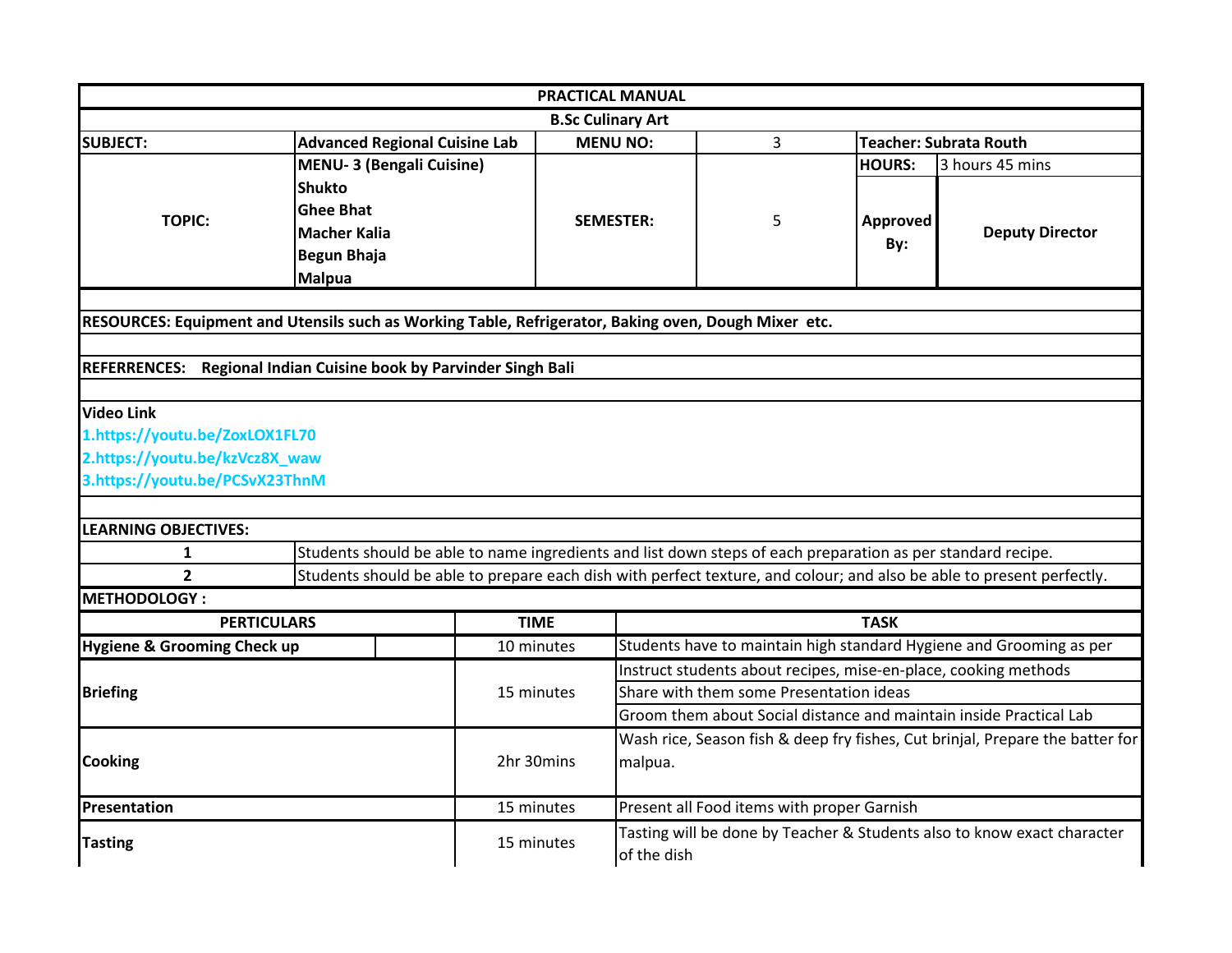|                                                                        |            | Cleaning of all equipments        |  |
|------------------------------------------------------------------------|------------|-----------------------------------|--|
| <b>Closing</b>                                                         | 20 minutes | Closing has to be done as per SOP |  |
|                                                                        |            |                                   |  |
| <b>POSSIBLE SOURCES OF ERRORS &amp; RECTIFICATION :</b>                |            |                                   |  |
| <b>POSSIBLE ERRORS</b>                                                 |            | <b>RECTIFICATION</b>              |  |
| Rice has burnt flavor                                                  |            | Throw the rice. Prepare new batch |  |
| Malpua has uneven shape                                                |            | Batter should be semi thick       |  |
|                                                                        |            |                                   |  |
|                                                                        |            |                                   |  |
|                                                                        |            |                                   |  |
| <b>LEARNING OUTCOME</b>                                                |            |                                   |  |
| Students are able to prepare all all dishes within the scheduled hours |            |                                   |  |
| They are able to Present Food in a proper manner with Garnish          |            |                                   |  |
| They are able to explain about the dishes                              |            |                                   |  |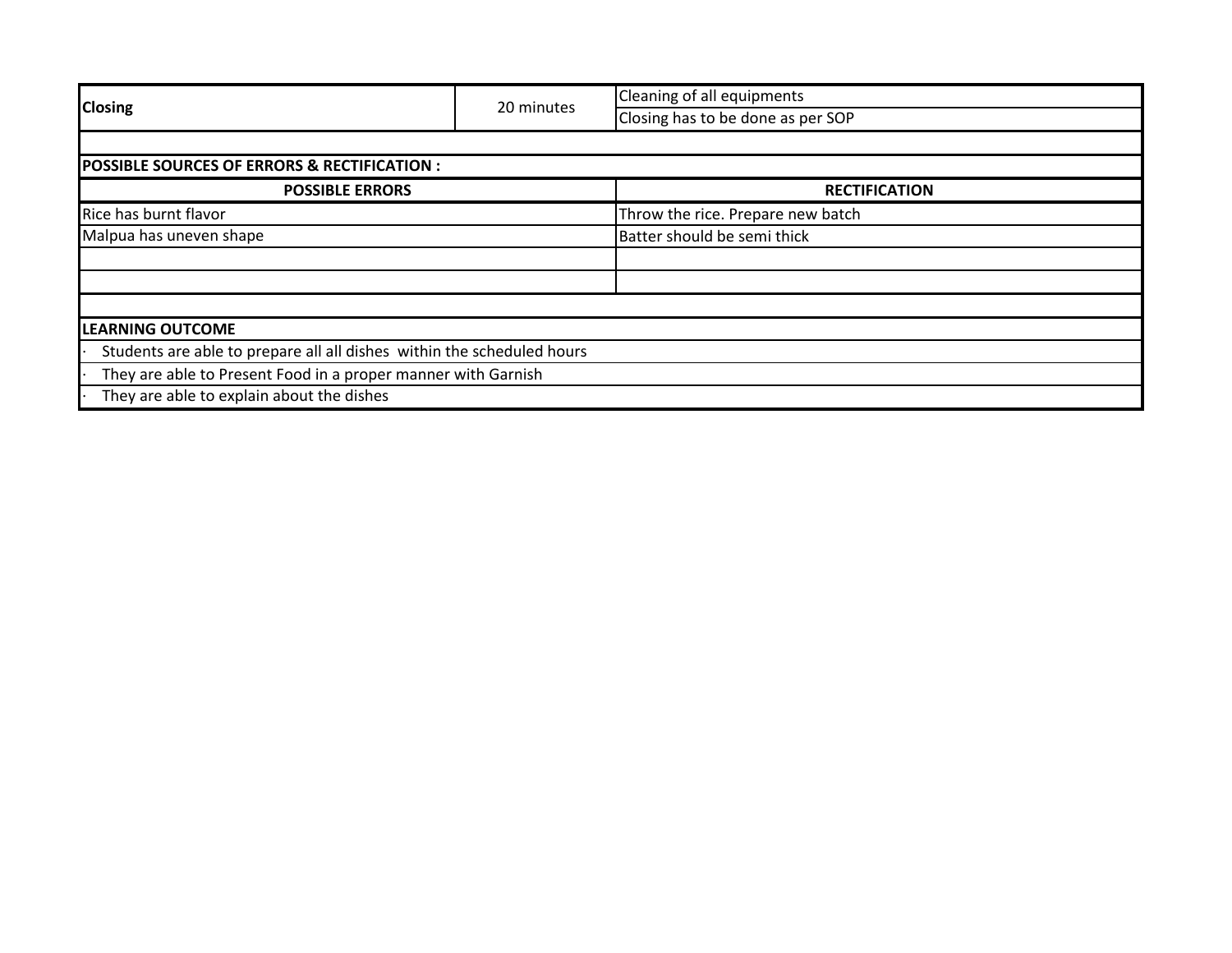|                                        | <b>PRACTICAL MANUAL</b>                                                                                               |                          |                                                                    |                                                                 |               |                                                                           |  |  |
|----------------------------------------|-----------------------------------------------------------------------------------------------------------------------|--------------------------|--------------------------------------------------------------------|-----------------------------------------------------------------|---------------|---------------------------------------------------------------------------|--|--|
|                                        |                                                                                                                       | <b>B.Sc Culinary Art</b> |                                                                    |                                                                 |               |                                                                           |  |  |
| <b>SUBJECT:</b>                        | <b>Advanced Regional Cuisine Lab</b>                                                                                  |                          | <b>MENU NO:</b>                                                    | 4                                                               |               | <b>Teacher: Subrata Routh</b>                                             |  |  |
|                                        | <b>MENU-4 (Goan Cuisine)</b>                                                                                          |                          |                                                                    |                                                                 | <b>HOURS:</b> | 3 hours 45 mins                                                           |  |  |
|                                        | <b>Arroz</b>                                                                                                          |                          |                                                                    |                                                                 |               |                                                                           |  |  |
| <b>TOPIC:</b>                          | <b>Toor Dal Sorak</b>                                                                                                 |                          | <b>SEMESTER:</b>                                                   | 5                                                               | Approved      |                                                                           |  |  |
|                                        | <b>Chicken Xacuti</b>                                                                                                 |                          |                                                                    |                                                                 | By:           | <b>Deputy Director</b>                                                    |  |  |
|                                        | <b>Dodol</b>                                                                                                          |                          |                                                                    |                                                                 |               |                                                                           |  |  |
|                                        |                                                                                                                       |                          |                                                                    |                                                                 |               |                                                                           |  |  |
|                                        | RESOURCES: Equipment and Utensils such as Working Table, Refrigerator, Baking oven, Dough Mixer etc.                  |                          |                                                                    |                                                                 |               |                                                                           |  |  |
|                                        |                                                                                                                       |                          |                                                                    |                                                                 |               |                                                                           |  |  |
| <b>Video Link</b>                      |                                                                                                                       |                          |                                                                    |                                                                 |               |                                                                           |  |  |
| 1.https://youtu.be/42g8sToyLlQ         |                                                                                                                       |                          |                                                                    |                                                                 |               |                                                                           |  |  |
| 2.https://youtu.be/Lah6TyfzNL8         |                                                                                                                       |                          |                                                                    |                                                                 |               |                                                                           |  |  |
| 3.https://youtu.be/3b16y-lpK_E         |                                                                                                                       |                          |                                                                    |                                                                 |               |                                                                           |  |  |
|                                        |                                                                                                                       |                          |                                                                    |                                                                 |               |                                                                           |  |  |
|                                        | REFERRENCES: Regional Indian Cuisine book by Parvinder Singh Bali                                                     |                          |                                                                    |                                                                 |               |                                                                           |  |  |
| <b>LEARNING OBJECTIVES:</b>            |                                                                                                                       |                          |                                                                    |                                                                 |               |                                                                           |  |  |
| 1                                      | Students should be able to name ingredients and list down steps of each preparation as per standard recipe.           |                          |                                                                    |                                                                 |               |                                                                           |  |  |
| $\overline{2}$                         | Students should be able to prepare each dish with perfect texture, and colour; and also be able to present perfectly. |                          |                                                                    |                                                                 |               |                                                                           |  |  |
| <b>METHODOLOGY:</b>                    |                                                                                                                       |                          |                                                                    |                                                                 |               |                                                                           |  |  |
| <b>PERTICULARS</b>                     |                                                                                                                       | <b>TIME</b>              |                                                                    |                                                                 | <b>TASK</b>   |                                                                           |  |  |
| <b>Hygiene &amp; Grooming Check up</b> |                                                                                                                       | 10 minutes               |                                                                    |                                                                 |               | Students have to maintain high standard Hygiene and Grooming as per       |  |  |
|                                        |                                                                                                                       |                          |                                                                    | Instruct students about recipes, mise-en-place, cooking methods |               |                                                                           |  |  |
| <b>Briefing</b>                        |                                                                                                                       | 15 minutes               | Share with them some Presentation ideas                            |                                                                 |               |                                                                           |  |  |
|                                        |                                                                                                                       |                          | Groom them about Social distance and maintain inside Practical Lab |                                                                 |               |                                                                           |  |  |
|                                        |                                                                                                                       |                          |                                                                    |                                                                 |               | Wash rice, Soak toor dal, prepare the xacuti masala, extract coconut milk |  |  |
| <b>Cooking</b>                         |                                                                                                                       | 2hr 30mins               |                                                                    |                                                                 |               | and reduce mixing with jaggery. Prepare onion tomato masala & complete    |  |  |
|                                        |                                                                                                                       |                          | the chicken xacuti                                                 |                                                                 |               |                                                                           |  |  |
| Presentation                           |                                                                                                                       | 15 minutes               |                                                                    | Present all Food items with proper Garnish                      |               |                                                                           |  |  |
|                                        |                                                                                                                       |                          |                                                                    |                                                                 |               | Tasting will be done by Teacher & Students also to know exact character   |  |  |
| <b>Tasting</b>                         |                                                                                                                       | 15 minutes               | of the dish                                                        |                                                                 |               |                                                                           |  |  |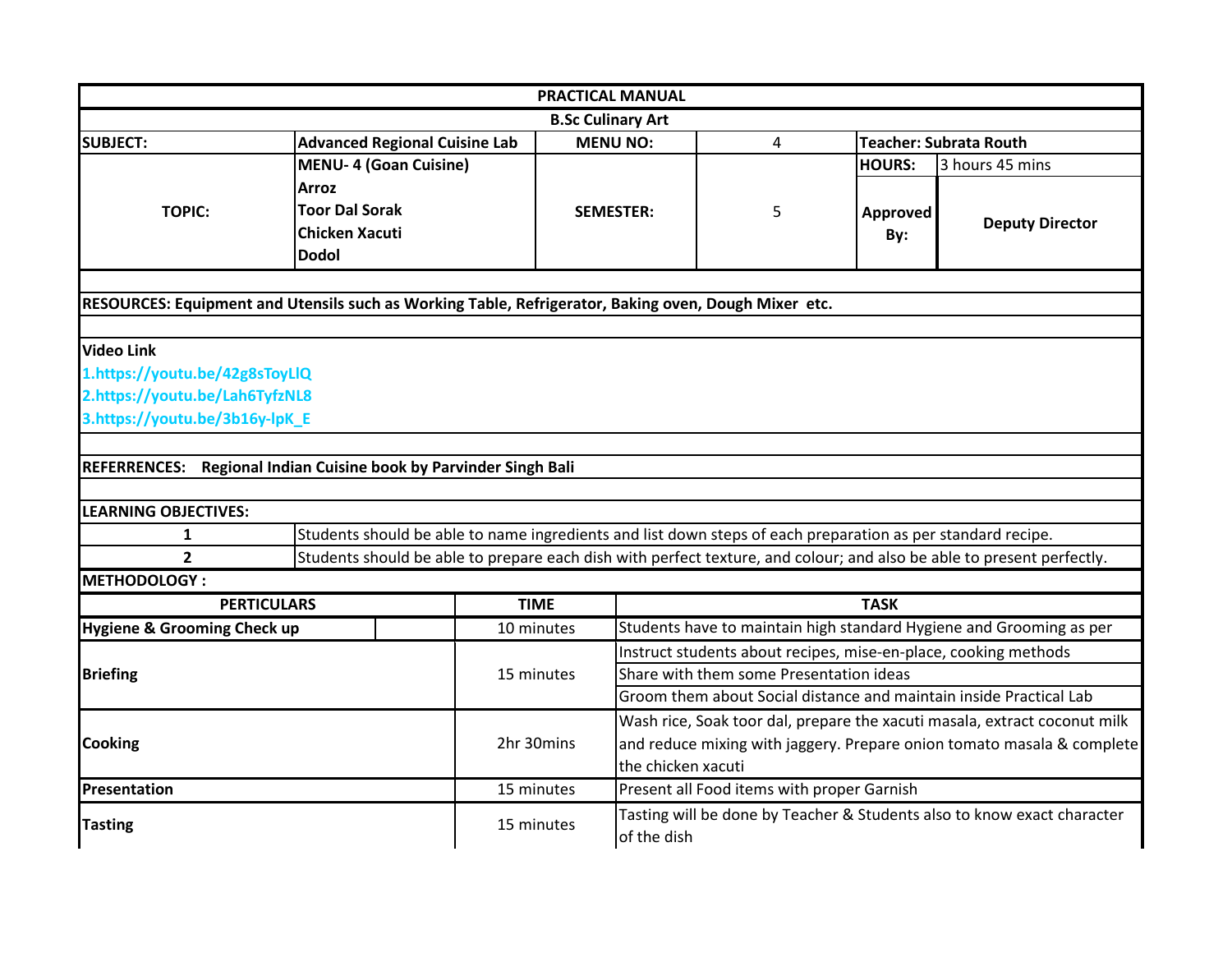|                                                                        |            | Cleaning of all equipments                    |  |
|------------------------------------------------------------------------|------------|-----------------------------------------------|--|
| <b>Closing</b>                                                         | 20 minutes | Closing has to be done as per SOP             |  |
|                                                                        |            |                                               |  |
| <b>POSSIBLE SOURCES OF ERRORS &amp; RECTIFICATION :</b>                |            |                                               |  |
| <b>POSSIBLE ERRORS</b>                                                 |            | <b>RECTIFICATION</b>                          |  |
| Chicken Xacuti has spicy taste                                         |            | Add curd, mix well and simmer for 2-3 minutes |  |
| Rice has burnt flavor                                                  |            | Throw the rice. Prepare new batch             |  |
|                                                                        |            |                                               |  |
|                                                                        |            |                                               |  |
|                                                                        |            |                                               |  |
| <b>LEARNING OUTCOME</b>                                                |            |                                               |  |
| Students are able to prepare all all dishes within the scheduled hours |            |                                               |  |
| They are able to Present Food in a proper manner with Garnish          |            |                                               |  |
| They are able to explain about the dishes                              |            |                                               |  |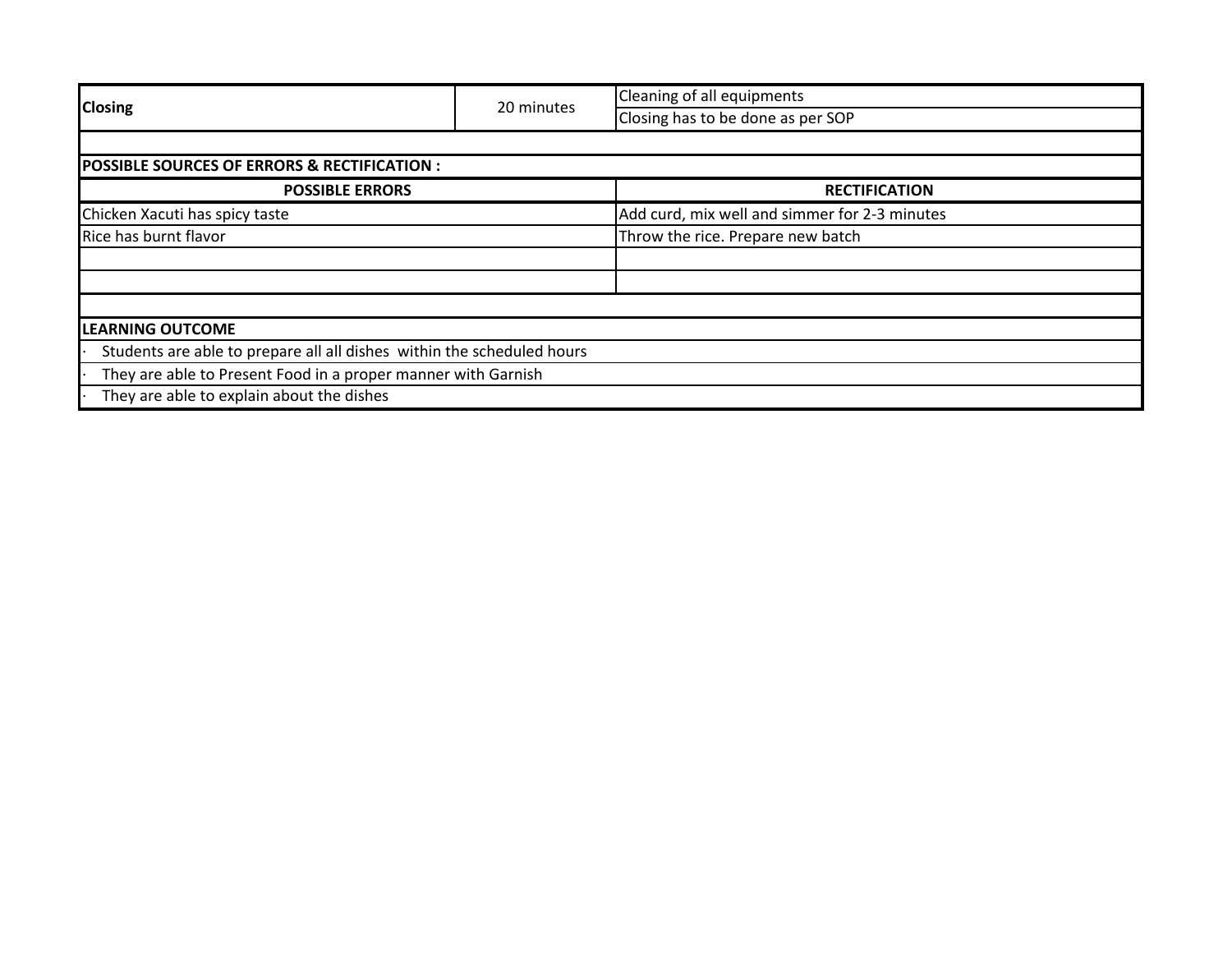| <b>PRACTICAL MANUAL</b>                                                                              |                         |                                                                                                             |                                         |                                                                     |                                                                         |                                                                      |                                                                                                                       |  |
|------------------------------------------------------------------------------------------------------|-------------------------|-------------------------------------------------------------------------------------------------------------|-----------------------------------------|---------------------------------------------------------------------|-------------------------------------------------------------------------|----------------------------------------------------------------------|-----------------------------------------------------------------------------------------------------------------------|--|
| <b>B.Sc Culinary Art</b>                                                                             |                         |                                                                                                             |                                         |                                                                     |                                                                         |                                                                      |                                                                                                                       |  |
| <b>SUBJECT:</b>                                                                                      |                         | <b>Advanced Regional Cuisine Lab</b>                                                                        |                                         | <b>MENU NO:</b>                                                     | 5                                                                       |                                                                      | <b>Teacher: Subrata Routh</b>                                                                                         |  |
|                                                                                                      |                         | <b>MENU-5 (Punjabi Cuisine)</b>                                                                             |                                         |                                                                     |                                                                         | <b>HOURS:</b>                                                        | 3 hours 45 mins                                                                                                       |  |
|                                                                                                      | <b>Tandoori Chicken</b> |                                                                                                             |                                         |                                                                     |                                                                         |                                                                      |                                                                                                                       |  |
| <b>TOPIC:</b>                                                                                        | Rajmah Masala           |                                                                                                             |                                         | <b>SEMESTER:</b>                                                    | 5                                                                       | Approved                                                             |                                                                                                                       |  |
|                                                                                                      | <b>Moti Pulao</b>       |                                                                                                             |                                         |                                                                     |                                                                         | By:                                                                  | <b>Deputy Director</b>                                                                                                |  |
|                                                                                                      | Gajar da Halwa          |                                                                                                             |                                         |                                                                     |                                                                         |                                                                      |                                                                                                                       |  |
|                                                                                                      |                         |                                                                                                             |                                         |                                                                     |                                                                         |                                                                      |                                                                                                                       |  |
| RESOURCES: Equipment and Utensils such as Working Table, Refrigerator, Baking oven, Dough Mixer etc. |                         |                                                                                                             |                                         |                                                                     |                                                                         |                                                                      |                                                                                                                       |  |
|                                                                                                      |                         |                                                                                                             |                                         |                                                                     |                                                                         |                                                                      |                                                                                                                       |  |
| <b>REFERRENCES:</b>                                                                                  |                         | Regional Indian Cuisine book by Parvinder Singh Bali                                                        |                                         |                                                                     |                                                                         |                                                                      |                                                                                                                       |  |
|                                                                                                      |                         |                                                                                                             |                                         |                                                                     |                                                                         |                                                                      |                                                                                                                       |  |
| <b>Video Link</b>                                                                                    |                         |                                                                                                             |                                         |                                                                     |                                                                         |                                                                      |                                                                                                                       |  |
| 1.https://youtu.be/DsZr3U4Clf0                                                                       |                         |                                                                                                             |                                         |                                                                     |                                                                         |                                                                      |                                                                                                                       |  |
| 2.https://youtu.be/0DDJ4mpSSfs                                                                       |                         |                                                                                                             |                                         |                                                                     |                                                                         |                                                                      |                                                                                                                       |  |
| 3.https://youtu.be/r9vOA0TrQm8                                                                       |                         |                                                                                                             |                                         |                                                                     |                                                                         |                                                                      |                                                                                                                       |  |
|                                                                                                      |                         |                                                                                                             |                                         |                                                                     |                                                                         |                                                                      |                                                                                                                       |  |
| <b>LEARNING OBJECTIVES:</b>                                                                          |                         |                                                                                                             |                                         |                                                                     |                                                                         |                                                                      |                                                                                                                       |  |
| 1                                                                                                    |                         | Students should be able to name ingredients and list down steps of each preparation as per standard recipe. |                                         |                                                                     |                                                                         |                                                                      |                                                                                                                       |  |
| $\overline{2}$                                                                                       |                         |                                                                                                             |                                         |                                                                     |                                                                         |                                                                      | Students should be able to prepare each dish with perfect texture, and colour; and also be able to present perfectly. |  |
| <b>METHODOLOGY:</b>                                                                                  |                         |                                                                                                             |                                         |                                                                     |                                                                         |                                                                      |                                                                                                                       |  |
| <b>PERTICULARS</b>                                                                                   |                         |                                                                                                             | <b>TIME</b>                             |                                                                     |                                                                         | <b>TASK</b>                                                          |                                                                                                                       |  |
| <b>Hygiene &amp; Grooming Check up</b>                                                               |                         |                                                                                                             | 10 minutes                              | Students have to maintain high standard Hygiene and Grooming as per |                                                                         |                                                                      |                                                                                                                       |  |
|                                                                                                      |                         |                                                                                                             |                                         | Instruct students about recipes, mise-en-place, cooking methods     |                                                                         |                                                                      |                                                                                                                       |  |
| <b>Briefing</b>                                                                                      |                         |                                                                                                             | 15 minutes                              | Share with them some Presentation ideas                             |                                                                         |                                                                      |                                                                                                                       |  |
|                                                                                                      |                         |                                                                                                             |                                         | Groom them about Social distance and maintain inside Practical Lab  |                                                                         |                                                                      |                                                                                                                       |  |
|                                                                                                      |                         |                                                                                                             |                                         |                                                                     |                                                                         | Marinae the chicken, Soak rajmah & boil rajmah. Prepare onion tomato |                                                                                                                       |  |
| <b>Cooking</b>                                                                                       |                         |                                                                                                             | 2hr 30mins                              |                                                                     |                                                                         |                                                                      | masala, wash rice, grate carrot and boil with milk till reduced, Grate                                                |  |
|                                                                                                      |                         |                                                                                                             | paneer and prepare small balls for moti |                                                                     |                                                                         |                                                                      |                                                                                                                       |  |
| <b>Presentation</b>                                                                                  |                         |                                                                                                             | 15 minutes                              |                                                                     | Present all Food items with proper Garnish                              |                                                                      |                                                                                                                       |  |
| <b>Tasting</b>                                                                                       |                         |                                                                                                             | 15 minutes                              | of the dish                                                         | Tasting will be done by Teacher & Students also to know exact character |                                                                      |                                                                                                                       |  |
| $r$ locina                                                                                           |                         |                                                                                                             | $20$ minutar                            |                                                                     | Cleaning of all equipments                                              |                                                                      |                                                                                                                       |  |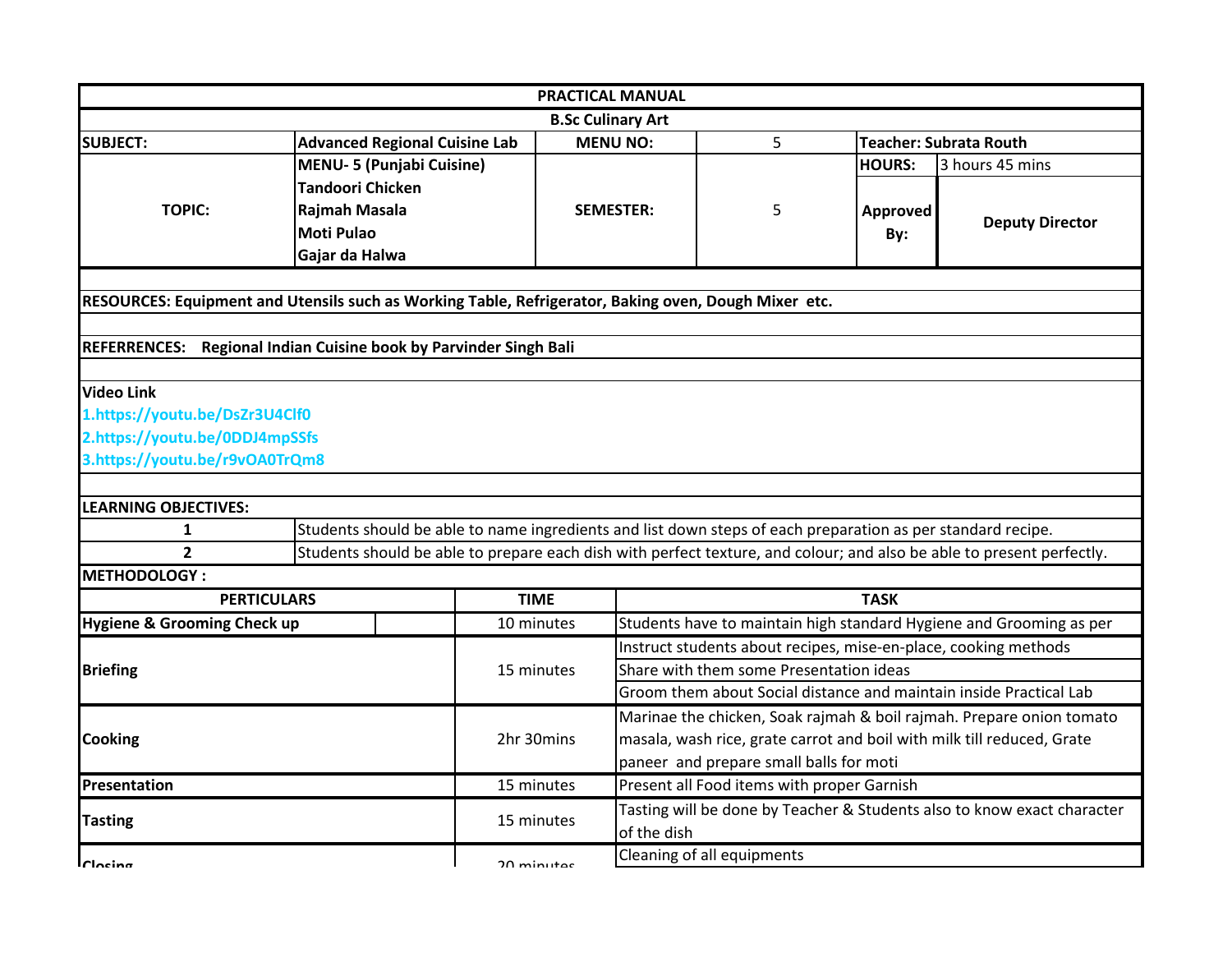| אוונטוען                                                               | <b>ZU IIIIIIULES</b> | Closing has to be done as per SOP                         |
|------------------------------------------------------------------------|----------------------|-----------------------------------------------------------|
|                                                                        |                      |                                                           |
| <b>POSSIBLE SOURCES OF ERRORS &amp; RECTIFICATION:</b>                 |                      |                                                           |
| <b>POSSIBLE ERRORS</b>                                                 |                      | <b>RECTIFICATION</b>                                      |
| Tandoori Chicken is too dry                                            |                      | Cook till chicken is just cooked                          |
| Rice too soggy                                                         |                      | Cook new batch of rice with minimum cooking time          |
| Rajmah is al dente                                                     |                      | Cook the rajmah for more time till they are almost mashed |
|                                                                        |                      |                                                           |
|                                                                        |                      |                                                           |
| <b>LEARNING OUTCOME</b>                                                |                      |                                                           |
| Students are able to prepare all all dishes within the scheduled hours |                      |                                                           |
| They are able to Present Food in a proper manner with Garnish          |                      |                                                           |
| They are able to explain about the dishes                              |                      |                                                           |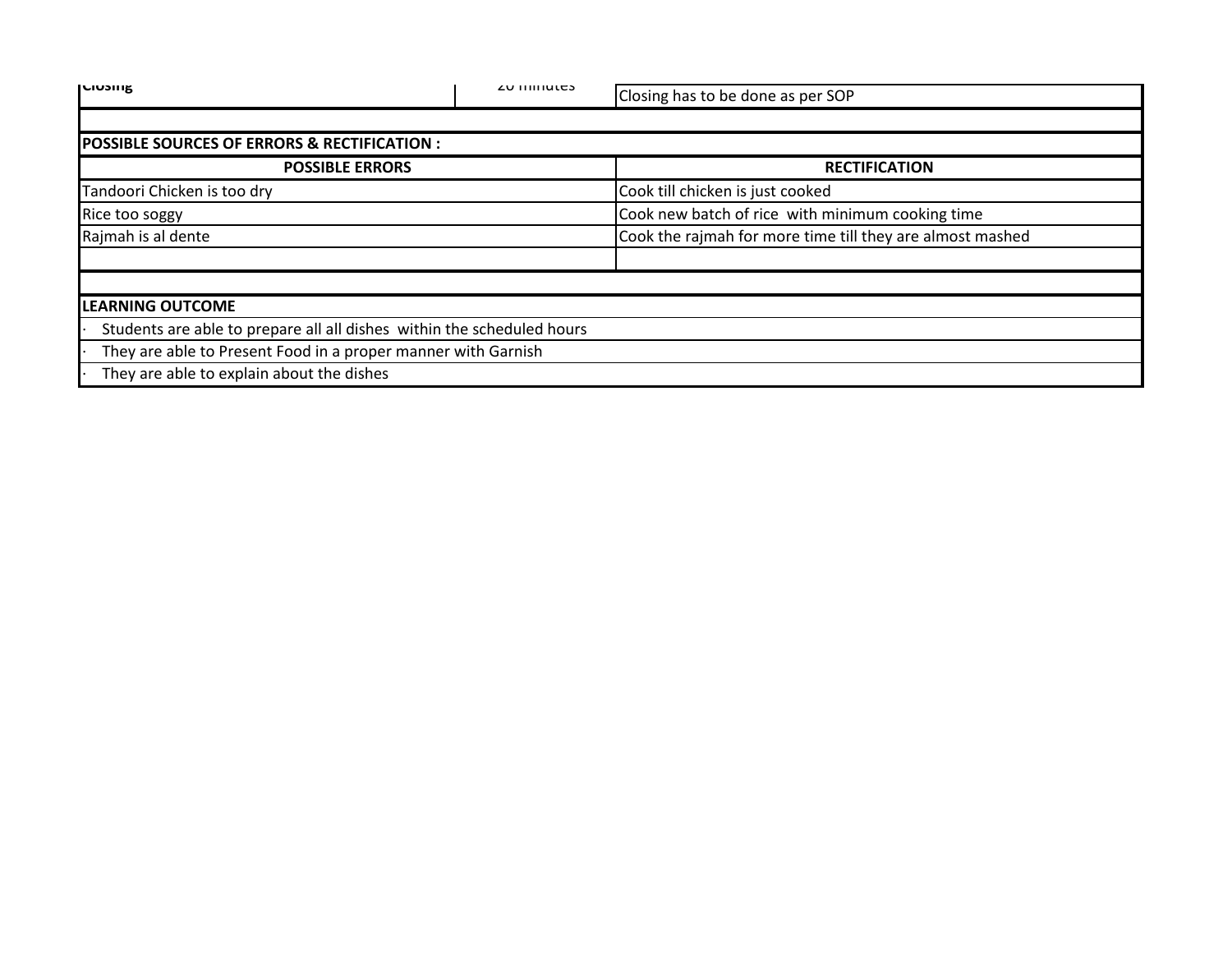|                                                                                                      |                                                                                                             |             | <b>PRACTICAL MANUAL</b>  |                                                                                        |               |                                                                                                                       |  |  |
|------------------------------------------------------------------------------------------------------|-------------------------------------------------------------------------------------------------------------|-------------|--------------------------|----------------------------------------------------------------------------------------|---------------|-----------------------------------------------------------------------------------------------------------------------|--|--|
|                                                                                                      |                                                                                                             |             | <b>B.Sc Culinary Art</b> |                                                                                        |               |                                                                                                                       |  |  |
| <b>SUBJECT:</b>                                                                                      | <b>Advanced Regional Cuisine Lab</b>                                                                        |             | <b>MENU NO:</b>          | 6                                                                                      |               | <b>Teacher: Subrata Routh</b>                                                                                         |  |  |
|                                                                                                      | MENU- 6 (South Indian Cuisine-                                                                              |             |                          |                                                                                        | <b>HOURS:</b> | 3 hours 45 mins                                                                                                       |  |  |
|                                                                                                      | <b>Tamil Nadu)</b>                                                                                          |             |                          |                                                                                        |               |                                                                                                                       |  |  |
| <b>TOPIC:</b>                                                                                        | <b>Meen Poriyal</b>                                                                                         |             | <b>SEMESTER:</b>         | 5                                                                                      |               |                                                                                                                       |  |  |
|                                                                                                      | Pongal                                                                                                      |             |                          |                                                                                        | Approved      | <b>Deputy Director</b>                                                                                                |  |  |
|                                                                                                      | <b>Sambhar</b>                                                                                              |             |                          |                                                                                        | By:           |                                                                                                                       |  |  |
|                                                                                                      | Seviyan Payasam                                                                                             |             |                          |                                                                                        |               |                                                                                                                       |  |  |
|                                                                                                      |                                                                                                             |             |                          |                                                                                        |               |                                                                                                                       |  |  |
| RESOURCES: Equipment and Utensils such as Working Table, Refrigerator, Baking oven, Dough Mixer etc. |                                                                                                             |             |                          |                                                                                        |               |                                                                                                                       |  |  |
|                                                                                                      |                                                                                                             |             |                          |                                                                                        |               |                                                                                                                       |  |  |
| REFERRENCES: Regional Indian Cuisine book by Parvinder Singh Bali                                    |                                                                                                             |             |                          |                                                                                        |               |                                                                                                                       |  |  |
| <b>Video Link</b>                                                                                    |                                                                                                             |             |                          |                                                                                        |               |                                                                                                                       |  |  |
| 1.https://youtu.be/Q80C11HkGBQ                                                                       |                                                                                                             |             |                          |                                                                                        |               |                                                                                                                       |  |  |
| 2.https://youtu.be/EkJC0GgY5wk                                                                       |                                                                                                             |             |                          |                                                                                        |               |                                                                                                                       |  |  |
| 3.https://youtu.be/wLyJ1B-yKCg                                                                       |                                                                                                             |             |                          |                                                                                        |               |                                                                                                                       |  |  |
|                                                                                                      |                                                                                                             |             |                          |                                                                                        |               |                                                                                                                       |  |  |
| <b>LEARNING OBJECTIVES:</b>                                                                          |                                                                                                             |             |                          |                                                                                        |               |                                                                                                                       |  |  |
| 1                                                                                                    | Students should be able to name ingredients and list down steps of each preparation as per standard recipe. |             |                          |                                                                                        |               |                                                                                                                       |  |  |
| $\overline{2}$                                                                                       |                                                                                                             |             |                          |                                                                                        |               | Students should be able to prepare each dish with perfect texture, and colour; and also be able to present perfectly. |  |  |
| METHODOLOGY:                                                                                         |                                                                                                             |             |                          |                                                                                        |               |                                                                                                                       |  |  |
| <b>PERTICULARS</b>                                                                                   |                                                                                                             | <b>TIME</b> |                          | <b>TASK</b>                                                                            |               |                                                                                                                       |  |  |
| <b>Hygiene &amp; Grooming Check up</b>                                                               |                                                                                                             | 10 minutes  |                          |                                                                                        |               | Students have to maintain high standard Hygiene and Grooming as per                                                   |  |  |
|                                                                                                      |                                                                                                             |             |                          | Instruct students about recipes, mise-en-place, cooking methods                        |               |                                                                                                                       |  |  |
| <b>Briefing</b>                                                                                      |                                                                                                             | 15 minutes  |                          | Share with them some Presentation ideas                                                |               |                                                                                                                       |  |  |
|                                                                                                      |                                                                                                             |             |                          | Groom them about Social distance and maintain inside Practical Lab                     |               |                                                                                                                       |  |  |
| <b>Cooking</b>                                                                                       |                                                                                                             |             |                          | Marinate, cook & crumble fish, prepare the poriyal, wash rice & dal for                |               |                                                                                                                       |  |  |
|                                                                                                      |                                                                                                             | 2hr 30mins  |                          | Pongal, boil dal for sambhar, roast semiyan for semiya kheer                           |               |                                                                                                                       |  |  |
|                                                                                                      |                                                                                                             |             |                          |                                                                                        |               |                                                                                                                       |  |  |
| Presentation                                                                                         |                                                                                                             | 15 minutes  |                          | Present all Food items with proper Garnish                                             |               |                                                                                                                       |  |  |
| <b>Tasting</b>                                                                                       |                                                                                                             | 15 minutes  |                          | Tasting will be done by Teacher & Students also to know exact character<br>of the dish |               |                                                                                                                       |  |  |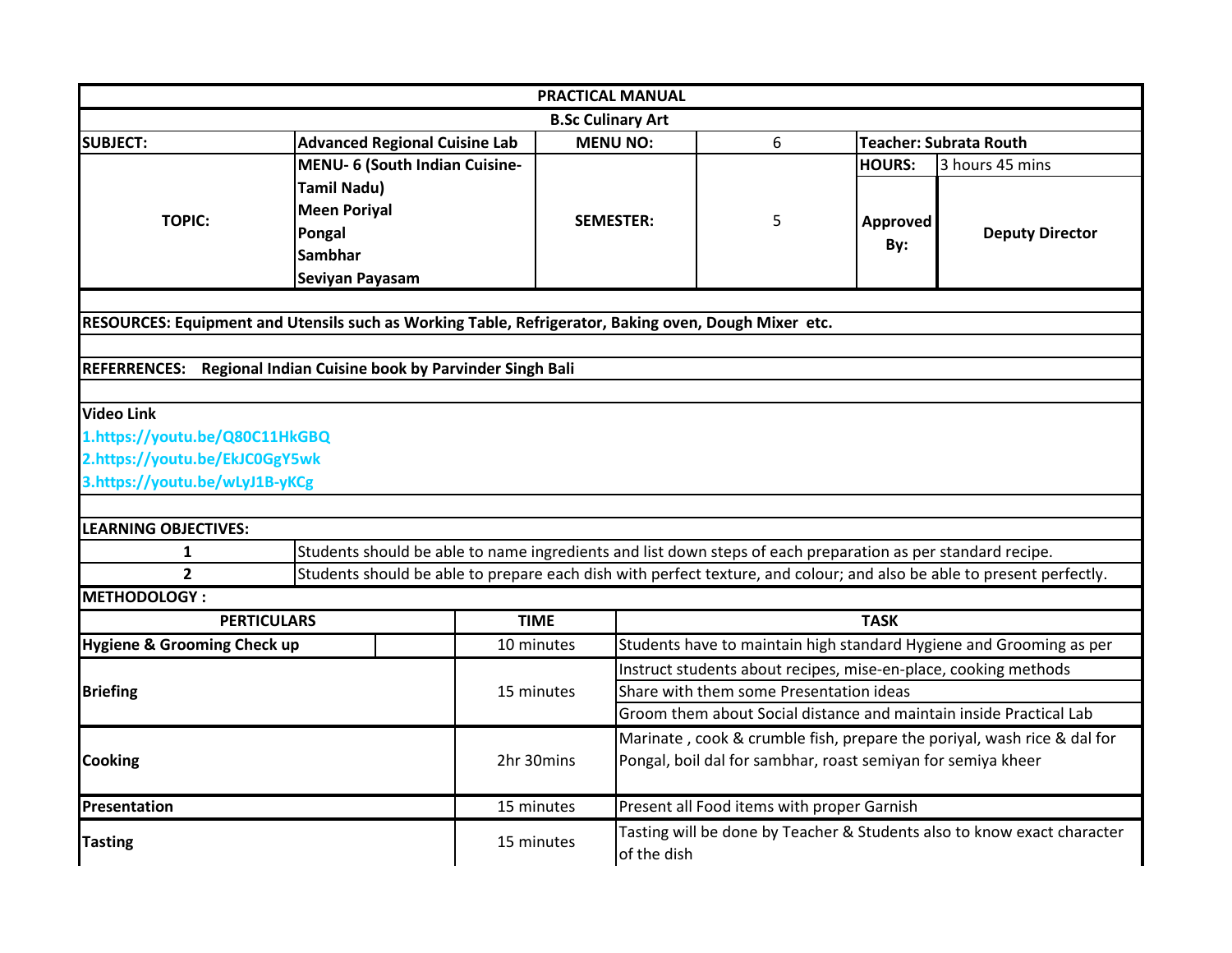|                                                                        |            | Cleaning of all equipments             |  |  |  |
|------------------------------------------------------------------------|------------|----------------------------------------|--|--|--|
| <b>Closing</b>                                                         | 20 minutes | Closing has to be done as per SOP      |  |  |  |
|                                                                        |            |                                        |  |  |  |
| <b>POSSIBLE SOURCES OF ERRORS &amp; RECTIFICATION :</b>                |            |                                        |  |  |  |
| <b>POSSIBLE ERRORS</b>                                                 |            | <b>RECTIFICATION</b>                   |  |  |  |
| Pongal is too thin                                                     |            | Simmerfor more time till thickened     |  |  |  |
| Sambhar is tasteless                                                   |            | Add more sambhar masala & simmer again |  |  |  |
| Payasam is too thin                                                    |            | Simmer for more time                   |  |  |  |
|                                                                        |            |                                        |  |  |  |
|                                                                        |            |                                        |  |  |  |
| <b>LEARNING OUTCOME</b>                                                |            |                                        |  |  |  |
| Students are able to prepare all all dishes within the scheduled hours |            |                                        |  |  |  |
| They are able to Present Food in a proper manner with Garnish          |            |                                        |  |  |  |
| They are able to explain about the dishes                              |            |                                        |  |  |  |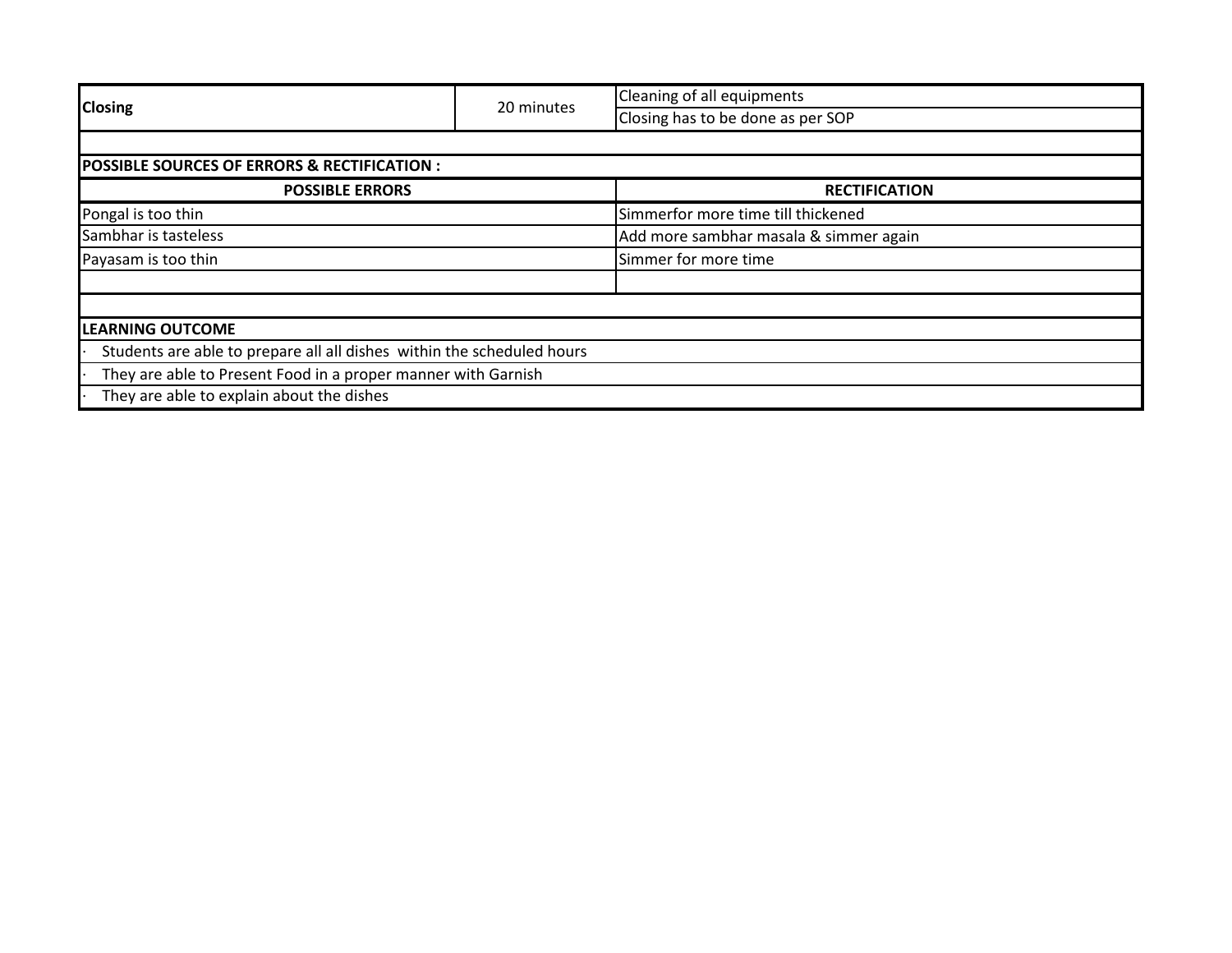|                                                                                                      |                    |                                                                                                             |              | <b>PRACTICAL MANUAL</b>                                                  |                                                                            |                 |                                                                                                                       |  |  |
|------------------------------------------------------------------------------------------------------|--------------------|-------------------------------------------------------------------------------------------------------------|--------------|--------------------------------------------------------------------------|----------------------------------------------------------------------------|-----------------|-----------------------------------------------------------------------------------------------------------------------|--|--|
|                                                                                                      |                    |                                                                                                             |              | <b>B.Sc Culinary Art</b>                                                 |                                                                            |                 |                                                                                                                       |  |  |
| <b>SUBJECT:</b>                                                                                      |                    | <b>Advanced Regional Cuisine Lab</b>                                                                        |              | <b>MENU NO:</b>                                                          | $\overline{7}$                                                             |                 | <b>Teacher: Subrata Routh</b>                                                                                         |  |  |
|                                                                                                      |                    | <b>MENU- 7 (Rajasthani Cuisine)</b>                                                                         |              |                                                                          |                                                                            | <b>HOURS:</b>   | 3 hours 45 mins                                                                                                       |  |  |
|                                                                                                      | Dal Batti Churma   |                                                                                                             |              |                                                                          |                                                                            |                 |                                                                                                                       |  |  |
| <b>TOPIC:</b>                                                                                        | <b>Laal Maas</b>   |                                                                                                             |              | <b>SEMESTER:</b>                                                         | 5                                                                          | <b>Approved</b> |                                                                                                                       |  |  |
|                                                                                                      | Gatte ka Pulao     |                                                                                                             |              |                                                                          |                                                                            | By:             | <b>Deputy Director</b>                                                                                                |  |  |
|                                                                                                      | Dal ka halwa       |                                                                                                             |              |                                                                          |                                                                            |                 |                                                                                                                       |  |  |
|                                                                                                      |                    |                                                                                                             |              |                                                                          |                                                                            |                 |                                                                                                                       |  |  |
| RESOURCES: Equipment and Utensils such as Working Table, Refrigerator, Baking oven, Dough Mixer etc. |                    |                                                                                                             |              |                                                                          |                                                                            |                 |                                                                                                                       |  |  |
|                                                                                                      |                    |                                                                                                             |              |                                                                          |                                                                            |                 |                                                                                                                       |  |  |
| <b>REFERRENCES:</b>                                                                                  |                    | Regional Indian Cuisine book by Parvinder Singh Bali                                                        |              |                                                                          |                                                                            |                 |                                                                                                                       |  |  |
|                                                                                                      |                    |                                                                                                             |              |                                                                          |                                                                            |                 |                                                                                                                       |  |  |
| <b>Video Link</b>                                                                                    |                    |                                                                                                             |              |                                                                          |                                                                            |                 |                                                                                                                       |  |  |
| 1.https://youtu.be/eWAcCvqIP48                                                                       |                    |                                                                                                             |              |                                                                          |                                                                            |                 |                                                                                                                       |  |  |
| 2.https://youtu.be/xAhZZiZ5S50                                                                       |                    |                                                                                                             |              |                                                                          |                                                                            |                 |                                                                                                                       |  |  |
| 3.https://youtu.be/ZPT30KgHsFA                                                                       |                    |                                                                                                             |              |                                                                          |                                                                            |                 |                                                                                                                       |  |  |
|                                                                                                      |                    |                                                                                                             |              |                                                                          |                                                                            |                 |                                                                                                                       |  |  |
| <b>LEARNING OBJECTIVES:</b>                                                                          |                    |                                                                                                             |              |                                                                          |                                                                            |                 |                                                                                                                       |  |  |
| 1                                                                                                    |                    | Students should be able to name ingredients and list down steps of each preparation as per standard recipe. |              |                                                                          |                                                                            |                 |                                                                                                                       |  |  |
| $\overline{2}$                                                                                       |                    |                                                                                                             |              |                                                                          |                                                                            |                 | Students should be able to prepare each dish with perfect texture, and colour; and also be able to present perfectly. |  |  |
| <b>METHODOLOGY:</b>                                                                                  |                    |                                                                                                             |              |                                                                          |                                                                            |                 |                                                                                                                       |  |  |
|                                                                                                      | <b>PERTICULARS</b> |                                                                                                             | <b>TIME</b>  |                                                                          |                                                                            | <b>TASK</b>     |                                                                                                                       |  |  |
| <b>Hygiene &amp; Grooming Check up</b>                                                               |                    |                                                                                                             | 10 minutes   |                                                                          | Students have to maintain high standard Hygiene and Grooming as per        |                 |                                                                                                                       |  |  |
|                                                                                                      |                    |                                                                                                             |              | Instruct students about recipes, mise-en-place, cooking methods          |                                                                            |                 |                                                                                                                       |  |  |
| <b>Briefing</b>                                                                                      |                    |                                                                                                             | 15 minutes   | Share with them some Presentation ideas                                  |                                                                            |                 |                                                                                                                       |  |  |
|                                                                                                      |                    |                                                                                                             |              |                                                                          | Groom them about Social distance and maintain inside Practical Lab         |                 |                                                                                                                       |  |  |
|                                                                                                      |                    |                                                                                                             |              | Boil the dal, Prepare the batti, prepare the churma from batti, marinate |                                                                            |                 |                                                                                                                       |  |  |
| <b>Cooking</b>                                                                                       |                    |                                                                                                             | 2hr 30mins   |                                                                          | mutton, keep aside. Prepare the chilly paste, Prepare the gatte, wash rice |                 |                                                                                                                       |  |  |
|                                                                                                      |                    |                                                                                                             |              | for pulao. Soak dal & puree for halwa                                    |                                                                            |                 |                                                                                                                       |  |  |
| Presentation                                                                                         |                    |                                                                                                             | 15 minutes   |                                                                          | Present all Food items with proper Garnish                                 |                 |                                                                                                                       |  |  |
|                                                                                                      |                    |                                                                                                             | 15 minutes   |                                                                          |                                                                            |                 | Tasting will be done by Teacher & Students also to know exact character                                               |  |  |
| <b>Tasting</b>                                                                                       |                    |                                                                                                             |              |                                                                          | of the dish                                                                |                 |                                                                                                                       |  |  |
| $r$ locina                                                                                           |                    |                                                                                                             | $20$ minutar |                                                                          | Cleaning of all equipments                                                 |                 |                                                                                                                       |  |  |
|                                                                                                      |                    |                                                                                                             |              |                                                                          |                                                                            |                 |                                                                                                                       |  |  |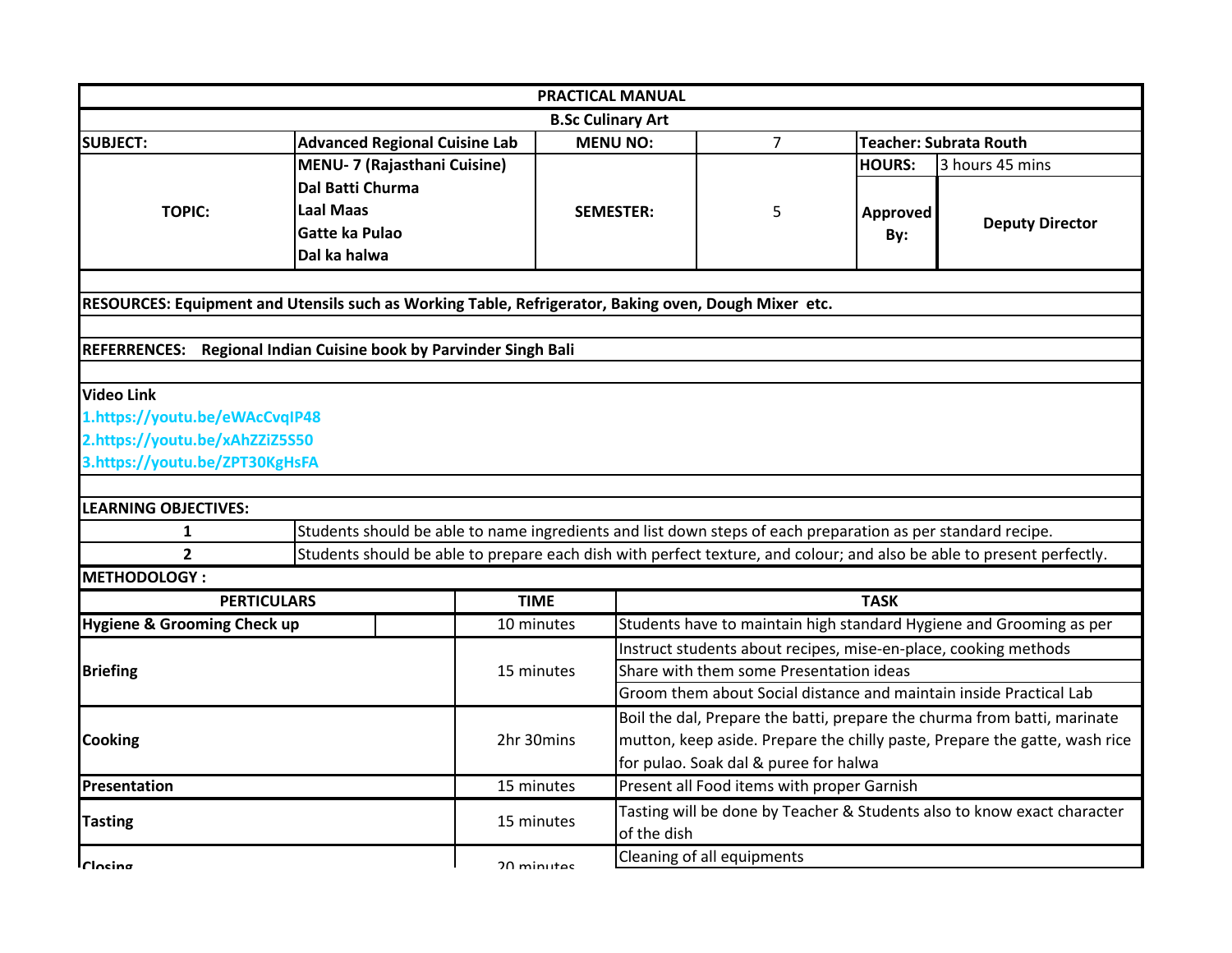| <b>ILIUSIIIK</b>                                                       | <b>ZU IIIIIIULES</b> | Closing has to be done as per SOP               |  |  |
|------------------------------------------------------------------------|----------------------|-------------------------------------------------|--|--|
|                                                                        |                      |                                                 |  |  |
| <b>POSSIBLE SOURCES OF ERRORS &amp; RECTIFICATION :</b>                |                      |                                                 |  |  |
| <b>POSSIBLE ERRORS</b>                                                 |                      | <b>RECTIFICATION</b>                            |  |  |
| Laal Maans is very spicy                                               |                      | Add curd, simmer for 3-5 minutes                |  |  |
| Rice is too soggy                                                      |                      | Make again                                      |  |  |
| Dal ka halwa has taste of raw dal                                      |                      | Cook the dal puree for more time over slow heat |  |  |
|                                                                        |                      |                                                 |  |  |
|                                                                        |                      |                                                 |  |  |
| <b>LEARNING OUTCOME</b>                                                |                      |                                                 |  |  |
| Students are able to prepare all all dishes within the scheduled hours |                      |                                                 |  |  |
| They are able to Present Food in a proper manner with Garnish          |                      |                                                 |  |  |
| They are able to explain about the dishes                              |                      |                                                 |  |  |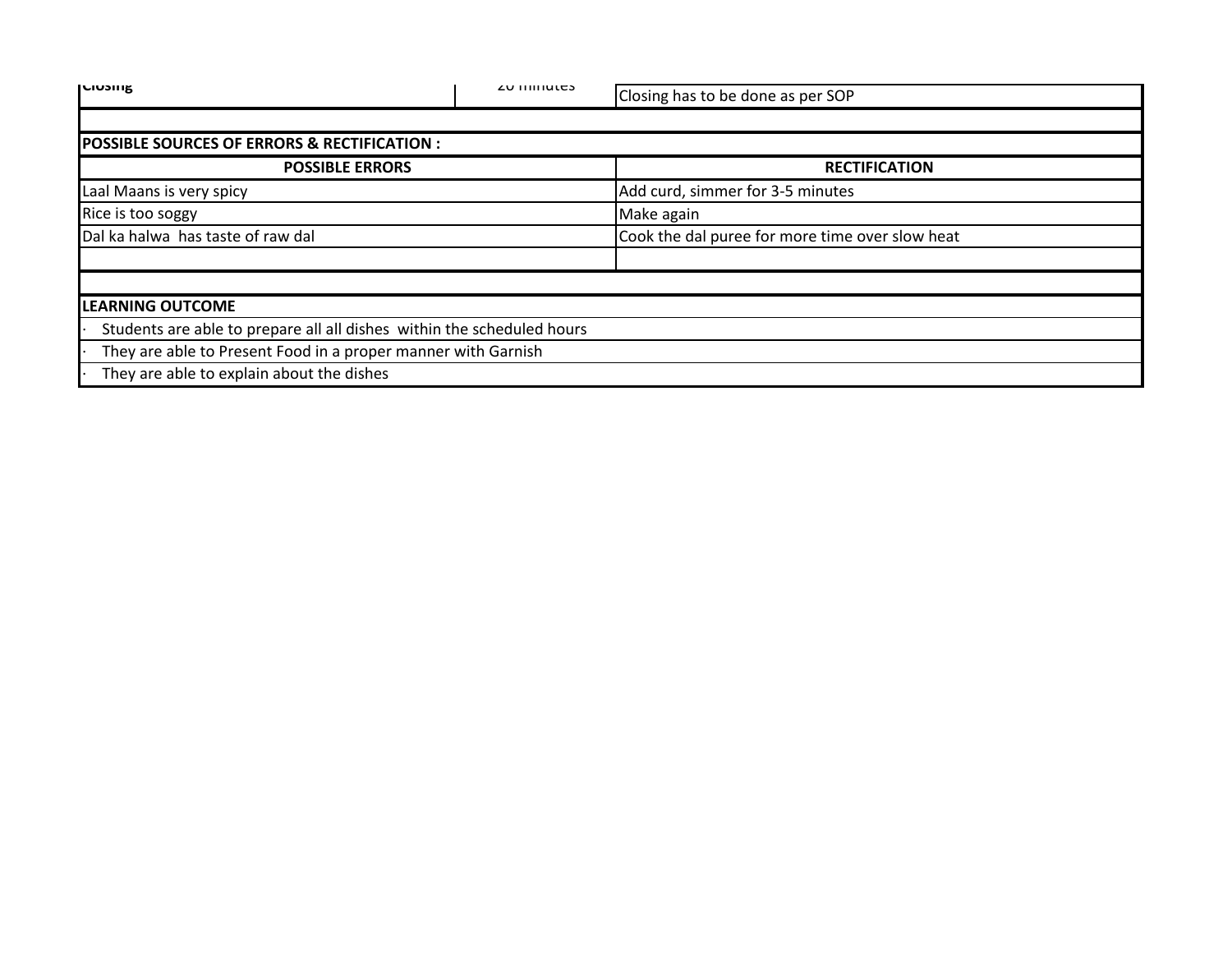|                                                                                                      |                         |                                                                                                             |             | <b>PRACTICAL MANUAL</b>                                                                |                                            |                                                                          |                                                                                                                       |  |  |
|------------------------------------------------------------------------------------------------------|-------------------------|-------------------------------------------------------------------------------------------------------------|-------------|----------------------------------------------------------------------------------------|--------------------------------------------|--------------------------------------------------------------------------|-----------------------------------------------------------------------------------------------------------------------|--|--|
|                                                                                                      |                         |                                                                                                             |             | <b>B.Sc Culinary Art</b>                                                               |                                            |                                                                          |                                                                                                                       |  |  |
| <b>SUBJECT:</b>                                                                                      |                         | <b>Advanced Regional Cuisine Lab</b>                                                                        |             | <b>MENU NO:</b>                                                                        | 8                                          |                                                                          | <b>Teacher: Subrata Routh</b>                                                                                         |  |  |
|                                                                                                      |                         | <b>MENU-8 (Gujrati Cuisine)</b>                                                                             |             |                                                                                        |                                            | <b>HOURS:</b>                                                            | 3 hours 45 mins                                                                                                       |  |  |
|                                                                                                      | <b>Batata Nu Tomato</b> |                                                                                                             |             |                                                                                        |                                            |                                                                          |                                                                                                                       |  |  |
| <b>TOPIC:</b>                                                                                        | Gujrati Dal             |                                                                                                             |             | <b>SEMESTER:</b>                                                                       | 5                                          | Approved                                                                 |                                                                                                                       |  |  |
|                                                                                                      | <b>Methi Thepla</b>     |                                                                                                             |             |                                                                                        |                                            | By:                                                                      | <b>Deputy Director</b>                                                                                                |  |  |
|                                                                                                      | <b>Mohanthal</b>        |                                                                                                             |             |                                                                                        |                                            |                                                                          |                                                                                                                       |  |  |
|                                                                                                      |                         |                                                                                                             |             |                                                                                        |                                            |                                                                          |                                                                                                                       |  |  |
| RESOURCES: Equipment and Utensils such as Working Table, Refrigerator, Baking oven, Dough Mixer etc. |                         |                                                                                                             |             |                                                                                        |                                            |                                                                          |                                                                                                                       |  |  |
|                                                                                                      |                         |                                                                                                             |             |                                                                                        |                                            |                                                                          |                                                                                                                       |  |  |
| REFERRENCES: Regional Indian Cuisine book by Parvinder Singh Bali                                    |                         |                                                                                                             |             |                                                                                        |                                            |                                                                          |                                                                                                                       |  |  |
|                                                                                                      |                         |                                                                                                             |             |                                                                                        |                                            |                                                                          |                                                                                                                       |  |  |
| <b>Video Link</b>                                                                                    |                         |                                                                                                             |             |                                                                                        |                                            |                                                                          |                                                                                                                       |  |  |
| 1.https://youtu.be/epOD0rSluts                                                                       |                         |                                                                                                             |             |                                                                                        |                                            |                                                                          |                                                                                                                       |  |  |
| 2.https://youtu.be/C8MVLf0DBc8                                                                       |                         |                                                                                                             |             |                                                                                        |                                            |                                                                          |                                                                                                                       |  |  |
| 3.https://youtu.be/zZ_jUpD2gR0                                                                       |                         |                                                                                                             |             |                                                                                        |                                            |                                                                          |                                                                                                                       |  |  |
|                                                                                                      |                         |                                                                                                             |             |                                                                                        |                                            |                                                                          |                                                                                                                       |  |  |
| <b>LEARNING OBJECTIVES:</b>                                                                          |                         |                                                                                                             |             |                                                                                        |                                            |                                                                          |                                                                                                                       |  |  |
| 1                                                                                                    |                         | Students should be able to name ingredients and list down steps of each preparation as per standard recipe. |             |                                                                                        |                                            |                                                                          |                                                                                                                       |  |  |
| $\overline{2}$                                                                                       |                         |                                                                                                             |             |                                                                                        |                                            |                                                                          | Students should be able to prepare each dish with perfect texture, and colour; and also be able to present perfectly. |  |  |
| <b>METHODOLOGY:</b>                                                                                  |                         |                                                                                                             |             |                                                                                        |                                            |                                                                          |                                                                                                                       |  |  |
| <b>PERTICULARS</b>                                                                                   |                         |                                                                                                             | <b>TIME</b> |                                                                                        |                                            | <b>TASK</b>                                                              |                                                                                                                       |  |  |
| <b>Hygiene &amp; Grooming Check up</b>                                                               |                         |                                                                                                             | 10 minutes  | Students have to maintain high standard Hygiene and Grooming as per                    |                                            |                                                                          |                                                                                                                       |  |  |
|                                                                                                      |                         |                                                                                                             |             | Instruct students about recipes, mise-en-place, cooking methods                        |                                            |                                                                          |                                                                                                                       |  |  |
| <b>Briefing</b>                                                                                      |                         |                                                                                                             | 15 minutes  | Share with them some Presentation ideas                                                |                                            |                                                                          |                                                                                                                       |  |  |
|                                                                                                      |                         |                                                                                                             |             | Groom them about Social distance and maintain inside Practical Lab                     |                                            |                                                                          |                                                                                                                       |  |  |
|                                                                                                      |                         |                                                                                                             |             |                                                                                        |                                            | Boil the dal, add tempering. Boil potato & prepare the batata nu tomato. |                                                                                                                       |  |  |
| <b>Cooking</b>                                                                                       |                         |                                                                                                             | 2hr 30mins  | Prepare the dough for methi thepla, chop methi leaves.                                 |                                            |                                                                          |                                                                                                                       |  |  |
|                                                                                                      |                         |                                                                                                             |             |                                                                                        |                                            |                                                                          |                                                                                                                       |  |  |
| <b>Presentation</b>                                                                                  |                         |                                                                                                             | 15 minutes  |                                                                                        | Present all Food items with proper Garnish |                                                                          |                                                                                                                       |  |  |
| <b>Tasting</b>                                                                                       |                         |                                                                                                             | 15 minutes  | Tasting will be done by Teacher & Students also to know exact character<br>of the dish |                                            |                                                                          |                                                                                                                       |  |  |
| $r$ locina                                                                                           |                         | $20$ minutar                                                                                                |             | Cleaning of all equipments                                                             |                                            |                                                                          |                                                                                                                       |  |  |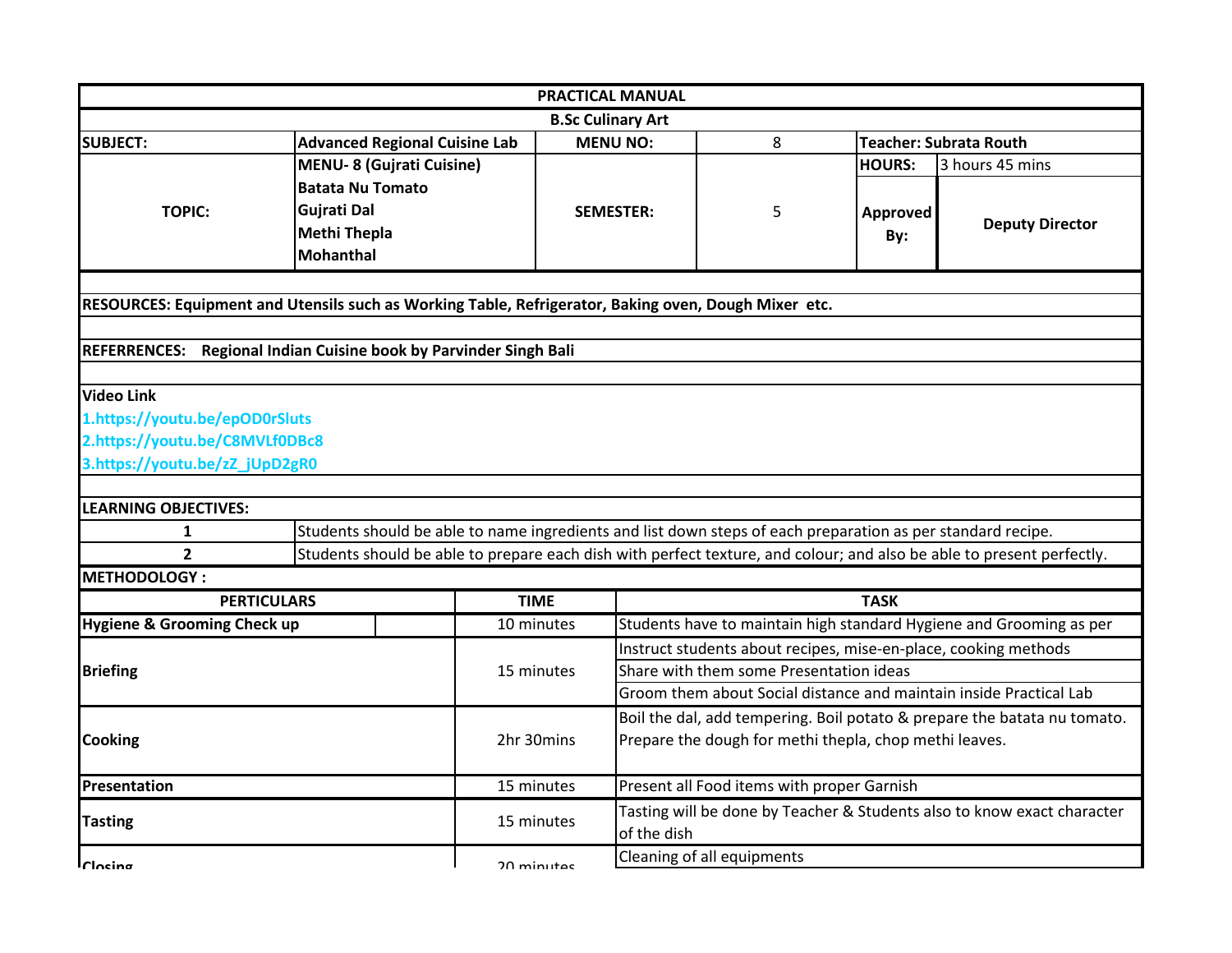| <b>ILIUSIIIK</b>                                                       | <b>ZU IIIIIIULES</b> | Closing has to be done as per SOP                                 |
|------------------------------------------------------------------------|----------------------|-------------------------------------------------------------------|
|                                                                        |                      |                                                                   |
| <b>POSSIBLE SOURCES OF ERRORS &amp; RECTIFICATION:</b>                 |                      |                                                                   |
| <b>POSSIBLE ERRORS</b>                                                 |                      | <b>RECTIFICATION</b>                                              |
| Thepla is not soft and has crispy texture                              |                      | Serve thepla as soon as it is ready. Hot holding must be for less |
| Dal has excessive sweet taste                                          |                      | Add water, salt and little lemon juice. Simmer again              |
|                                                                        |                      |                                                                   |
|                                                                        |                      |                                                                   |
|                                                                        |                      |                                                                   |
| <b>LEARNING OUTCOME</b>                                                |                      |                                                                   |
| Students are able to prepare all all dishes within the scheduled hours |                      |                                                                   |
| They are able to Present Food in a proper manner with Garnish          |                      |                                                                   |
| They are able to explain about the dishes                              |                      |                                                                   |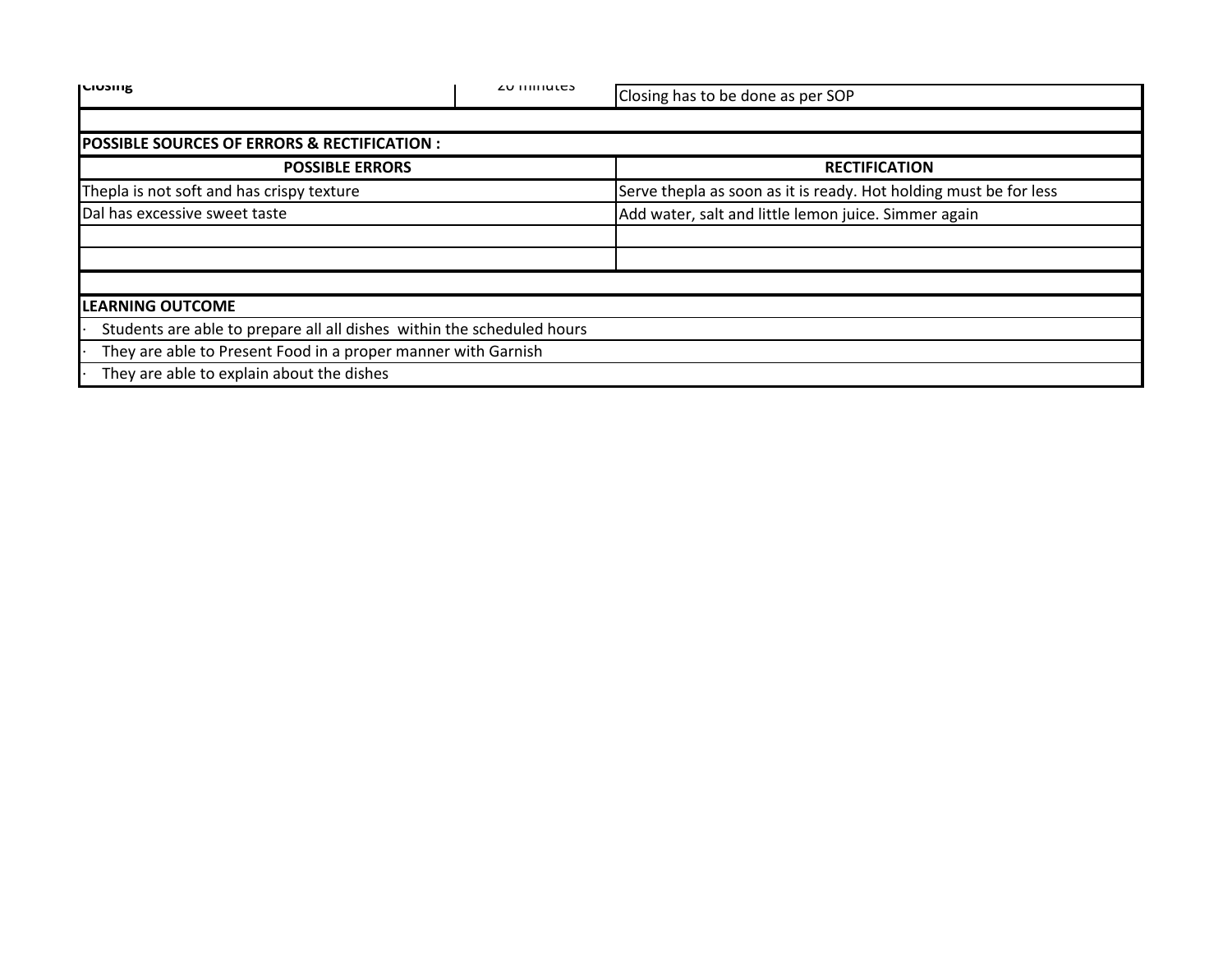|                                                                                                      |                                                                              |             |                                                                            | <b>PRACTICAL MANUAL</b>                                                                                    |                                                                                                             |                               |                                                                                                                       |  |  |
|------------------------------------------------------------------------------------------------------|------------------------------------------------------------------------------|-------------|----------------------------------------------------------------------------|------------------------------------------------------------------------------------------------------------|-------------------------------------------------------------------------------------------------------------|-------------------------------|-----------------------------------------------------------------------------------------------------------------------|--|--|
|                                                                                                      |                                                                              |             | <b>B.Sc Culinary Art</b>                                                   |                                                                                                            |                                                                                                             |                               |                                                                                                                       |  |  |
| <b>SUBJECT:</b>                                                                                      | <b>Advanced Regional Cuisine Lab</b>                                         |             |                                                                            | <b>MENU NO:</b>                                                                                            | 9                                                                                                           | <b>Teacher: Subrata Routh</b> |                                                                                                                       |  |  |
|                                                                                                      | MENU- 9 (Hyderabadi Cuisine)                                                 |             |                                                                            |                                                                                                            |                                                                                                             | <b>HOURS:</b>                 | 3 hours 45 mins                                                                                                       |  |  |
| <b>TOPIC:</b>                                                                                        | Sofiyani Biryani<br>Mirchi ka Salan<br><b>Tomato Kut</b><br>Double Ka meetha |             |                                                                            | <b>SEMESTER:</b>                                                                                           | 5                                                                                                           | <b>Approved</b><br>By:        | <b>Deputy Director</b>                                                                                                |  |  |
| RESOURCES: Equipment and Utensils such as Working Table, Refrigerator, Baking oven, Dough Mixer etc. |                                                                              |             |                                                                            |                                                                                                            |                                                                                                             |                               |                                                                                                                       |  |  |
|                                                                                                      |                                                                              |             |                                                                            |                                                                                                            |                                                                                                             |                               |                                                                                                                       |  |  |
| <b>Video Link</b>                                                                                    |                                                                              |             |                                                                            |                                                                                                            |                                                                                                             |                               |                                                                                                                       |  |  |
| 1.https://youtu.be/un69Mysd08w                                                                       |                                                                              |             |                                                                            |                                                                                                            |                                                                                                             |                               |                                                                                                                       |  |  |
| 2.https://youtu.be/hxDNOfy7XbA                                                                       |                                                                              |             |                                                                            |                                                                                                            |                                                                                                             |                               |                                                                                                                       |  |  |
| 3.https://youtu.be/iKG5DcQW1bl                                                                       |                                                                              |             |                                                                            |                                                                                                            |                                                                                                             |                               |                                                                                                                       |  |  |
|                                                                                                      |                                                                              |             |                                                                            |                                                                                                            |                                                                                                             |                               |                                                                                                                       |  |  |
| REFERRENCES: Regional Indian Cuisine book by Parvinder Singh Bali                                    |                                                                              |             |                                                                            |                                                                                                            |                                                                                                             |                               |                                                                                                                       |  |  |
|                                                                                                      |                                                                              |             |                                                                            |                                                                                                            |                                                                                                             |                               |                                                                                                                       |  |  |
| <b>LEARNING OBJECTIVES:</b>                                                                          |                                                                              |             |                                                                            |                                                                                                            |                                                                                                             |                               |                                                                                                                       |  |  |
| 1                                                                                                    |                                                                              |             |                                                                            |                                                                                                            | Students should be able to name ingredients and list down steps of each preparation as per standard recipe. |                               |                                                                                                                       |  |  |
| $\overline{2}$<br><b>METHODOLOGY:</b>                                                                |                                                                              |             |                                                                            |                                                                                                            |                                                                                                             |                               | Students should be able to prepare each dish with perfect texture, and colour; and also be able to present perfectly. |  |  |
| <b>PERTICULARS</b>                                                                                   |                                                                              | <b>TIME</b> |                                                                            |                                                                                                            |                                                                                                             | <b>TASK</b>                   |                                                                                                                       |  |  |
| Hygiene & Grooming Check up                                                                          |                                                                              |             | 10 minutes                                                                 |                                                                                                            |                                                                                                             |                               | Students have to maintain high standard Hygiene and Grooming as per                                                   |  |  |
|                                                                                                      |                                                                              |             |                                                                            |                                                                                                            |                                                                                                             |                               |                                                                                                                       |  |  |
| <b>Briefing</b>                                                                                      |                                                                              |             | 15 minutes                                                                 | Instruct students about recipes, mise-en-place, cooking methods<br>Share with them some Presentation ideas |                                                                                                             |                               |                                                                                                                       |  |  |
|                                                                                                      |                                                                              |             |                                                                            | Groom them about Social distance and maintain inside Practical Lab                                         |                                                                                                             |                               |                                                                                                                       |  |  |
|                                                                                                      |                                                                              |             | Wash & soak rice for biriyani, Prepare the salan gravy, Boil tomato, puree |                                                                                                            |                                                                                                             |                               |                                                                                                                       |  |  |
| <b>Cooking</b>                                                                                       |                                                                              |             | 2hr 30mins                                                                 | & prepare the tomato kut, Cut and deep fry bread silces, prepare rabri and                                 |                                                                                                             |                               |                                                                                                                       |  |  |
|                                                                                                      |                                                                              |             |                                                                            | finish the double ka meetha                                                                                |                                                                                                             |                               |                                                                                                                       |  |  |
| Presentation                                                                                         | 15 minutes                                                                   |             | Present all Food items with proper Garnish                                 |                                                                                                            |                                                                                                             |                               |                                                                                                                       |  |  |
| <b>Tasting</b>                                                                                       |                                                                              |             | 15 minutes                                                                 | Tasting will be done by Teacher & Students also to know exact character<br>of the dish                     |                                                                                                             |                               |                                                                                                                       |  |  |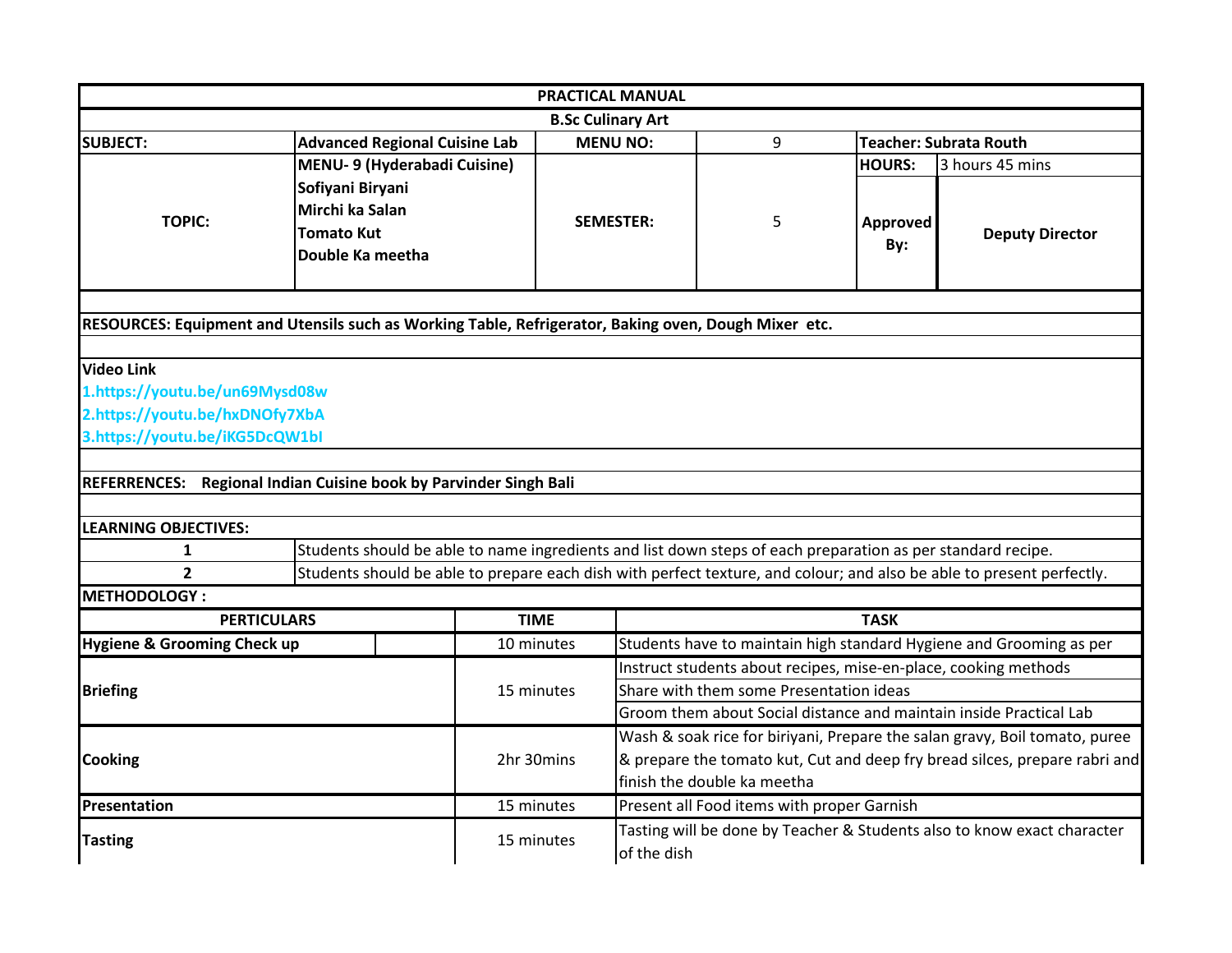|                                                               |                                                                        | <b>Cleaning of all equipments</b>             |  |  |  |
|---------------------------------------------------------------|------------------------------------------------------------------------|-----------------------------------------------|--|--|--|
| <b>Closing</b>                                                | 20 minutes                                                             | Closing has to be done as per SOP             |  |  |  |
|                                                               |                                                                        |                                               |  |  |  |
| <b>POSSIBLE SOURCES OF ERRORS &amp; RECTIFICATION :</b>       |                                                                        |                                               |  |  |  |
| <b>POSSIBLE ERRORS</b>                                        |                                                                        | <b>RECTIFICATION</b>                          |  |  |  |
| Salan gravy has too much peanut                               |                                                                        | Redcuce the peanut                            |  |  |  |
| Fried bread slices became soggy                               |                                                                        | Throw the fried bread, fry fresh bread slices |  |  |  |
| Sugar syrup is too thick                                      |                                                                        | Add water and simmer for short duration       |  |  |  |
|                                                               |                                                                        |                                               |  |  |  |
|                                                               |                                                                        |                                               |  |  |  |
| <b>LEARNING OUTCOME</b>                                       |                                                                        |                                               |  |  |  |
|                                                               | Students are able to prepare all all dishes within the scheduled hours |                                               |  |  |  |
| They are able to Present Food in a proper manner with Garnish |                                                                        |                                               |  |  |  |
| They are able to explain about the dishes                     |                                                                        |                                               |  |  |  |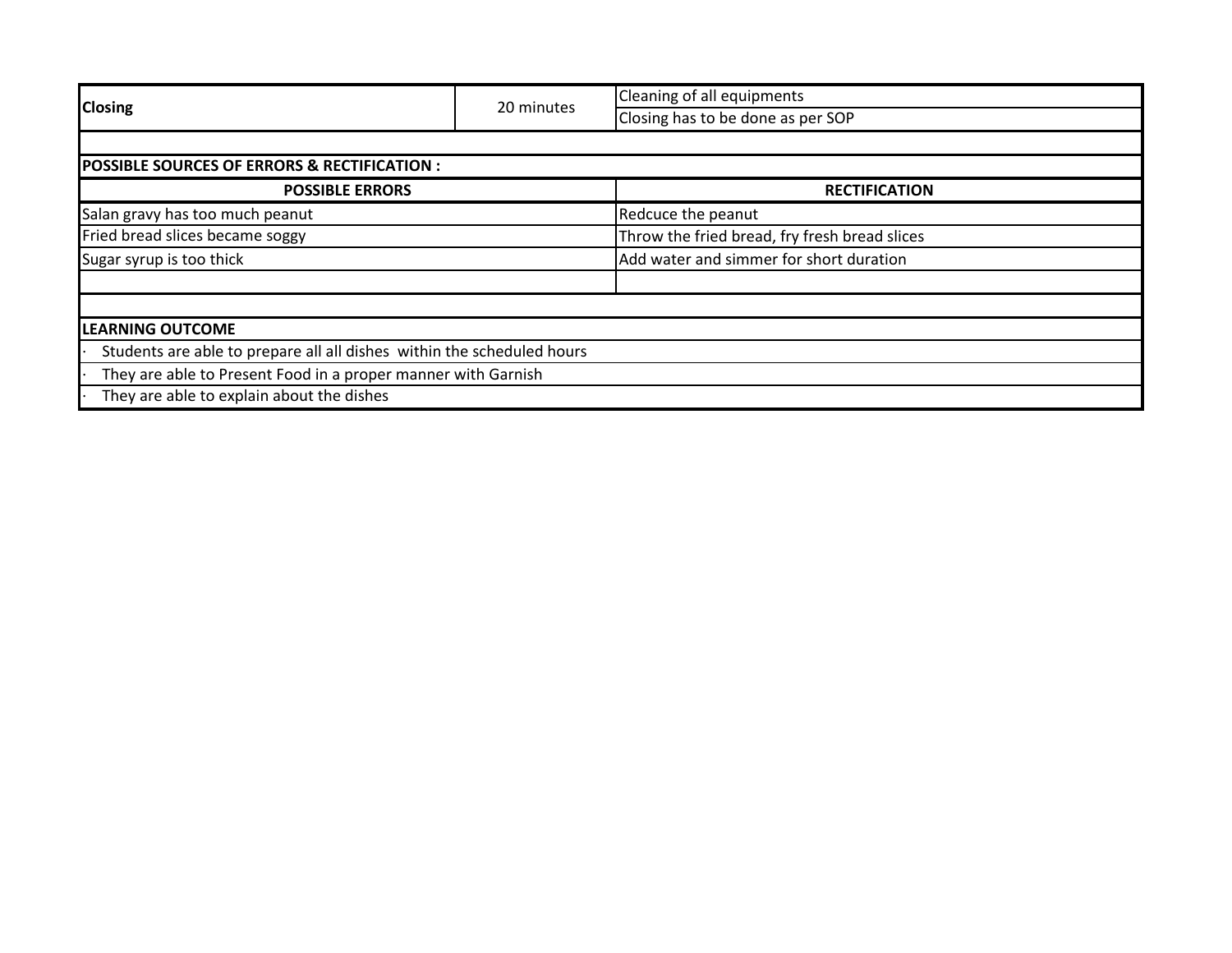| <b>PRACTICAL MANUAL</b>                |                                                                                                                       |                                                                                                |                                                                                        |                                                                    |               |                                                                     |  |  |
|----------------------------------------|-----------------------------------------------------------------------------------------------------------------------|------------------------------------------------------------------------------------------------|----------------------------------------------------------------------------------------|--------------------------------------------------------------------|---------------|---------------------------------------------------------------------|--|--|
| <b>B.Sc Culinary Art</b>               |                                                                                                                       |                                                                                                |                                                                                        |                                                                    |               |                                                                     |  |  |
| <b>SUBJECT:</b>                        |                                                                                                                       | <b>Advanced Regional Cuisine Lab</b><br><b>MENU NO:</b><br><b>Teacher: Subrata Routh</b><br>10 |                                                                                        |                                                                    |               |                                                                     |  |  |
|                                        | <b>MENU-10 (Kashmiri Cuisine)</b>                                                                                     |                                                                                                |                                                                                        |                                                                    | <b>HOURS:</b> | 3 hours 45 mins                                                     |  |  |
|                                        | Girdeh                                                                                                                |                                                                                                |                                                                                        |                                                                    |               |                                                                     |  |  |
| <b>TOPIC:</b>                          | <b>Mutton Rogan Josh</b>                                                                                              |                                                                                                | <b>SEMESTER:</b>                                                                       | 5                                                                  | Approved      |                                                                     |  |  |
|                                        | Dum aloo kashmiri                                                                                                     |                                                                                                |                                                                                        |                                                                    | By:           | <b>Deputy Director</b>                                              |  |  |
|                                        | <b>Kongeh Phirin</b>                                                                                                  |                                                                                                |                                                                                        |                                                                    |               |                                                                     |  |  |
|                                        |                                                                                                                       |                                                                                                |                                                                                        |                                                                    |               |                                                                     |  |  |
|                                        | RESOURCES: Equipment and Utensils such as Working Table, Refrigerator, Baking oven, Dough Mixer etc.                  |                                                                                                |                                                                                        |                                                                    |               |                                                                     |  |  |
|                                        |                                                                                                                       |                                                                                                |                                                                                        |                                                                    |               |                                                                     |  |  |
|                                        | REFERRENCES: Regional Indian Cuisine book by Parvinder Singh Bali                                                     |                                                                                                |                                                                                        |                                                                    |               |                                                                     |  |  |
| <b>Video Link</b>                      |                                                                                                                       |                                                                                                |                                                                                        |                                                                    |               |                                                                     |  |  |
| 1.https://youtu.be/g_hvkyYPAMQ         |                                                                                                                       |                                                                                                |                                                                                        |                                                                    |               |                                                                     |  |  |
| 2.https://youtu.be/bmSPJ4jxBJU         |                                                                                                                       |                                                                                                |                                                                                        |                                                                    |               |                                                                     |  |  |
| 3.https://youtu.be/7hP7Pciuo5Y         |                                                                                                                       |                                                                                                |                                                                                        |                                                                    |               |                                                                     |  |  |
|                                        |                                                                                                                       |                                                                                                |                                                                                        |                                                                    |               |                                                                     |  |  |
| <b>LEARNING OBJECTIVES:</b>            |                                                                                                                       |                                                                                                |                                                                                        |                                                                    |               |                                                                     |  |  |
| $\mathbf{1}$                           | Students should be able to name ingredients and list down steps of each preparation as per standard recipe.           |                                                                                                |                                                                                        |                                                                    |               |                                                                     |  |  |
| $\overline{2}$                         | Students should be able to prepare each dish with perfect texture, and colour; and also be able to present perfectly. |                                                                                                |                                                                                        |                                                                    |               |                                                                     |  |  |
| <b>METHODOLOGY:</b>                    |                                                                                                                       |                                                                                                |                                                                                        |                                                                    |               |                                                                     |  |  |
| <b>PERTICULARS</b>                     |                                                                                                                       | <b>TIME</b>                                                                                    |                                                                                        |                                                                    | <b>TASK</b>   |                                                                     |  |  |
| <b>Hygiene &amp; Grooming Check up</b> |                                                                                                                       | 10 minutes                                                                                     |                                                                                        |                                                                    |               | Students have to maintain high standard Hygiene and Grooming as per |  |  |
|                                        |                                                                                                                       |                                                                                                | Instruct students about recipes, mise-en-place, cooking methods                        |                                                                    |               |                                                                     |  |  |
| <b>Briefing</b>                        |                                                                                                                       | 15 minutes                                                                                     |                                                                                        | Share with them some Presentation ideas                            |               |                                                                     |  |  |
|                                        |                                                                                                                       |                                                                                                |                                                                                        | Groom them about Social distance and maintain inside Practical Lab |               |                                                                     |  |  |
|                                        |                                                                                                                       |                                                                                                | Prepare he dough for girdeh, marinate mutton for rogan josh, prepare                   |                                                                    |               |                                                                     |  |  |
| <b>Cooking</b>                         |                                                                                                                       | 2hr 30mins                                                                                     | masala for dum aloo, roast semiyan for kong firin                                      |                                                                    |               |                                                                     |  |  |
|                                        |                                                                                                                       |                                                                                                |                                                                                        |                                                                    |               |                                                                     |  |  |
| Presentation                           |                                                                                                                       | 15 minutes                                                                                     | Present all Food items with proper Garnish                                             |                                                                    |               |                                                                     |  |  |
| <b>Tasting</b>                         |                                                                                                                       | 15 minutes                                                                                     | Tasting will be done by Teacher & Students also to know exact character<br>of the dish |                                                                    |               |                                                                     |  |  |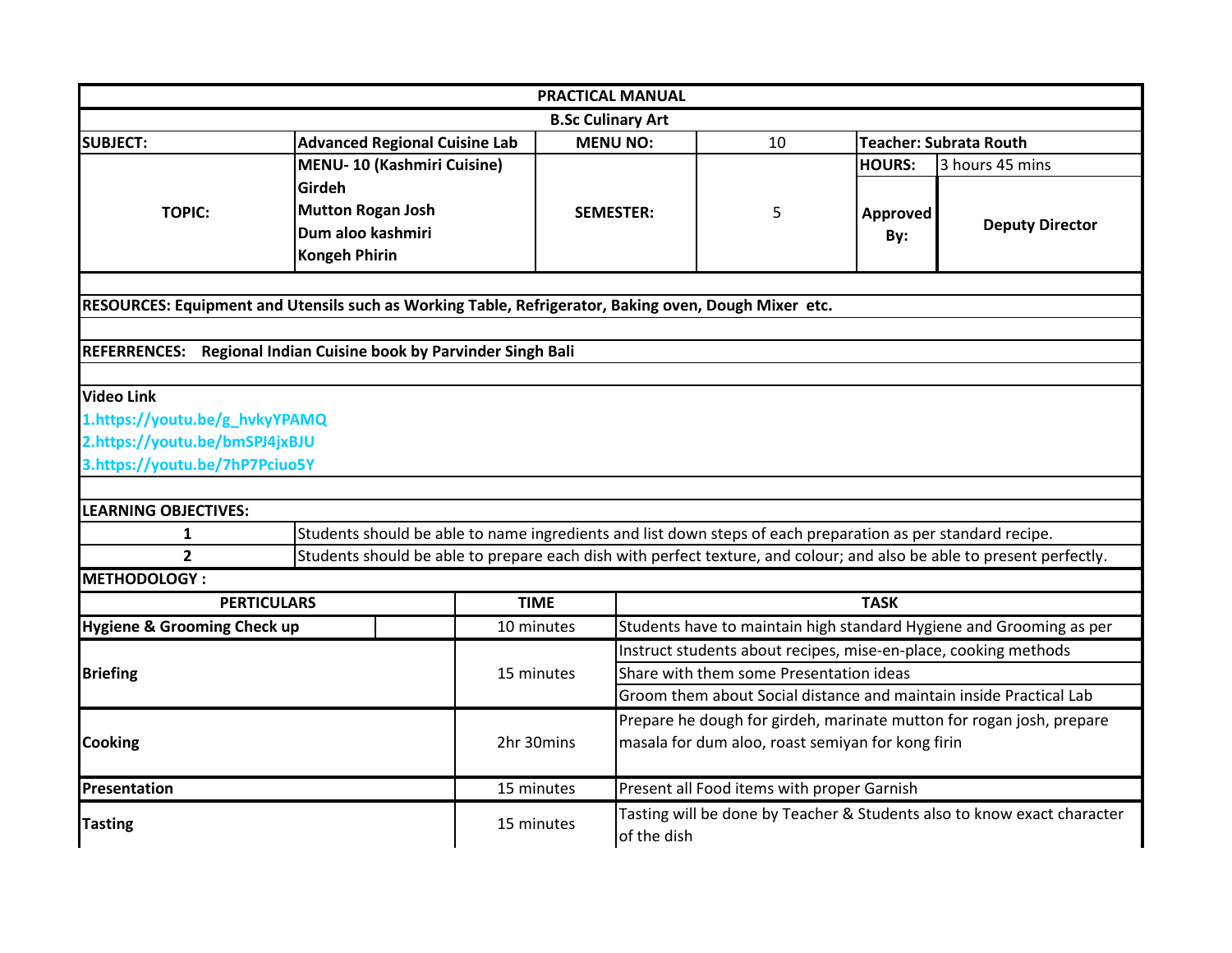|                                                               |                                                                        | Cleaning of all equipments                                  |  |  |  |
|---------------------------------------------------------------|------------------------------------------------------------------------|-------------------------------------------------------------|--|--|--|
| <b>Closing</b>                                                | 20 minutes                                                             | Closing has to be done as per SOP                           |  |  |  |
|                                                               |                                                                        |                                                             |  |  |  |
| <b>POSSIBLE SOURCES OF ERRORS &amp; RECTIFICATION:</b>        |                                                                        |                                                             |  |  |  |
| <b>POSSIBLE ERRORS</b>                                        |                                                                        | <b>RECTIFICATION</b>                                        |  |  |  |
| Mutton gravy has burnt flavvour                               |                                                                        | Remove the mutton pieces, prepare the new gravy, add mutton |  |  |  |
| Dum aloo has raw ginger garlic taste                          |                                                                        | Add water, simmer for more time                             |  |  |  |
|                                                               |                                                                        |                                                             |  |  |  |
|                                                               |                                                                        |                                                             |  |  |  |
|                                                               |                                                                        |                                                             |  |  |  |
| <b>LEARNING OUTCOME</b>                                       |                                                                        |                                                             |  |  |  |
|                                                               | Students are able to prepare all all dishes within the scheduled hours |                                                             |  |  |  |
| They are able to Present Food in a proper manner with Garnish |                                                                        |                                                             |  |  |  |
| They are able to explain about the dishes                     |                                                                        |                                                             |  |  |  |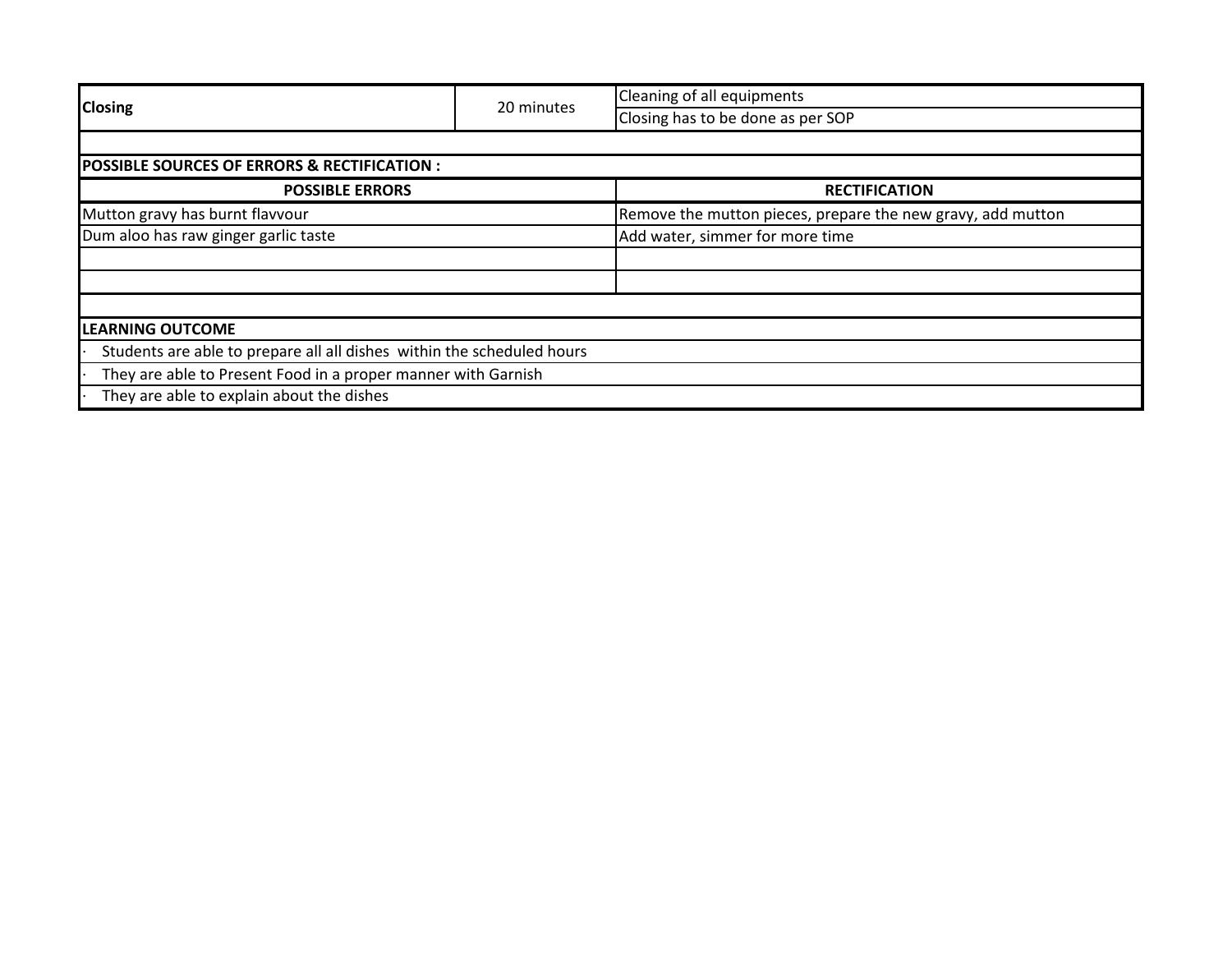|                                |                                                                                                                       |             | <b>PRACTICAL MANUAL</b>                                            |                                                                                                             |                 |                                                                     |  |
|--------------------------------|-----------------------------------------------------------------------------------------------------------------------|-------------|--------------------------------------------------------------------|-------------------------------------------------------------------------------------------------------------|-----------------|---------------------------------------------------------------------|--|
|                                |                                                                                                                       |             | <b>B.Sc Culinary Art</b>                                           |                                                                                                             |                 |                                                                     |  |
| <b>SUBJECT:</b>                | <b>Advanced Regional Cuisine Lab</b>                                                                                  |             | <b>MENU NO:</b>                                                    | 11                                                                                                          |                 | <b>Teacher: Subrata Routh</b>                                       |  |
|                                | <b>MENU-11 (South Indian Cuisine</b>                                                                                  |             |                                                                    |                                                                                                             | <b>HOURS:</b>   | 3 hours 45 mins                                                     |  |
| <b>TOPIC:</b>                  | Kerala)<br><b>Meen Moilee</b><br><b>Avial</b><br>Malabari Paratha<br>Pal Payasam                                      |             | <b>SEMESTER:</b>                                                   | 5                                                                                                           | Approved<br>By: | <b>Deputy Director</b>                                              |  |
|                                |                                                                                                                       |             |                                                                    |                                                                                                             |                 |                                                                     |  |
|                                | RESOURCES: Equipment and Utensils such as Working Table, Refrigerator, Baking oven, Dough Mixer etc.                  |             |                                                                    |                                                                                                             |                 |                                                                     |  |
|                                | REFERRENCES: Regional Indian Cuisine book by Parvinder Singh Bali                                                     |             |                                                                    |                                                                                                             |                 |                                                                     |  |
|                                |                                                                                                                       |             |                                                                    |                                                                                                             |                 |                                                                     |  |
| <b>Video Link</b>              |                                                                                                                       |             |                                                                    |                                                                                                             |                 |                                                                     |  |
| 1.https://youtu.be/617dAoEcoOw |                                                                                                                       |             |                                                                    |                                                                                                             |                 |                                                                     |  |
| 2.https://youtu.be/_C9SZg3adxI |                                                                                                                       |             |                                                                    |                                                                                                             |                 |                                                                     |  |
| 3.https://youtu.be/47fRmufjdQ4 |                                                                                                                       |             |                                                                    |                                                                                                             |                 |                                                                     |  |
|                                |                                                                                                                       |             |                                                                    |                                                                                                             |                 |                                                                     |  |
| <b>LEARNING OBJECTIVES:</b>    |                                                                                                                       |             |                                                                    |                                                                                                             |                 |                                                                     |  |
| $\mathbf{1}$                   | Students should be able to name ingredients and list down steps of each preparation as per standard recipe.           |             |                                                                    |                                                                                                             |                 |                                                                     |  |
| $\overline{2}$                 | Students should be able to prepare each dish with perfect texture, and colour; and also be able to present perfectly. |             |                                                                    |                                                                                                             |                 |                                                                     |  |
| <b>METHODOLOGY:</b>            |                                                                                                                       |             |                                                                    |                                                                                                             |                 |                                                                     |  |
| <b>PERTICULARS</b>             |                                                                                                                       | <b>TIME</b> |                                                                    |                                                                                                             | <b>TASK</b>     |                                                                     |  |
| Hygiene & Grooming Check up    |                                                                                                                       | 10 minutes  |                                                                    |                                                                                                             |                 | Students have to maintain high standard Hygiene and Grooming as per |  |
|                                |                                                                                                                       |             | Instruct students about recipes, mise-en-place, cooking methods    |                                                                                                             |                 |                                                                     |  |
| <b>Briefing</b>                |                                                                                                                       | 15 minutes  | Share with them some Presentation ideas                            |                                                                                                             |                 |                                                                     |  |
|                                |                                                                                                                       |             | Groom them about Social distance and maintain inside Practical Lab |                                                                                                             |                 |                                                                     |  |
| <b>Cooking</b>                 |                                                                                                                       | 2hr 30mins  |                                                                    | Esctract coconut milk, finish mis-en-place for moilee. Cut vegetable for<br>avial, fishi avial, keep aside. |                 |                                                                     |  |
| Presentation                   |                                                                                                                       | 15 minutes  |                                                                    | Present all Food items with proper Garnish                                                                  |                 |                                                                     |  |
| <b>Tasting</b>                 |                                                                                                                       | 15 minutes  | of the dish                                                        | Tasting will be done by Teacher & Students also to know exact character                                     |                 |                                                                     |  |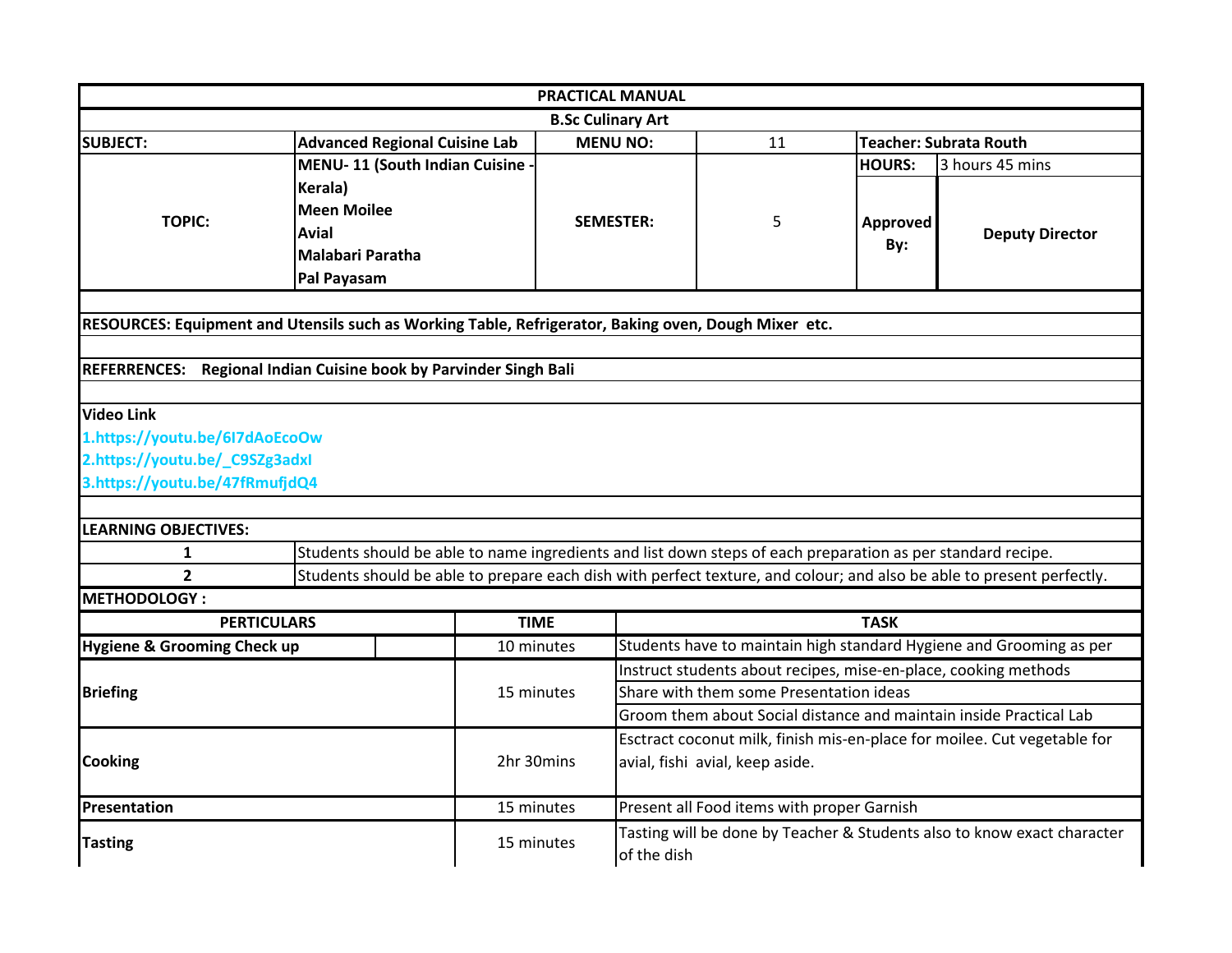| <b>Closing</b>                                                         | 20 minutes | Cleaning of all equipments          |  |  |  |
|------------------------------------------------------------------------|------------|-------------------------------------|--|--|--|
|                                                                        |            | Closing has to be done as per SOP   |  |  |  |
|                                                                        |            |                                     |  |  |  |
| <b>POSSIBLE SOURCES OF ERRORS &amp; RECTIFICATION :</b>                |            |                                     |  |  |  |
| <b>POSSIBLE ERRORS</b>                                                 |            | <b>RECTIFICATION</b>                |  |  |  |
| Avial seems to have curdled                                            |            | Add little slurry and simmer again  |  |  |  |
| Payasam has grayinsh colour                                            |            | Throw away. Use SS container always |  |  |  |
|                                                                        |            |                                     |  |  |  |
|                                                                        |            |                                     |  |  |  |
|                                                                        |            |                                     |  |  |  |
| <b>LEARNING OUTCOME</b>                                                |            |                                     |  |  |  |
| Students are able to prepare all all dishes within the scheduled hours |            |                                     |  |  |  |
| They are able to Present Food in a proper manner with Garnish          |            |                                     |  |  |  |
| They are able to explain about the dishes                              |            |                                     |  |  |  |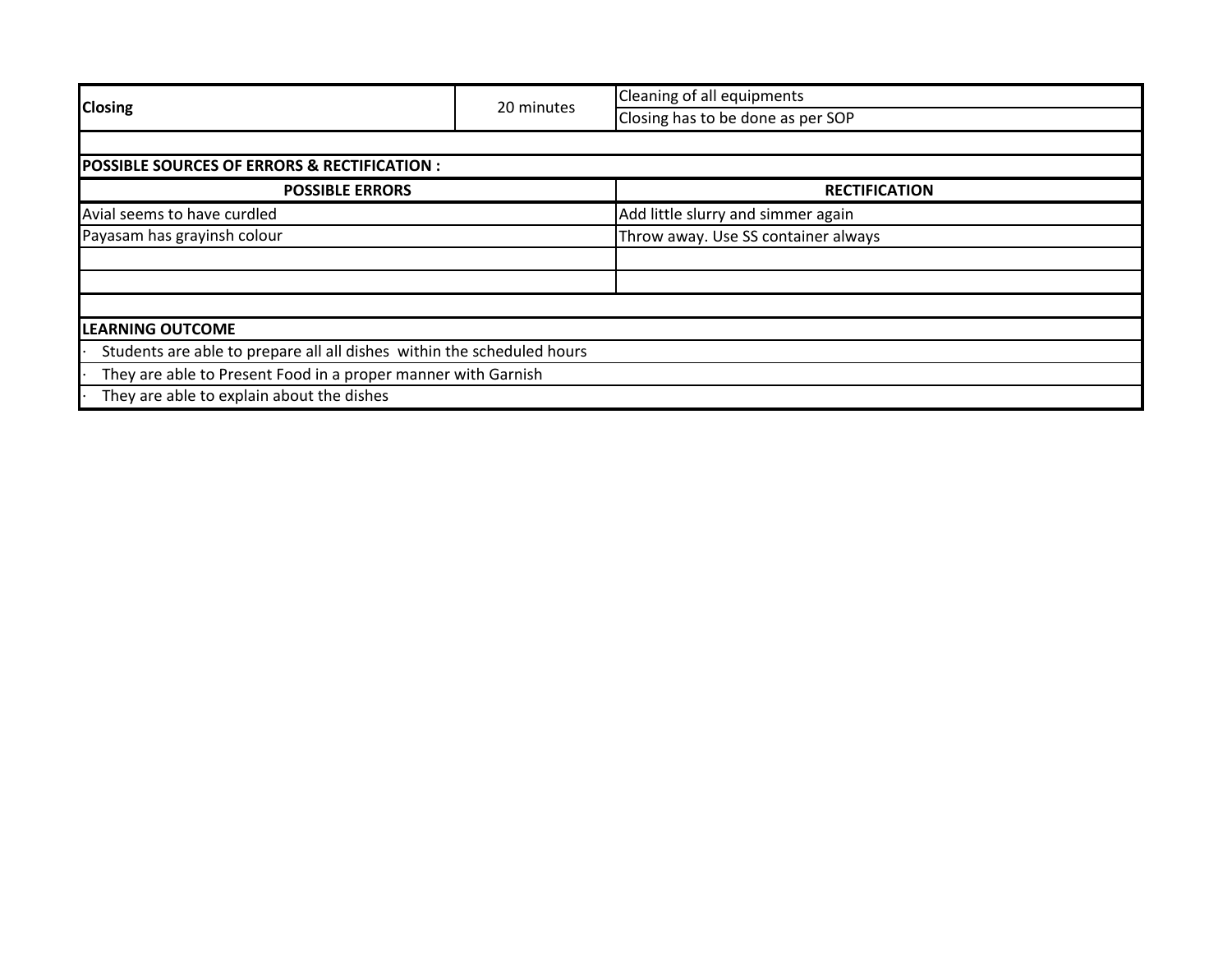|                                                                                                      |                                                                                                             | <b>PRACTICAL MANUAL</b>  |                                                                                        |    |                 |                                                                                                                       |
|------------------------------------------------------------------------------------------------------|-------------------------------------------------------------------------------------------------------------|--------------------------|----------------------------------------------------------------------------------------|----|-----------------|-----------------------------------------------------------------------------------------------------------------------|
|                                                                                                      |                                                                                                             | <b>B.Sc Culinary Art</b> |                                                                                        |    |                 |                                                                                                                       |
| <b>SUBJECT:</b>                                                                                      | <b>Advanced Regional Cuisine Lab</b>                                                                        | <b>MENU NO:</b>          |                                                                                        | 12 |                 | <b>Teacher: Subrata Routh</b>                                                                                         |
|                                                                                                      | MENU-12 (South Indian Cuisine                                                                               |                          |                                                                                        |    | <b>HOURS:</b>   | 3 hours 45 mins                                                                                                       |
| <b>TOPIC:</b>                                                                                        | Karnataka)<br><b>Bisibella Bhat</b><br>Kori Gashi<br>Kalan<br><b>Mysore pak</b>                             | <b>SEMESTER:</b>         |                                                                                        | 5  | Approved<br>By: | <b>Deputy Director</b>                                                                                                |
|                                                                                                      |                                                                                                             |                          |                                                                                        |    |                 |                                                                                                                       |
| RESOURCES: Equipment and Utensils such as Working Table, Refrigerator, Baking oven, Dough Mixer etc. |                                                                                                             |                          |                                                                                        |    |                 |                                                                                                                       |
| REFERRENCES: Regional Indian Cuisine book by Parvinder Singh Bali                                    |                                                                                                             |                          |                                                                                        |    |                 |                                                                                                                       |
|                                                                                                      |                                                                                                             |                          |                                                                                        |    |                 |                                                                                                                       |
| <b>Video Link</b>                                                                                    |                                                                                                             |                          |                                                                                        |    |                 |                                                                                                                       |
| 1.https://youtu.be/v2A7o8xz85Q                                                                       |                                                                                                             |                          |                                                                                        |    |                 |                                                                                                                       |
| 2.https://youtu.be/2rvshpGucul                                                                       |                                                                                                             |                          |                                                                                        |    |                 |                                                                                                                       |
| 3.https://youtu.be/SDqoCU9zrRc                                                                       |                                                                                                             |                          |                                                                                        |    |                 |                                                                                                                       |
|                                                                                                      |                                                                                                             |                          |                                                                                        |    |                 |                                                                                                                       |
| <b>LEARNING OBJECTIVES:</b>                                                                          |                                                                                                             |                          |                                                                                        |    |                 |                                                                                                                       |
| $\mathbf{1}$<br>$\overline{2}$                                                                       | Students should be able to name ingredients and list down steps of each preparation as per standard recipe. |                          |                                                                                        |    |                 |                                                                                                                       |
| <b>METHODOLOGY:</b>                                                                                  |                                                                                                             |                          |                                                                                        |    |                 | Students should be able to prepare each dish with perfect texture, and colour; and also be able to present perfectly. |
| <b>PERTICULARS</b>                                                                                   |                                                                                                             | <b>TIME</b>              |                                                                                        |    | <b>TASK</b>     |                                                                                                                       |
| Hygiene & Grooming Check up                                                                          |                                                                                                             | 10 minutes               | Students have to maintain high standard Hygiene and Grooming as per                    |    |                 |                                                                                                                       |
|                                                                                                      |                                                                                                             |                          | Instruct students about recipes, mise-en-place, cooking methods                        |    |                 |                                                                                                                       |
| <b>Briefing</b>                                                                                      |                                                                                                             | 15 minutes               | Share with them some Presentation ideas                                                |    |                 |                                                                                                                       |
|                                                                                                      |                                                                                                             |                          | Groom them about Social distance and maintain inside Practical Lab                     |    |                 |                                                                                                                       |
| <b>Cooking</b>                                                                                       |                                                                                                             |                          | Wash rice, prepare the masala for bisibella bhat, Prepare the masala foir              |    |                 |                                                                                                                       |
|                                                                                                      |                                                                                                             | 2hr 30mins               | kori gashi, Prepare mysrore pak                                                        |    |                 |                                                                                                                       |
| Presentation                                                                                         |                                                                                                             | 15 minutes               | Present all Food items with proper Garnish                                             |    |                 |                                                                                                                       |
| <b>Tasting</b>                                                                                       |                                                                                                             | 15 minutes               | Tasting will be done by Teacher & Students also to know exact character<br>of the dish |    |                 |                                                                                                                       |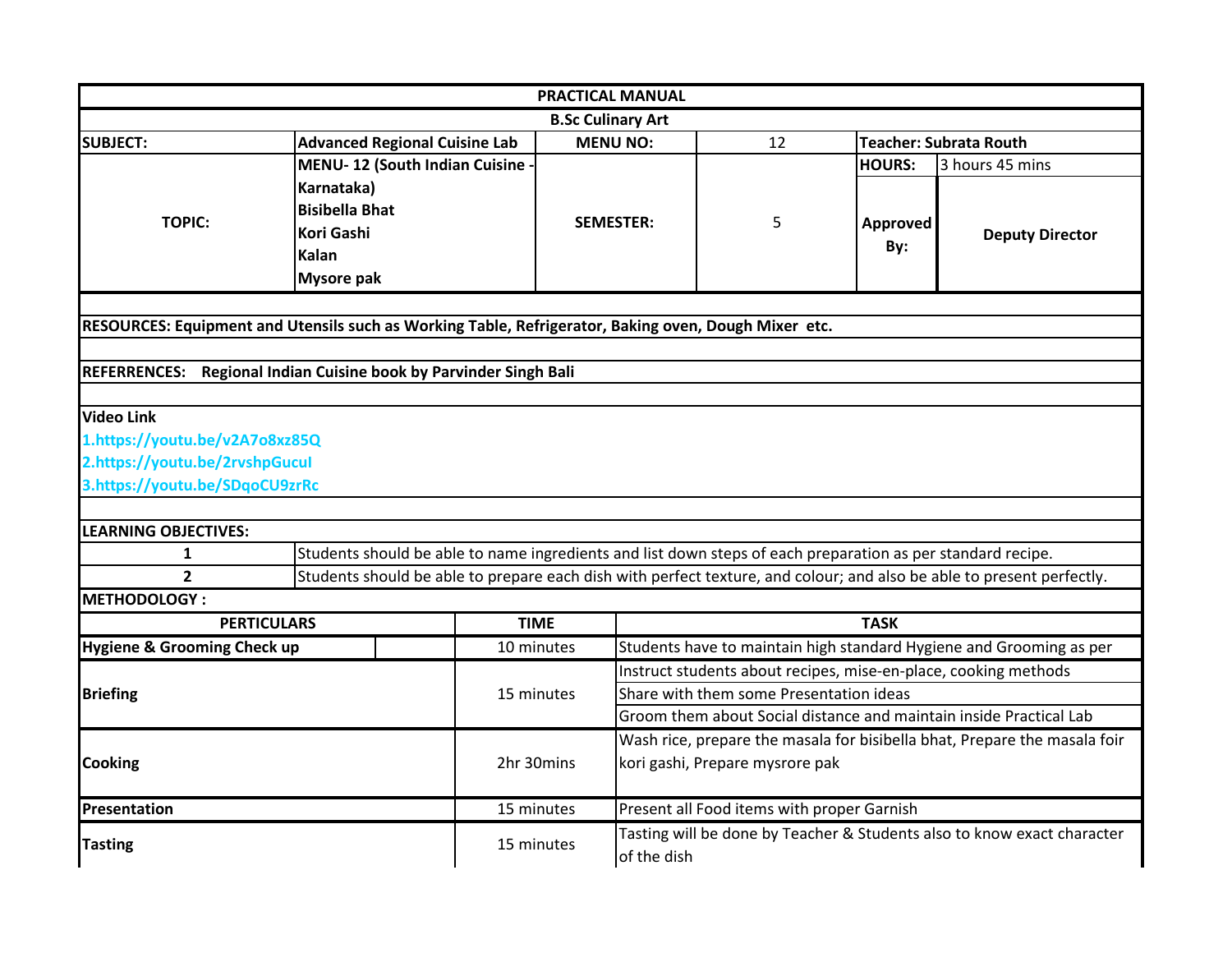|                                                                        | 20 minutes | Cleaning of all equipments                       |  |  |  |
|------------------------------------------------------------------------|------------|--------------------------------------------------|--|--|--|
| <b>Closing</b>                                                         |            | Closing has to be done as per SOP                |  |  |  |
|                                                                        |            |                                                  |  |  |  |
| <b>POSSIBLE SOURCES OF ERRORS &amp; RECTIFICATION:</b>                 |            |                                                  |  |  |  |
| <b>POSSIBLE ERRORS</b>                                                 |            | <b>RECTIFICATION</b>                             |  |  |  |
| Rice too soggy                                                         |            | Cook new batch of rice with minimum cooking time |  |  |  |
| Mysore pak is too soft                                                 |            | Allow to cool                                    |  |  |  |
| Chicken is too dry                                                     |            | Cook for minimum amount of time                  |  |  |  |
|                                                                        |            |                                                  |  |  |  |
|                                                                        |            |                                                  |  |  |  |
| <b>LEARNING OUTCOME</b>                                                |            |                                                  |  |  |  |
| Students are able to prepare all all dishes within the scheduled hours |            |                                                  |  |  |  |
| They are able to Present Food in a proper manner with Garnish          |            |                                                  |  |  |  |
| They are able to explain about the dishes                              |            |                                                  |  |  |  |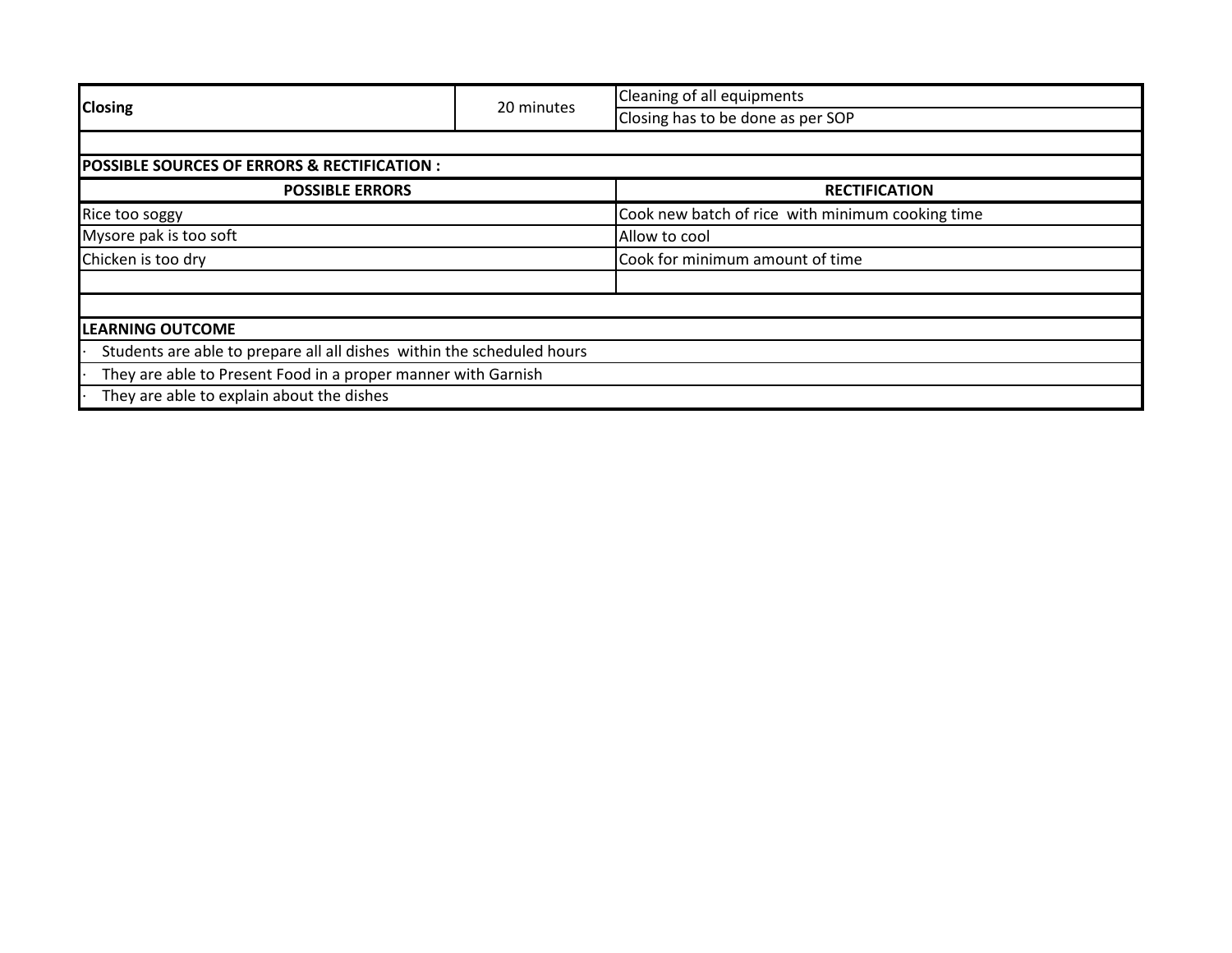|                                                                                                      |                                                                                                                                                                                                                                      |             | <b>PRACTICAL MANUAL</b>                                                                                       |                                            |               |                                                                     |
|------------------------------------------------------------------------------------------------------|--------------------------------------------------------------------------------------------------------------------------------------------------------------------------------------------------------------------------------------|-------------|---------------------------------------------------------------------------------------------------------------|--------------------------------------------|---------------|---------------------------------------------------------------------|
|                                                                                                      |                                                                                                                                                                                                                                      |             | <b>B.Sc Culinary Art</b>                                                                                      |                                            |               |                                                                     |
| <b>SUBJECT:</b>                                                                                      | <b>Advanced Regional Cuisine Lab</b>                                                                                                                                                                                                 |             | <b>MENU NO:</b>                                                                                               | 13                                         |               | <b>Teacher: Subrata Routh</b>                                       |
|                                                                                                      | <b>MENU-13 (Regional Snacks)</b>                                                                                                                                                                                                     |             |                                                                                                               |                                            | <b>HOURS:</b> | 3 hours 45 mins                                                     |
|                                                                                                      | <b>Dhokla</b>                                                                                                                                                                                                                        |             |                                                                                                               |                                            |               |                                                                     |
| <b>TOPIC:</b>                                                                                        | <b>Batata Vada</b>                                                                                                                                                                                                                   |             | <b>SEMESTER:</b>                                                                                              | 5                                          | Approved      |                                                                     |
|                                                                                                      | <b>Chola Bhatura</b>                                                                                                                                                                                                                 |             |                                                                                                               |                                            | By:           | <b>Deputy Director</b>                                              |
|                                                                                                      | <b>Beguni</b>                                                                                                                                                                                                                        |             |                                                                                                               |                                            |               |                                                                     |
|                                                                                                      |                                                                                                                                                                                                                                      |             |                                                                                                               |                                            |               |                                                                     |
| RESOURCES: Equipment and Utensils such as Working Table, Refrigerator, Baking oven, Dough Mixer etc. |                                                                                                                                                                                                                                      |             |                                                                                                               |                                            |               |                                                                     |
|                                                                                                      |                                                                                                                                                                                                                                      |             |                                                                                                               |                                            |               |                                                                     |
| REFERRENCES: Regional Indian Cuisine book by Parvinder Singh Bali                                    |                                                                                                                                                                                                                                      |             |                                                                                                               |                                            |               |                                                                     |
| <b>Video Link</b>                                                                                    |                                                                                                                                                                                                                                      |             |                                                                                                               |                                            |               |                                                                     |
| 1.https://youtu.be/w_2eb9uaXns                                                                       |                                                                                                                                                                                                                                      |             |                                                                                                               |                                            |               |                                                                     |
| 2.https://youtu.be/833qcJAlQ-A                                                                       |                                                                                                                                                                                                                                      |             |                                                                                                               |                                            |               |                                                                     |
| 3.https://youtu.be/FU1ZVLMbWjA                                                                       |                                                                                                                                                                                                                                      |             |                                                                                                               |                                            |               |                                                                     |
|                                                                                                      |                                                                                                                                                                                                                                      |             |                                                                                                               |                                            |               |                                                                     |
|                                                                                                      |                                                                                                                                                                                                                                      |             |                                                                                                               |                                            |               |                                                                     |
| <b>LEARNING OBJECTIVES:</b>                                                                          |                                                                                                                                                                                                                                      |             |                                                                                                               |                                            |               |                                                                     |
| $\mathbf{1}$<br>$\overline{2}$                                                                       | Students should be able to name ingredients and list down steps of each preparation as per standard recipe.<br>Students should be able to prepare each dish with perfect texture, and colour; and also be able to present perfectly. |             |                                                                                                               |                                            |               |                                                                     |
| <b>METHODOLOGY:</b>                                                                                  |                                                                                                                                                                                                                                      |             |                                                                                                               |                                            |               |                                                                     |
| <b>PERTICULARS</b>                                                                                   |                                                                                                                                                                                                                                      | <b>TIME</b> |                                                                                                               |                                            | <b>TASK</b>   |                                                                     |
|                                                                                                      |                                                                                                                                                                                                                                      |             |                                                                                                               |                                            |               |                                                                     |
| Hygiene & Grooming Check up                                                                          |                                                                                                                                                                                                                                      | 10 minutes  |                                                                                                               |                                            |               | Students have to maintain high standard Hygiene and Grooming as per |
|                                                                                                      |                                                                                                                                                                                                                                      |             | Instruct students about recipes, mise-en-place, cooking methods                                               |                                            |               |                                                                     |
| <b>Briefing</b>                                                                                      |                                                                                                                                                                                                                                      | 15 minutes  | Share with them some Presentation ideas<br>Groom them about Social distance and maintain inside Practical Lab |                                            |               |                                                                     |
|                                                                                                      |                                                                                                                                                                                                                                      |             |                                                                                                               |                                            |               |                                                                     |
| <b>Cooking</b>                                                                                       |                                                                                                                                                                                                                                      |             | Prepare the batter for dhokla, batata vada, prepare dough bhatura. Slice                                      |                                            |               |                                                                     |
|                                                                                                      |                                                                                                                                                                                                                                      | 2hr 30mins  | brinjal for beguni and fry the beguni, sokak chickpeas, boil for chola                                        |                                            |               |                                                                     |
|                                                                                                      |                                                                                                                                                                                                                                      |             |                                                                                                               | bhatura, steam the dhiokla                 |               |                                                                     |
| Presentation                                                                                         |                                                                                                                                                                                                                                      | 15 minutes  |                                                                                                               | Present all Food items with proper Garnish |               |                                                                     |
| <b>Tasting</b>                                                                                       |                                                                                                                                                                                                                                      | 15 minutes  | Tasting will be done by Teacher & Students also to know exact character<br>of the dish                        |                                            |               |                                                                     |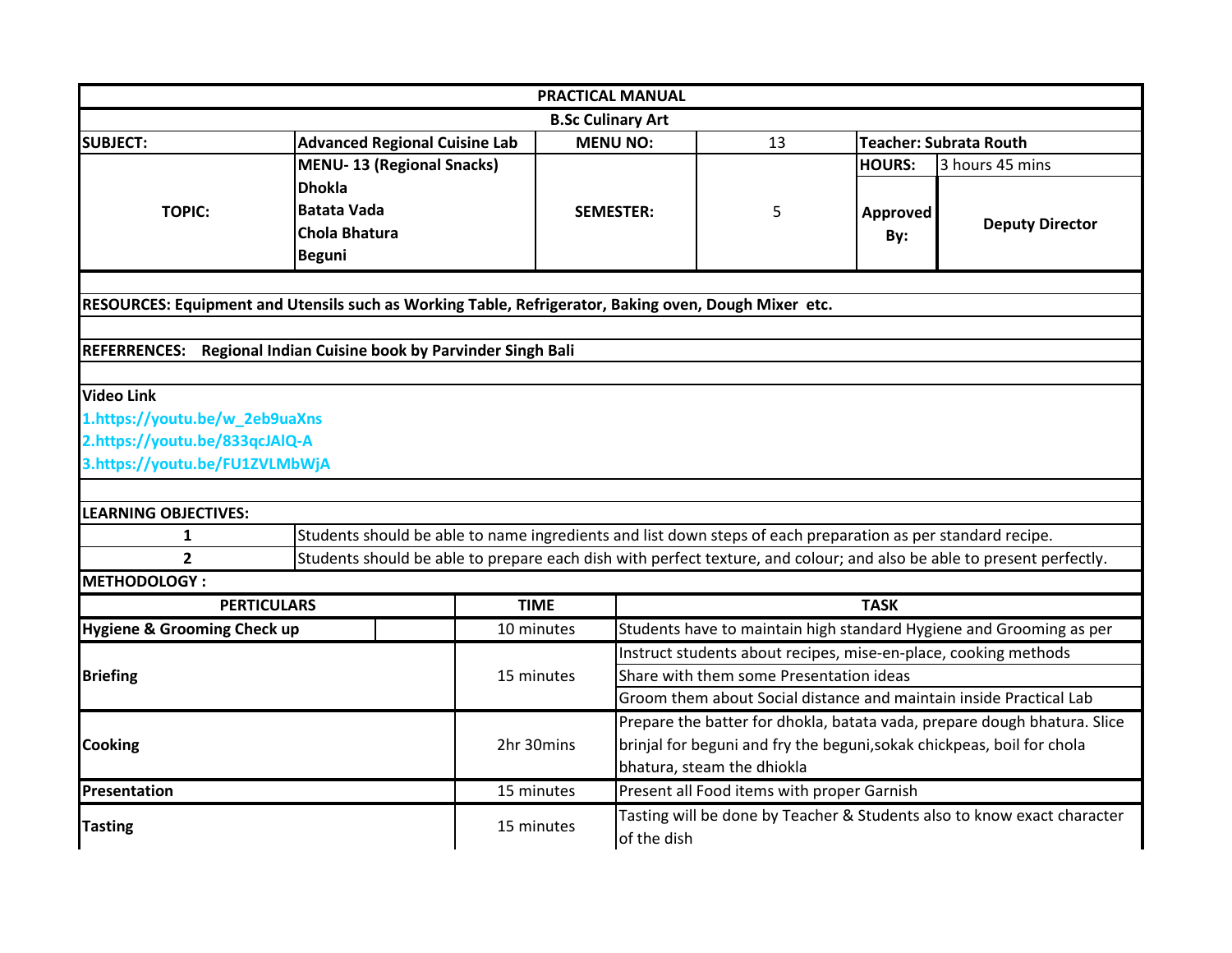|                                                                        | 20 minutes | Cleaning of all equipments                |  |  |  |
|------------------------------------------------------------------------|------------|-------------------------------------------|--|--|--|
| <b>Closing</b>                                                         |            | Closing has to be done as per SOP         |  |  |  |
|                                                                        |            |                                           |  |  |  |
| <b>POSSIBLE SOURCES OF ERRORS &amp; RECTIFICATION :</b>                |            |                                           |  |  |  |
| <b>POSSIBLE ERRORS</b>                                                 |            | <b>RECTIFICATION</b>                      |  |  |  |
| Dhokla did not rise                                                    |            | Allow to ferment the batter for more time |  |  |  |
| Batata vada stuffing is very pulpy                                     |            | Cook the stuffing till reduced            |  |  |  |
|                                                                        |            |                                           |  |  |  |
|                                                                        |            |                                           |  |  |  |
|                                                                        |            |                                           |  |  |  |
| <b>LEARNING OUTCOME</b>                                                |            |                                           |  |  |  |
| Students are able to prepare all all dishes within the scheduled hours |            |                                           |  |  |  |
| They are able to Present Food in a proper manner with Garnish          |            |                                           |  |  |  |
| They are able to explain about the dishes                              |            |                                           |  |  |  |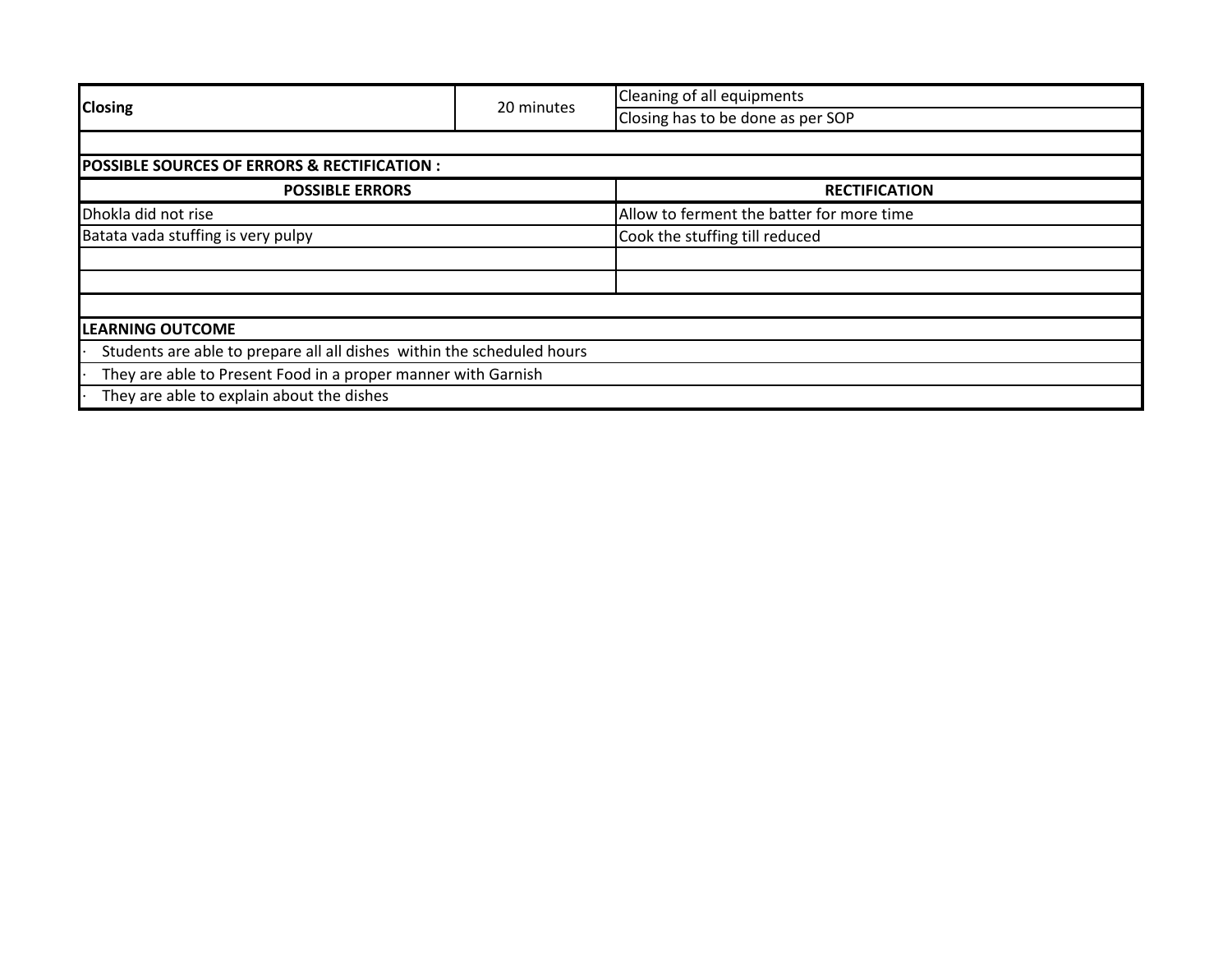|                                                                                                      |                                                                                                             |             | <b>PRACTICAL MANUAL</b>                                                                                    |                                                                                                               |               |                                                                                                                       |  |
|------------------------------------------------------------------------------------------------------|-------------------------------------------------------------------------------------------------------------|-------------|------------------------------------------------------------------------------------------------------------|---------------------------------------------------------------------------------------------------------------|---------------|-----------------------------------------------------------------------------------------------------------------------|--|
|                                                                                                      |                                                                                                             |             | <b>B.Sc Culinary Art</b>                                                                                   |                                                                                                               |               |                                                                                                                       |  |
| <b>SUBJECT:</b>                                                                                      | <b>Advanced Regional Cuisine Lab</b>                                                                        |             | <b>MENU NO:</b>                                                                                            | 14                                                                                                            |               | <b>Teacher: Subrata Routh</b>                                                                                         |  |
|                                                                                                      | <b>MENU-14 (Regional Sweets)</b>                                                                            |             |                                                                                                            |                                                                                                               | <b>HOURS:</b> | 3 hours 45 mins                                                                                                       |  |
|                                                                                                      | Gajar Ka halwa                                                                                              |             |                                                                                                            |                                                                                                               |               |                                                                                                                       |  |
| <b>TOPIC:</b>                                                                                        | <b>Modak</b>                                                                                                |             | <b>SEMESTER:</b>                                                                                           | 5                                                                                                             | Approved      | <b>Deputy Director</b>                                                                                                |  |
|                                                                                                      | Puran poli                                                                                                  |             |                                                                                                            |                                                                                                               | By:           |                                                                                                                       |  |
|                                                                                                      | Rasgulla                                                                                                    |             |                                                                                                            |                                                                                                               |               |                                                                                                                       |  |
|                                                                                                      |                                                                                                             |             |                                                                                                            |                                                                                                               |               |                                                                                                                       |  |
| RESOURCES: Equipment and Utensils such as Working Table, Refrigerator, Baking oven, Dough Mixer etc. |                                                                                                             |             |                                                                                                            |                                                                                                               |               |                                                                                                                       |  |
|                                                                                                      |                                                                                                             |             |                                                                                                            |                                                                                                               |               |                                                                                                                       |  |
| REFERRENCES: Regional Indian Cuisine book by Parvinder Singh Bali                                    |                                                                                                             |             |                                                                                                            |                                                                                                               |               |                                                                                                                       |  |
|                                                                                                      |                                                                                                             |             |                                                                                                            |                                                                                                               |               |                                                                                                                       |  |
| <b>Video Link</b>                                                                                    |                                                                                                             |             |                                                                                                            |                                                                                                               |               |                                                                                                                       |  |
| 1.https://youtu.be/KcXhD7vAYmo                                                                       |                                                                                                             |             |                                                                                                            |                                                                                                               |               |                                                                                                                       |  |
| 2.https://youtu.be/wCuiuzmesk8                                                                       |                                                                                                             |             |                                                                                                            |                                                                                                               |               |                                                                                                                       |  |
| <b>LEARNING OBJECTIVES:</b>                                                                          |                                                                                                             |             |                                                                                                            |                                                                                                               |               |                                                                                                                       |  |
| $\mathbf{1}$                                                                                         | Students should be able to name ingredients and list down steps of each preparation as per standard recipe. |             |                                                                                                            |                                                                                                               |               |                                                                                                                       |  |
| $\overline{2}$                                                                                       |                                                                                                             |             |                                                                                                            |                                                                                                               |               | Students should be able to prepare each dish with perfect texture, and colour; and also be able to present perfectly. |  |
| <b>METHODOLOGY:</b>                                                                                  |                                                                                                             |             |                                                                                                            |                                                                                                               |               |                                                                                                                       |  |
| <b>PERTICULARS</b>                                                                                   |                                                                                                             | <b>TIME</b> |                                                                                                            |                                                                                                               | <b>TASK</b>   |                                                                                                                       |  |
| <b>Hygiene &amp; Grooming Check up</b>                                                               |                                                                                                             | 10 minutes  |                                                                                                            |                                                                                                               |               | Students have to maintain high standard Hygiene and Grooming as per                                                   |  |
|                                                                                                      |                                                                                                             |             |                                                                                                            |                                                                                                               |               |                                                                                                                       |  |
| <b>Briefing</b>                                                                                      |                                                                                                             | 15 minutes  | Instruct students about recipes, mise-en-place, cooking methods<br>Share with them some Presentation ideas |                                                                                                               |               |                                                                                                                       |  |
|                                                                                                      |                                                                                                             |             |                                                                                                            | Groom them about Social distance and maintain inside Practical Lab                                            |               |                                                                                                                       |  |
|                                                                                                      |                                                                                                             |             |                                                                                                            | Grate carrot, boil carrot & milk till reduced, finish halwa, prepare the                                      |               |                                                                                                                       |  |
| <b>Cooking</b>                                                                                       |                                                                                                             | 2hr 30mins  |                                                                                                            |                                                                                                               |               |                                                                                                                       |  |
|                                                                                                      |                                                                                                             |             |                                                                                                            | dough and stuffing for modak, wrap & steam the modak, prepare the<br>chenna for rasgulla, prepare sugar syrup |               |                                                                                                                       |  |
| Presentation                                                                                         |                                                                                                             | 15 minutes  |                                                                                                            | Present all Food items with proper Garnish                                                                    |               |                                                                                                                       |  |
|                                                                                                      |                                                                                                             |             |                                                                                                            |                                                                                                               |               |                                                                                                                       |  |
| <b>Tasting</b>                                                                                       |                                                                                                             | 15 minutes  | of the dish                                                                                                | Tasting will be done by Teacher & Students also to know exact character                                       |               |                                                                                                                       |  |
|                                                                                                      |                                                                                                             |             |                                                                                                            | Cleaning of all equipments                                                                                    |               |                                                                                                                       |  |
| <b>Closing</b>                                                                                       |                                                                                                             | 20 minutes  |                                                                                                            | Closing has to be done as per SOP                                                                             |               |                                                                                                                       |  |
|                                                                                                      |                                                                                                             |             |                                                                                                            |                                                                                                               |               |                                                                                                                       |  |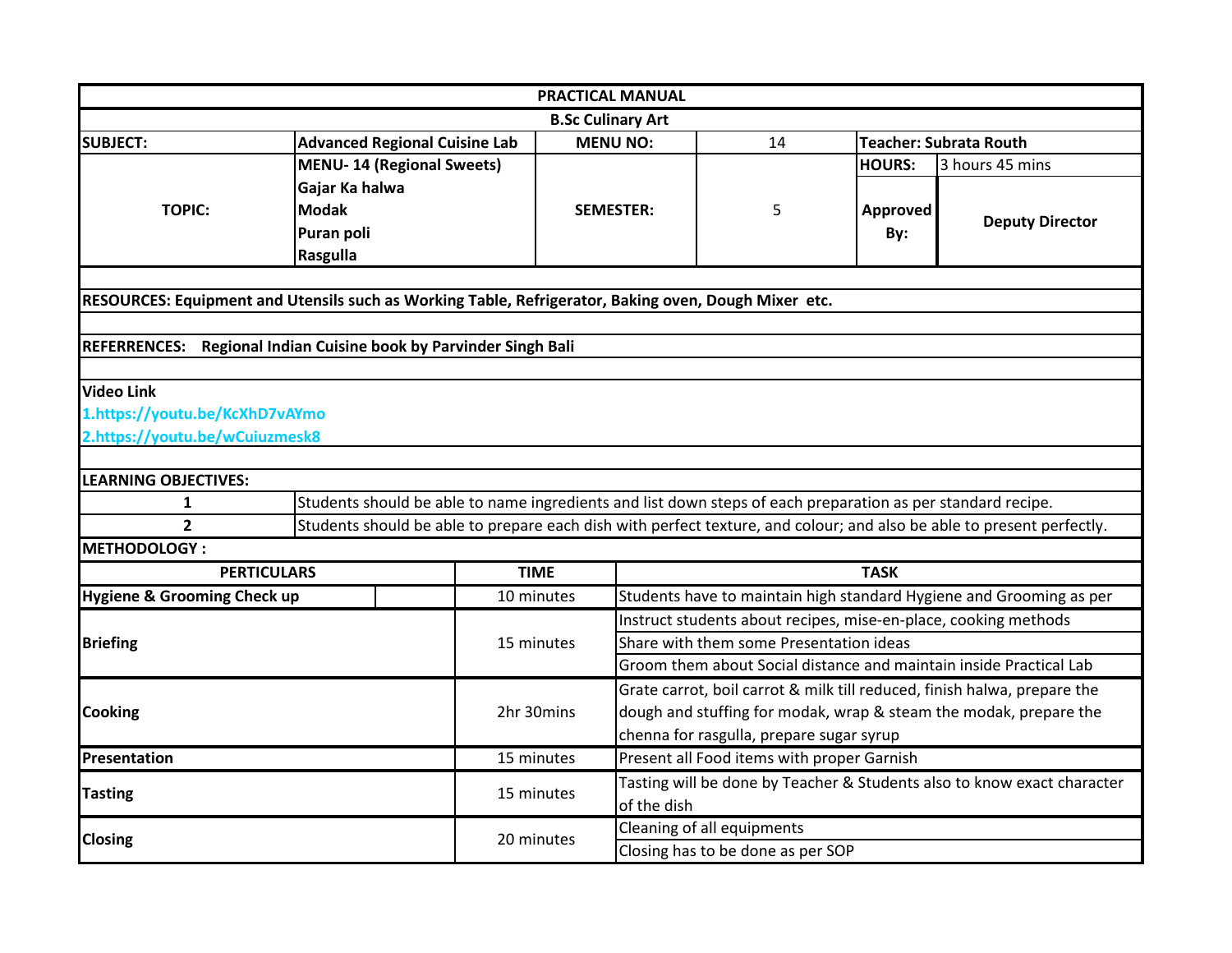| <b>POSSIBLE SOURCES OF ERRORS &amp; RECTIFICATION :</b>                |                                                 |  |  |  |  |  |
|------------------------------------------------------------------------|-------------------------------------------------|--|--|--|--|--|
| <b>POSSIBLE ERRORS</b>                                                 | <b>RECTIFICATION</b>                            |  |  |  |  |  |
| Rasgullas are broken                                                   | Knead the chenna for more time                  |  |  |  |  |  |
| Gajar Ka halwa has metal taste                                         | Wash the cooking vessel before making the halwa |  |  |  |  |  |
|                                                                        |                                                 |  |  |  |  |  |
|                                                                        |                                                 |  |  |  |  |  |
|                                                                        |                                                 |  |  |  |  |  |
| <b>LEARNING OUTCOME</b>                                                |                                                 |  |  |  |  |  |
| Students are able to prepare all all dishes within the scheduled hours |                                                 |  |  |  |  |  |
| They are able to Present Food in a proper manner with Garnish          |                                                 |  |  |  |  |  |
| They are able to explain about the dishes                              |                                                 |  |  |  |  |  |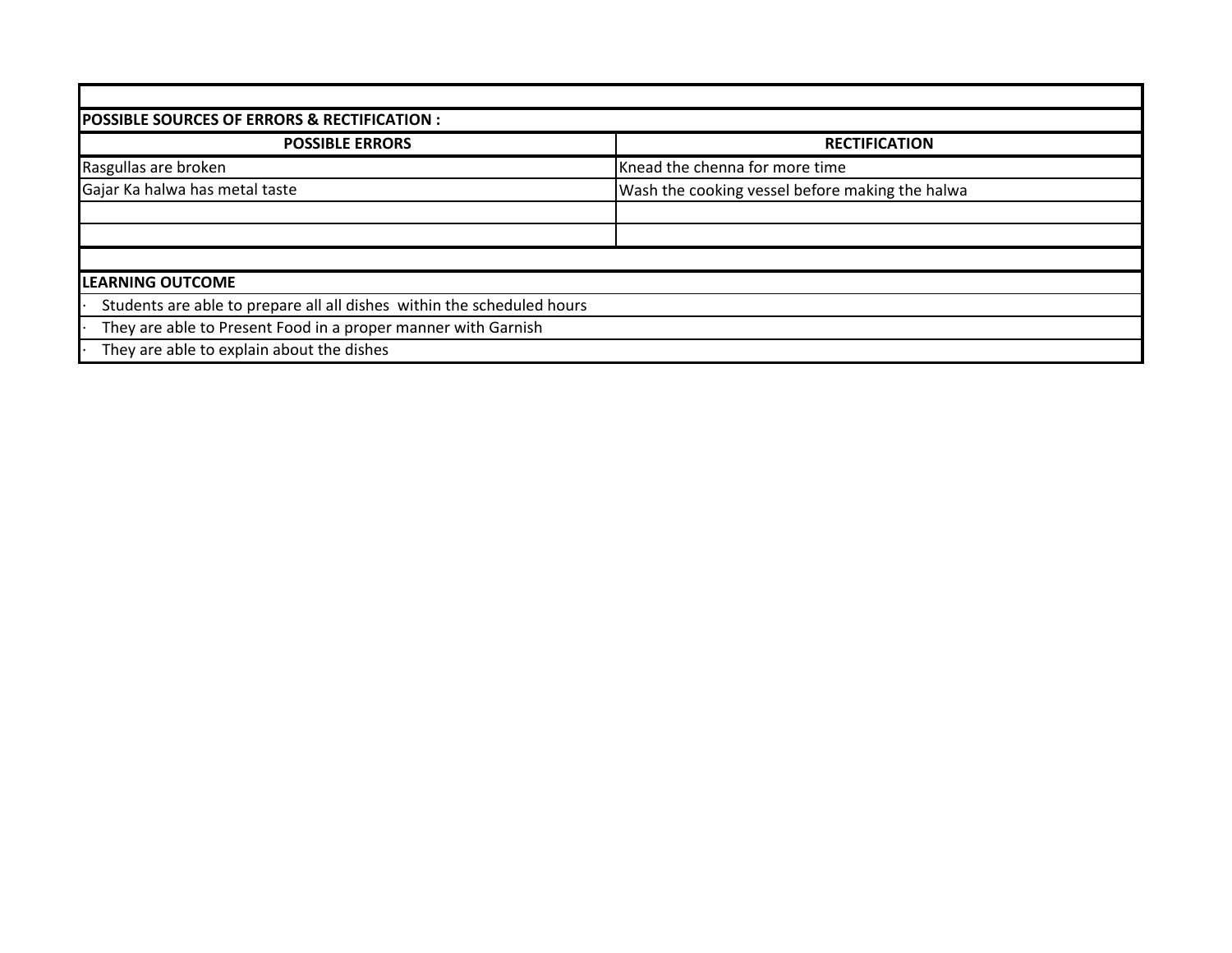|                                                                                                      |                                                                                                                       |            | PRACTICAL MANUAL                                                   |                                                                         |               |                                                                     |  |
|------------------------------------------------------------------------------------------------------|-----------------------------------------------------------------------------------------------------------------------|------------|--------------------------------------------------------------------|-------------------------------------------------------------------------|---------------|---------------------------------------------------------------------|--|
|                                                                                                      |                                                                                                                       |            | <b>B.Sc Culinary Art</b>                                           |                                                                         |               |                                                                     |  |
| <b>SUBJECT:</b>                                                                                      | <b>Advanced Regional Cuisine Lab</b>                                                                                  |            | <b>MENU NO:</b>                                                    | 15                                                                      |               | <b>Teacher: Subrata Routh</b>                                       |  |
|                                                                                                      | <b>MENU-15 (Regional Breads)</b>                                                                                      |            |                                                                    |                                                                         | <b>HOURS:</b> | 3 hours 45 mins                                                     |  |
|                                                                                                      | Dal puri                                                                                                              |            |                                                                    |                                                                         |               |                                                                     |  |
| <b>TOPIC:</b>                                                                                        | <b>Taftan</b>                                                                                                         |            | <b>SEMESTER:</b>                                                   | 5                                                                       | Approved      | <b>Deputy Director</b>                                              |  |
|                                                                                                      | Varqui Paratha                                                                                                        |            |                                                                    |                                                                         | By:           |                                                                     |  |
|                                                                                                      | Aloo/Paneer Kulcha                                                                                                    |            |                                                                    |                                                                         |               |                                                                     |  |
|                                                                                                      |                                                                                                                       |            |                                                                    |                                                                         |               |                                                                     |  |
| RESOURCES: Equipment and Utensils such as Working Table, Refrigerator, Baking oven, Dough Mixer etc. |                                                                                                                       |            |                                                                    |                                                                         |               |                                                                     |  |
|                                                                                                      |                                                                                                                       |            |                                                                    |                                                                         |               |                                                                     |  |
| REFERRENCES: Regional Indian Cuisine book by Parvinder Singh Bali                                    |                                                                                                                       |            |                                                                    |                                                                         |               |                                                                     |  |
|                                                                                                      |                                                                                                                       |            |                                                                    |                                                                         |               |                                                                     |  |
| <b>Video Link</b>                                                                                    |                                                                                                                       |            |                                                                    |                                                                         |               |                                                                     |  |
| 1.https://youtu.be/VANY5P7Jhgk                                                                       |                                                                                                                       |            |                                                                    |                                                                         |               |                                                                     |  |
| 2.https://youtu.be/ABQ7sL5zjuo                                                                       |                                                                                                                       |            |                                                                    |                                                                         |               |                                                                     |  |
| <b>LEARNING OBJECTIVES:</b>                                                                          |                                                                                                                       |            |                                                                    |                                                                         |               |                                                                     |  |
| $\mathbf{1}$                                                                                         | Students should be able to name ingredients and list down steps of each preparation as per standard recipe.           |            |                                                                    |                                                                         |               |                                                                     |  |
| $\overline{2}$                                                                                       | Students should be able to prepare each dish with perfect texture, and colour; and also be able to present perfectly. |            |                                                                    |                                                                         |               |                                                                     |  |
| <b>METHODOLOGY:</b>                                                                                  |                                                                                                                       |            |                                                                    |                                                                         |               |                                                                     |  |
| <b>TIME</b><br><b>PERTICULARS</b>                                                                    |                                                                                                                       |            |                                                                    | <b>TASK</b>                                                             |               |                                                                     |  |
| <b>Hygiene &amp; Grooming Check up</b>                                                               |                                                                                                                       | 10 minutes |                                                                    | Students have to maintain high standard Hygiene and Grooming as per     |               |                                                                     |  |
|                                                                                                      |                                                                                                                       |            | Instruct students about recipes, mise-en-place, cooking methods    |                                                                         |               |                                                                     |  |
| <b>Briefing</b>                                                                                      |                                                                                                                       | 15 minutes | Share with them some Presentation ideas                            |                                                                         |               |                                                                     |  |
|                                                                                                      |                                                                                                                       |            | Groom them about Social distance and maintain inside Practical Lab |                                                                         |               |                                                                     |  |
| <b>Cooking</b>                                                                                       |                                                                                                                       |            |                                                                    |                                                                         |               | Prepare the dough for dal puri, taftan, varqui paratha and kulacha, |  |
|                                                                                                      |                                                                                                                       | 2hr 30mins | Prepare the stuffing for kulcha and dal puri                       |                                                                         |               |                                                                     |  |
|                                                                                                      |                                                                                                                       |            |                                                                    |                                                                         |               |                                                                     |  |
| Presentation                                                                                         |                                                                                                                       | 15 minutes |                                                                    | Present all Food items with proper Garnish                              |               |                                                                     |  |
|                                                                                                      |                                                                                                                       | 15 minutes |                                                                    | Tasting will be done by Teacher & Students also to know exact character |               |                                                                     |  |
| <b>Tasting</b>                                                                                       |                                                                                                                       |            |                                                                    | of the dish                                                             |               |                                                                     |  |
|                                                                                                      |                                                                                                                       | 20 minutes | Cleaning of all equipments                                         |                                                                         |               |                                                                     |  |
| <b>Closing</b>                                                                                       |                                                                                                                       |            |                                                                    | Closing has to be done as per SOP                                       |               |                                                                     |  |